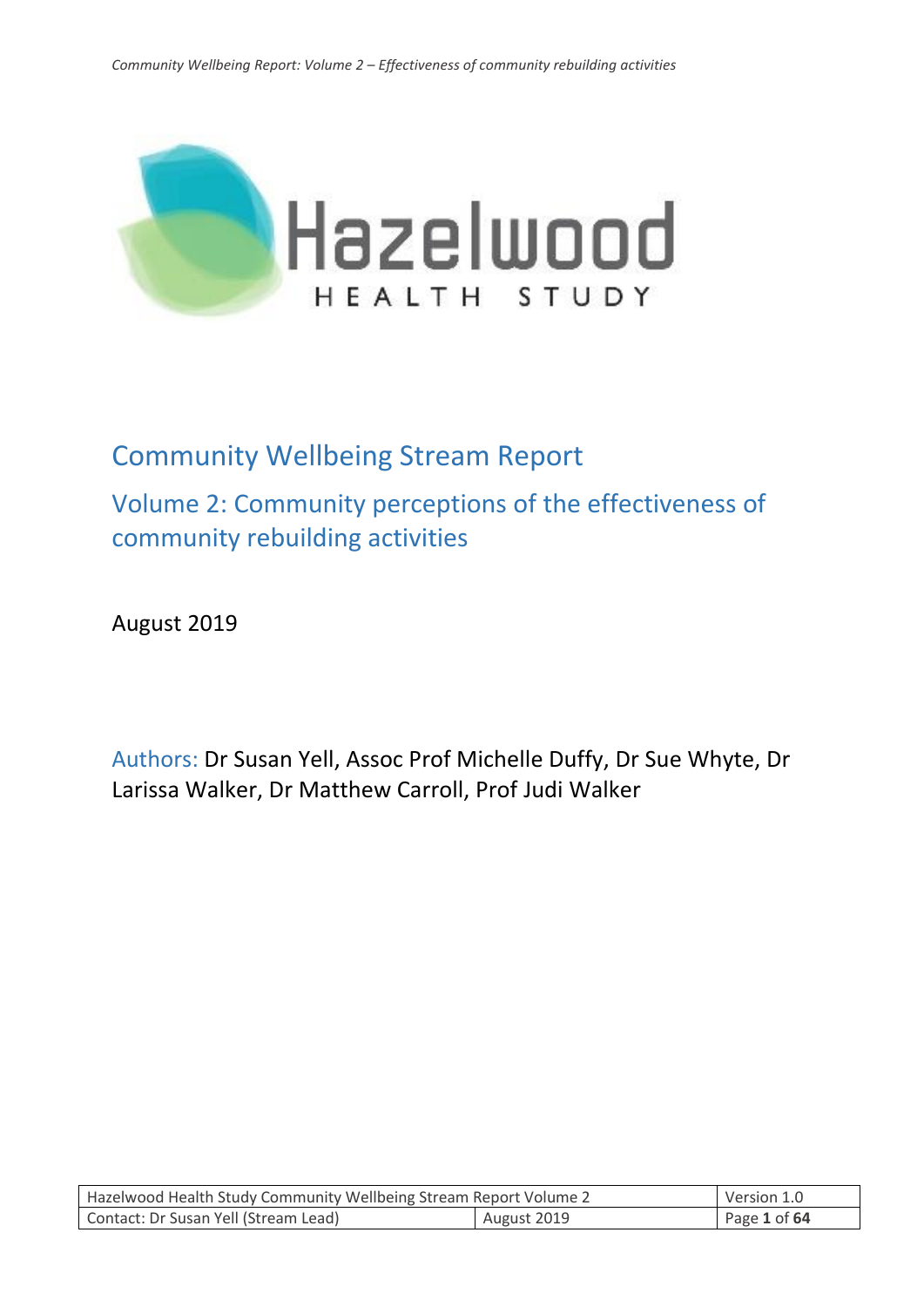## Hazelwood Health Study Community Wellbeing Stream

#### **Current members:**

Dr Susan Yell, Federation University (Stream Lead) Associate Professor Michelle Duffy, University of Newcastle Dr Sue Whyte, Research Assistant, Federation University Dr Larissa Walker, Research Assistant, Federation University Professor Judi Walker, Monash University School of Rural Health Dr Matthew Carroll, Monash University School of Rural Health Professor Darryl Maybery, Monash University School of Rural Health

#### **Previous members:**

Professor Pamela Wood, Federation University (2015) Professor Penny Cash, Federation University (2016) Dr Ainsley James, Federation University (2016-2017)

**Acknowledgements:** The authors thank the interviewees for their willingness to share their insights. They made a vital contribution to this research.

This research was funded by the Victorian Government through the Department of Health and Human Services. The paper presents the views of the authors and does not represent the views of the Department.

**Disclaimer:** This report presents a preliminary analysis which has not been submitted to independent peer review. Subsequent scholarly manuscripts which undergo independent peer review may vary in their findings or interpretation**.**

| Hazelwood Health Study Community Wellbeing Stream Report Volume 2 |  | Version 1.0  |
|-------------------------------------------------------------------|--|--------------|
| Contact: Dr Susan Yell (Stream Lead)<br>August 2019               |  | Page 2 of 64 |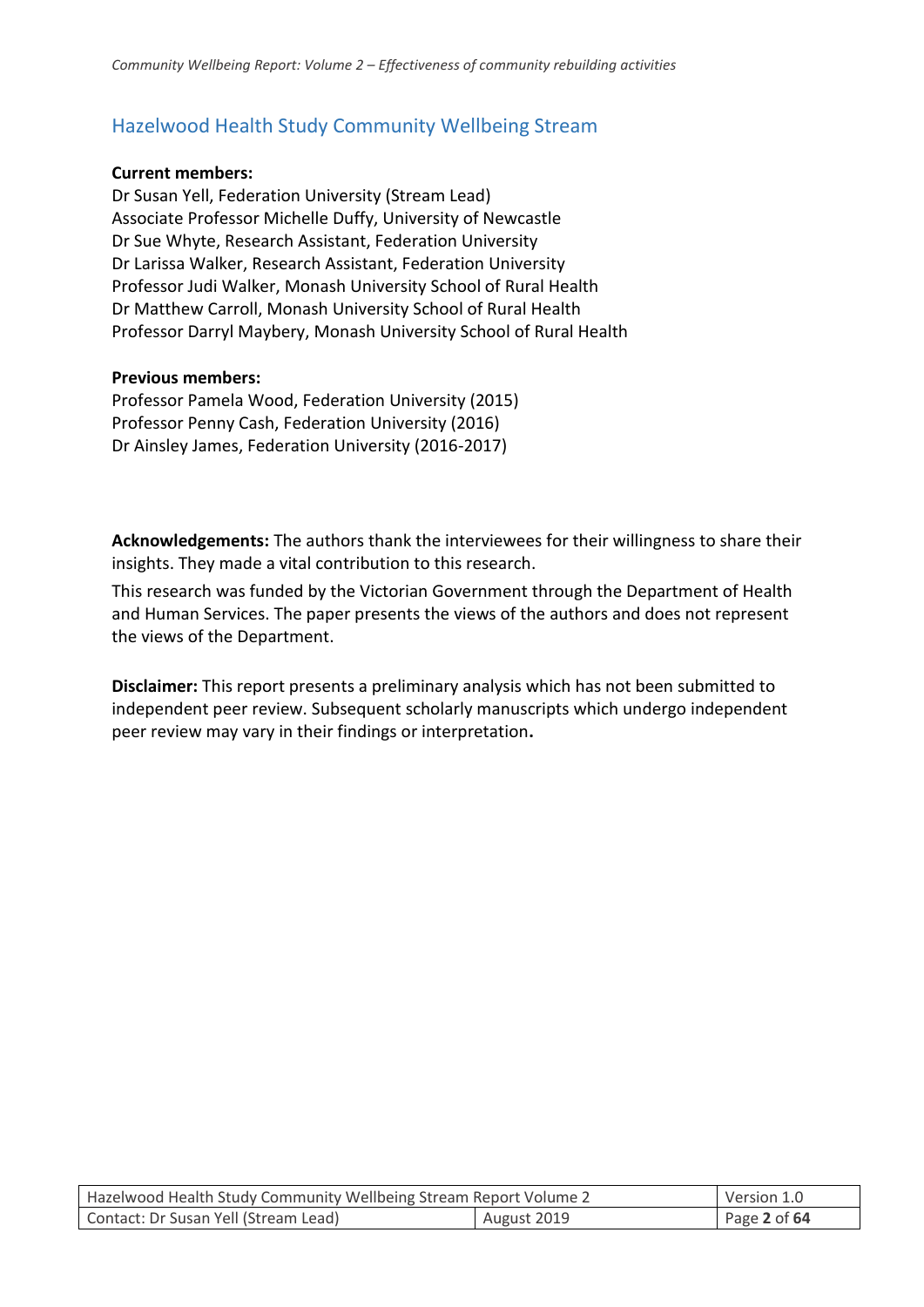### **Table of Contents**

| 1.1 |                                                                               |                                                                   |
|-----|-------------------------------------------------------------------------------|-------------------------------------------------------------------|
| 1.2 |                                                                               |                                                                   |
| 1.3 |                                                                               |                                                                   |
|     |                                                                               |                                                                   |
| 2.1 |                                                                               |                                                                   |
| 2.2 | Media ecology of the Latrobe Valley during the recovery period 11             |                                                                   |
| 2.3 |                                                                               |                                                                   |
| 2.4 |                                                                               |                                                                   |
| 2.5 |                                                                               |                                                                   |
| 2.6 |                                                                               |                                                                   |
|     |                                                                               |                                                                   |
| 3.1 |                                                                               |                                                                   |
| 3.2 |                                                                               |                                                                   |
| 3.3 |                                                                               |                                                                   |
|     |                                                                               |                                                                   |
| 3.4 | Concerns regarding a lack of future emergency planning50                      |                                                                   |
| 3.5 | Perceptions of community recovery and effectiveness of rebuilding efforts .51 |                                                                   |
| 3.6 |                                                                               |                                                                   |
| 3.7 |                                                                               |                                                                   |
|     |                                                                               |                                                                   |
|     |                                                                               |                                                                   |
|     | Appendix 1 - Themes in media and social media 2014-201759                     |                                                                   |
|     |                                                                               | Summary of key findings and their implications for the future  49 |

| Hazelwood Health Study Community Wellbeing Stream Report Volume 2 |  | Version 1.0  |
|-------------------------------------------------------------------|--|--------------|
| Contact: Dr Susan Yell (Stream Lead)<br>August 2019               |  | Page 3 of 64 |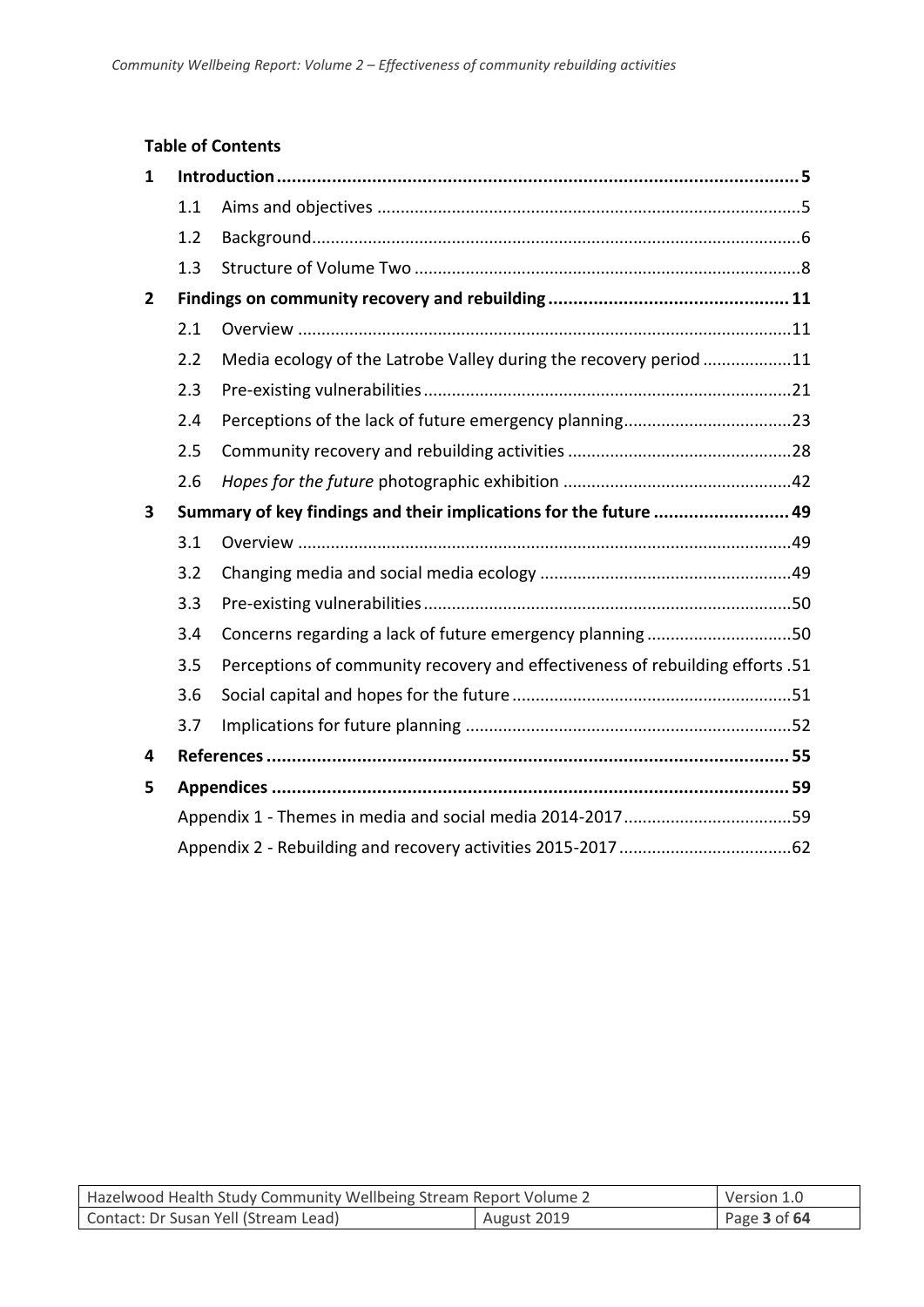### **List of Acronyms**

| <b>CBEM</b>  | Community-Based Emergency Management             |
|--------------|--------------------------------------------------|
| <b>CFA</b>   | <b>Country Fire Authority</b>                    |
| CHO          | <b>Chief Health Officer</b>                      |
| EMV          | <b>Emergency Management Victoria</b>             |
| EPA          | <b>Environment Protection Authority Victoria</b> |
| <b>HHS</b>   | Hazelwood Health Study                           |
| <b>HMFI</b>  | Hazelwood Mine Fire Inquiry                      |
| <b>MNH</b>   | Morwell Neighbourhood House                      |
| <b>PAR</b>   | Participatory Action Research                    |
| <b>SECV</b>  | <b>State Electricity Commission Victoria</b>     |
| <b>VCOSS</b> | <b>Victorian Council of Social Services</b>      |
| <b>VOTV</b>  | Voices of The Valley                             |
| VicHealth    | The Victorian Health Promotion Foundation        |

| Hazelwood Health Study Community Wellbeing Stream Report Volume 2 |  | Version 1.0  |
|-------------------------------------------------------------------|--|--------------|
| Contact: Dr Susan Yell (Stream Lead)<br>August 2019               |  | Page 4 of 64 |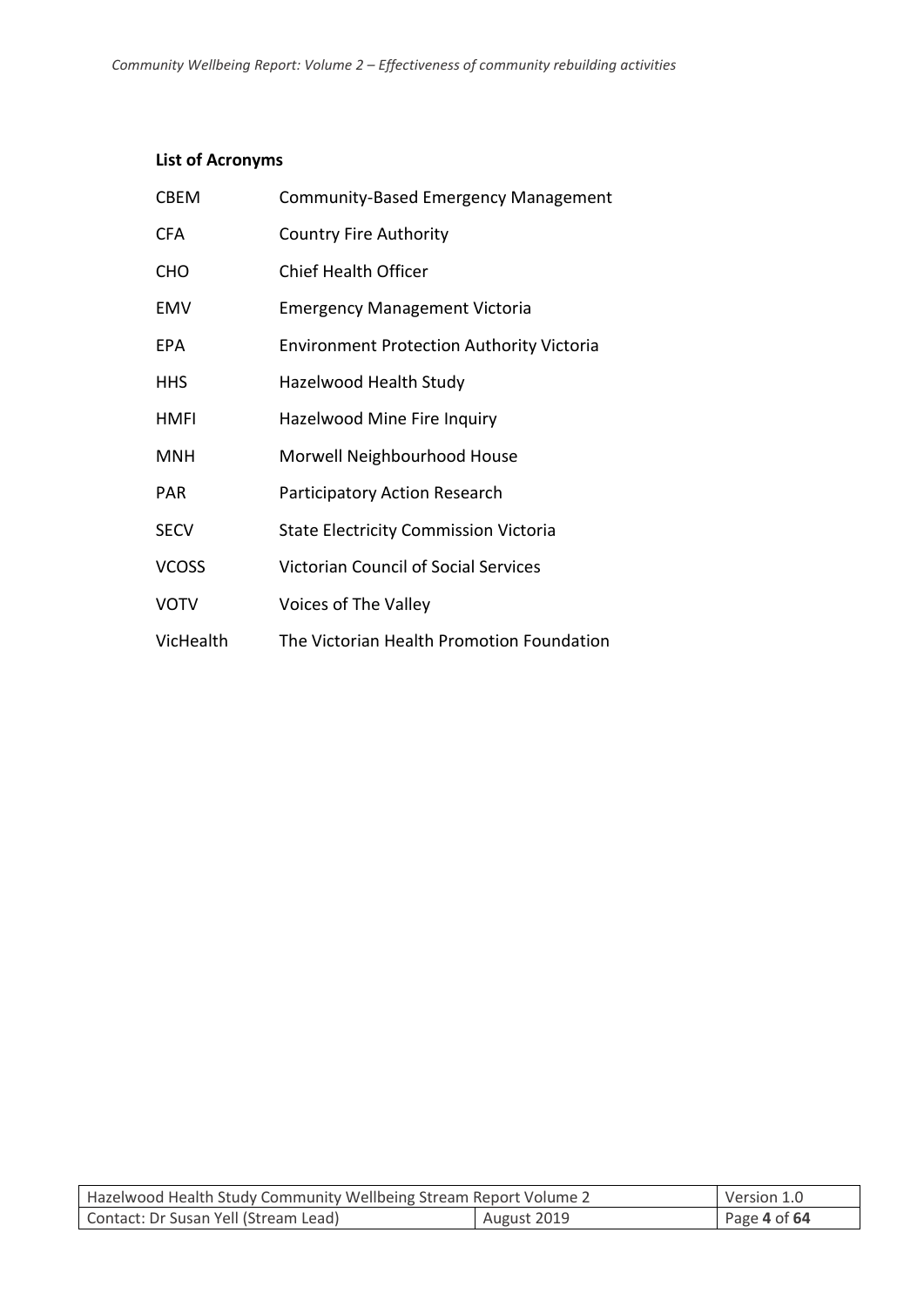## <span id="page-4-0"></span>1 Introduction

## <span id="page-4-1"></span>1.1 Aims and objectives

The Hazelwood Health Study (HHS) was established to examine the potential impacts of the 2014 Hazelwood mine fire and associated smoke event. The Community Wellbeing research stream is exploring the impact of the 2014 Hazelwood mine fire on the wellbeing of the communities of Morwell and the Latrobe Valley. The key aims of the Community Wellbeing Stream are to investigate community perceptions of:

- 1. the impact of the smoke event on community wellbeing,
- 2. the elements that are important for effective communication during and after the smoke event, and
- 3. the effectiveness of community rebuilding activities.

This is the second volume of the Community Wellbeing Report 2015–2017, and focuses on the third of these three aims: determining the community perceptions of the effectiveness of community rebuilding activities. The first and second aims were addressed i[n Volume](https://hazelwoodhealthstudy.org.au/__data/assets/pdf_file/0006/1766139/CW-Report-Volume-1_v1.0.pdf) 1: *[Community perceptions of the impact of the smoke event on community wellbeing and of the](https://hazelwoodhealthstudy.org.au/__data/assets/pdf_file/0006/1766139/CW-Report-Volume-1_v1.0.pdf)  [effectiveness of communication during and after the smoke event.](https://hazelwoodhealthstudy.org.au/__data/assets/pdf_file/0006/1766139/CW-Report-Volume-1_v1.0.pdf)*

In considering community rebuilding activities in the aftermath of the Hazelwood mine fire we needed to address what is meant by the term 'rebuilding'. As discussed in Volume 1, disaster recovery can be defined as 'the process of restoring, rebuilding, and reshaping the physical, social, economic, and natural environment through pre-event planning and postevent actions' (Smith & Wenger 2007: 237). Thus, there is an emphasis in post-disaster literature on rebuilding materials, such as infrastructure, housing and services. However, the Hazelwood mine fire was a very different type of disaster because the physical elements of the community were left intact. Instead, rebuilding was about the recovery of the more intangible qualities of a community such as trust and the strength of social relations.

We drew on a mix of qualitative and quantitative research methods to develop an extensive evidence base to determine the impacts on community wellbeing. This was used to form a narrative which incorporates a range of community voices. The data were gathered during Years 1-3 of the HHS (2014 – 2017) and build upon the work carried out by Wood *et al.* (2015) in their Initial Impact Study of the smoke event.

During community consultations for the first Hazelwood Mine Fire Inquiry (HMFI) it was clear that the community wanted the development of a long-term vision for Morwell and the Latrobe Valley and this was reinforced in the second HMFI:

The Board heard that involving the community in rebuilding pride in the Latrobe Valley, and progressing a vision for the economic future of the Latrobe Valley, is an

| Hazelwood Health Study Community Wellbeing Stream Report Volume 2 |  | Version 1.0  |
|-------------------------------------------------------------------|--|--------------|
| Contact: Dr Susan Yell (Stream Lead)<br>August 2019               |  | Page 5 of 64 |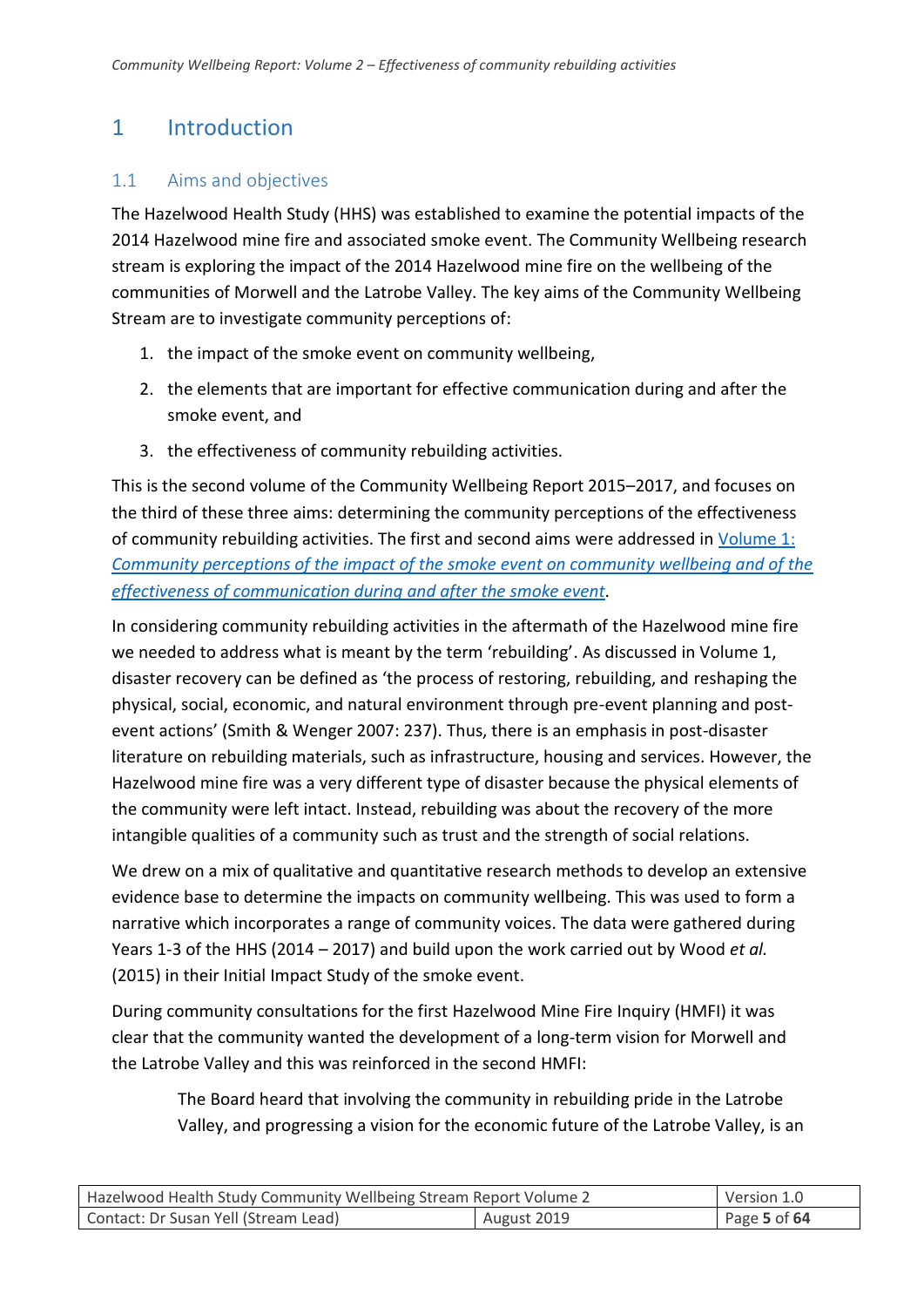important part of improving the health and wellbeing of the population (Teague *et al.* 2016: 63).

While the focus of the Community Wellbeing Stream in the first three years of the HHS was on providing narrative evidence of the perceived impact of the Hazelwood mine fire smoke event in Morwell and surrounding communities, in line with the passage of time, the focus of Volume 2 is on community perceptions of the effectiveness of community rebuilding activities after the smoke event. The two volumes are intended to be read as a set, so the information on the background to the event, the review of relevant literature, and methodology are provided in the first volume and are not repeated here.

## <span id="page-5-0"></span>1.2 Background

## **1.2.1 The mine fire**

This was a complex emergency, as discussed in Volume 1. While there was the initial high risk but relatively short timeframe effect of the preceding Hernes Oak and Driffield bushfires, the resultant mine fire event lasted for over six weeks. The Latrobe Valley communities experienced relentless waves of smoke and ash, along with concern regarding exposure to carbon monoxide and toxic materials associated with the burning of brown coal. This was unlike the experience of a more typical Australian bushfire. Consequently, there is very little background literature or research that examines people's experiences of such ongoing and persistent events. In addition, the Hazelwood mine fire of 2014 was a disaster that impacted upon an already disadvantaged community (VCOSS 2015).

The following sections provide context for the way the recovery process was experienced and perceived by this community: the historical background related to the privatisation of the power industry in the Latrobe Valley, and the post-fire institutional responses to the disaster. This background is relevant to recovery, in particular, because of the need to acknowledge and take responsibility for the prior events so that the community can then move forward.

## **1.2.2 Historical context: the power industry in the Latrobe Valley**

Historically, the economic and social wellbeing of the Latrobe Valley and in particular the town of Morwell have been strongly intertwined with the power industry. The State Electricity Commission (SEC) was formed in 1919 and commenced coal mining in the Latrobe Valley in the 1920's (Fletcher 2002; Gibson 2001; Rainnie & Paulet 2003). The SEC became the region's major employer (DEECD 2012), bringing security of employment, housing and services. New mines and power stations were opened from the 1950s through to the 1990s, and with these came the development of ancillary manufacturing and service industries (Cameron & Gibson 2005; Duffy & Whyte 2017).

| Hazelwood Health Study Community Wellbeing Stream Report Volume 2 |             | Version 1.0  |
|-------------------------------------------------------------------|-------------|--------------|
| Contact: Dr Susan Yell (Stream Lead)                              | August 2019 | Page 6 of 64 |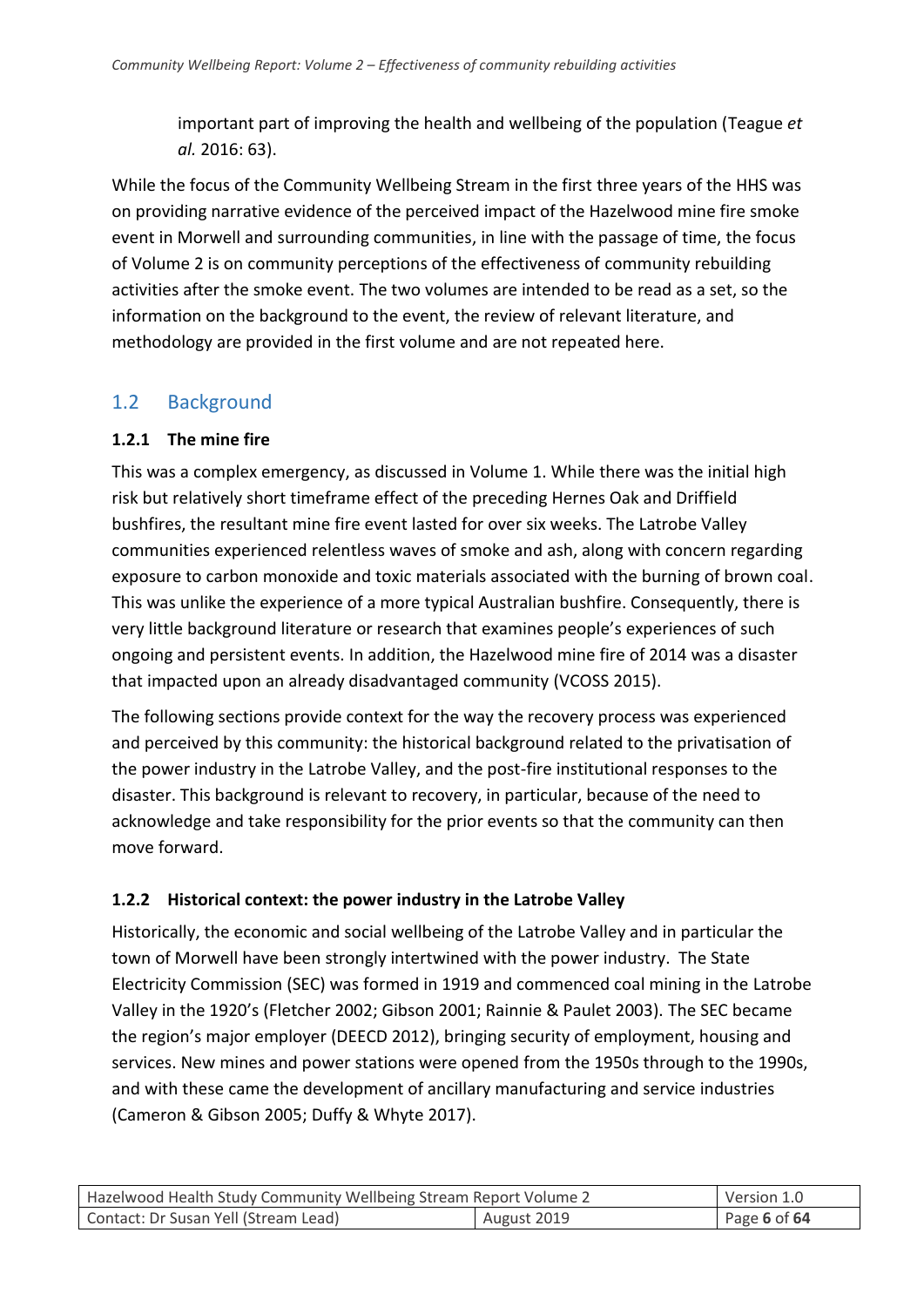However, the decision to privatise the SEC in the 1980s led to significant changes in the Valley. While over 9,000 people – or about one third of the Latrobe Valley's labour force (DEECD 2012: 22) – were employed by the SEC in the mid-1970s, this had dropped to 1,800 by 2002 (Tomaney & Somerville 2010), which meant that up to 75% of the workforces of some power stations lost their jobs (Cameron & Gibson 2005). This in turn led to the withdrawal of other associated industries and services (Rainnie & Paulet 2003). The Kennett Coalition Government accelerated the privatisation process started by Labor in 1980s, selling the remaining generating plants in 1996 and 1997 (Rainnie & Paulet 2003). In 1996, the Hazelwood power station was sold to International Power, a British company, for \$2.35 billion, and GDF Suez (later Engie) took over International Power in 2010 (Doig 2015). Although there had been plans for a staged closure, $1$  the decision was made to close the Hazelwood power station and Morwell mine in March 2017, following Engie's declaration that the plant was no longer economically viable (Anderson 2017).

Privatisation of the power and coal industry had significant impact on the wellbeing of the Latrobe Valley communities. Prior to privatisation 'the Latrobe Valley had been accustomed to near full employment and continued growth' (Gibson & Cameron 2005: 149) but postprivatisation meant unemployment and population decline had become the norm (Duffy & Whyte 2017: 427-428). Further to this, privatisation was perceived by Latrobe Valley communities as beneficial mostly to Melbourne domestic, industrial and commercial consumers while the costs were borne by the people of the Latrobe Valley (Birrell 2001).

The impacts of these ongoing tensions in relations between community, State Government and the coal industry were evident in discussions at community forums held as part of the second HMFI (2015/2016). As one participant explained to the second inquiry, prior to privatisation the mines and the electricity supply industry provided 'significant job and apprenticeship opportunities for all members of the community, including those with disabilities and vulnerabilities' (Teague *et al.* 2016; 85). Yet, since privatisation, in part due to the job losses and in part due to the lack of government intervention and assistance for the community, social and economic disadvantage became entrenched. Morwell remains challenged with high unemployment and social disadvantage, reflected in its position in the lowest decile on the Socio-Economic Indexes for Areas Australian index of relative socioeconomic disadvantage (Latrobe City Council Submission 2016). This context provides insights into how this community has experienced recovery and how they perceived the efforts to rebuild social capital and trust after the mine fire.

<u>.</u>

| Hazelwood Health Study Community Wellbeing Stream Report Volume 2 |             | Version 1.0  |
|-------------------------------------------------------------------|-------------|--------------|
| Contact: Dr Susan Yell (Stream Lead)                              | August 2019 | Page 7 of 64 |

 $1$  On 3 November 2016, Engie announced that the entire Hazelwood plant would be closed as of the end of March 2017, giving the workers and local communities only five months' notice of the closure. ABC News online, 3 November 2016[, www.abc.net.au/news/2016-11-03/hazelwood-power-station-in-victoria-to](http://www.abc.net.au/news/2016-11-03/hazelwood-power-station-in-victoria-to-close/7987018)[close/7987018.](http://www.abc.net.au/news/2016-11-03/hazelwood-power-station-in-victoria-to-close/7987018) Retrieved 20 July 2019.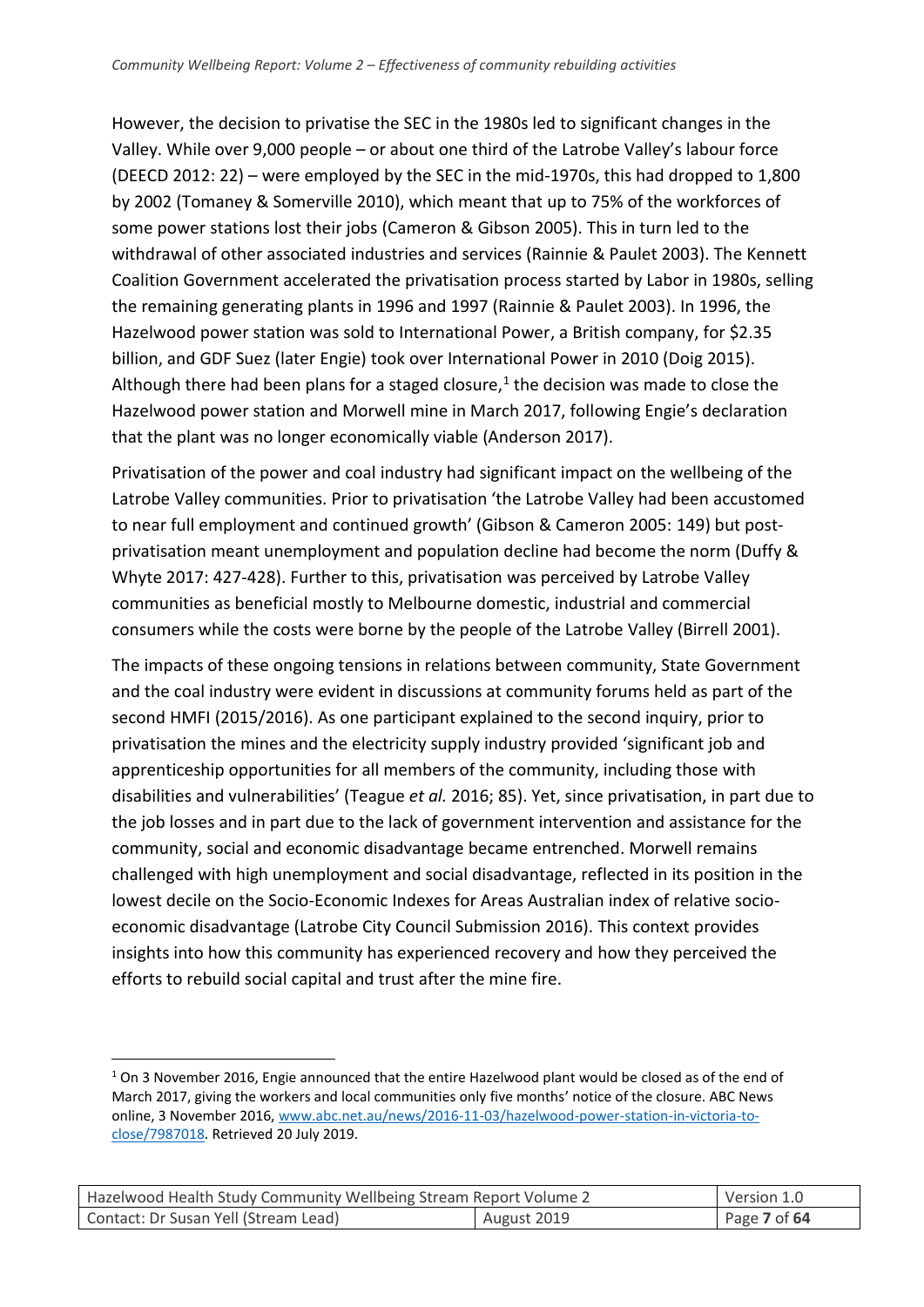## **1.2.3 Institutional responses following the event**

Institutional responses to the disaster commenced almost immediately afterwards, with the Victorian State Government announcing an inquiry would be held into the Hazelwood mine fire. In late March 2014 community consultations were held, and the scope of the inquiry was determined. These focused on how the fire started and the adequacy and effectiveness of the emergency response. Inquiry hearings commenced in June 2014. The report of the inquiry was released in September 2014 (Teague *et al.* 2014). Following its release there were calls to re-open the inquiry, in order to consider a possible spike in deaths during the smoke event. The inquiry was re-opened the following year (September 2015), with revised terms of inquiry focusing on the mortality rates and mine rehabilitation.

In addition to these inquiries, several other regulatory and legal processes took place or were mooted, and these also formed the context for the recovery and rebuilding processes for this community. In May 2014 the Department of Health conducted community consultations to identify core health concerns, which in turn formed the basis for the request for tender that resulted in the HHS.

In June 2015 a man accused of starting the Hernes Oak fire which later spread into the Hazelwood mine was arrested ('Gippsland man arrested over Hernes Oak fire', *Latrobe Valley Express*, 26/6/25). He faced court in September 2016 ('Hazelwood accused in landmark trial', *Herald Sun*, 21/9/2016). In July 2015 the operator of the Hazelwood mine and power station, GDF Suez, faced the threat of paying a bill of \$18 million for firefighting expenses incurred by the CFA, however this did not proceed ('Hazelwood mine fire: Victorian Government may take legal action over \$18 million firefighting bill', *ABC Gippsland*, 7/7/15). In February 2016 WorkSafe charged GDF Suez with 10 breaches of the Occupational Health and Safety Act 2004 ('Safety charges over mine fire', *Age*, 4/2/16). In March 2016 the EPA charged the mine operators with 12 air pollution offences ('Hazelwood charged: The station's operators have been hit with another round of charges, this time by the EPA', *Latrobe Valley Express*, 17/3/16).

These events formed the backdrop to other recovery initiatives and processes. Reporting of these events also demonstrated to the community the steps being taken by authorities to ensure those who played a part in the complex causes of the disaster, or in failures to properly address its consequences, were being held to account. As noted above, this is important for the community to be able to move forward.

## <span id="page-7-0"></span>1.3 Structure of Volume Two

Section 2 presents the findings of our analysis of the data collected during the first three years of the study. The methods used to collect this data, including sources, collection

| Hazelwood Health Study Community Wellbeing Stream Report Volume 2 |  | Version 1.0  |
|-------------------------------------------------------------------|--|--------------|
| Contact: Dr Susan Yell (Stream Lead)<br>August 2019               |  | Page 8 of 64 |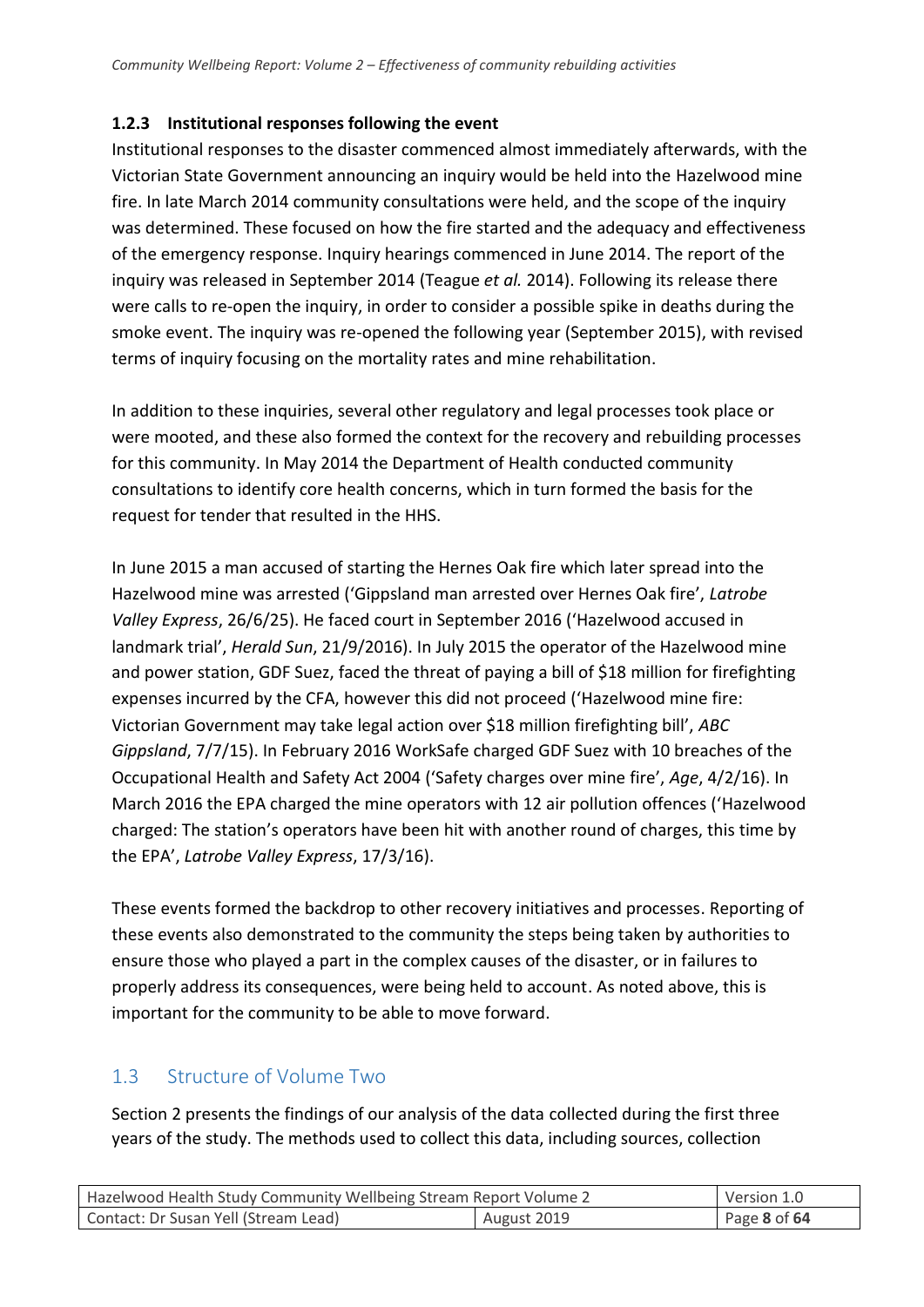processes and analysis techniques, are outlined in Volume 1, Section 4. In brief, the current analysis draws on data from stakeholder interviews, media and social media, and the participatory action research (PAR) project carried out in Year 3 (2017).

In Section 2.2 we present analysis of news stories (TV, radio, print) and social media posts between 2014 and 2017. These stories and posts formed the media environment from which the community drew information and narratives regarding their experiences. Awareness of this media ecology (Postman 2000) is important to understand the impact of these narratives of disaster and recovery on community responses. A thematic analysis of what was communicated by these different media tracks the shifts in concerns and focus of the community, particularly in response to such things as HMFI findings or the release of HHS findings. Our analysis suggests that understanding the different roles of social and mainstream media may offer important insights into the role of communication during the recovery process.

Section 2.3 discusses the importance of understanding the pre-existing strengths and vulnerabilities of this community in formulating strategies for recovery. It outlines some of the divisions and complexities which have shaped the community's response to this disaster and its ongoing recovery.

Section 2.4 focuses on the perceptions held within the community of a lack of emergency management planning. Interviews conducted with stakeholders in 2015 and 2017 expressed frustration with the apparent slowness of devising an emergency management plan, which they viewed as hampered by a lack of clarity about roles and responsibilities exacerbated by an apparent lack of community engagement and capacity building.

Section 2.5 presents our findings on community recovery and rebuilding activities. We discuss the complex space for community recovery given the number of institutions and agencies working in the Latrobe Valley that were focused on transition and revitalisation opportunities, which led many to the perception that there were no recovery activities associated with the Hazelwood mine fire. Community recovery was impacted by the community's perceptions of the lack of an adequate response by authorities to the disaster. This section focuses on the impact that a loss of trust and community anger has on recovery, and the importance of rebuilding relations of trust to the recovery process. It also presents two case studies showing how partnerships between community groups and government agencies can be crucial to the rebuilding process.

Section 2.6 is focused on the participatory action research project, *Our Hopes for the Future of Morwell*, a photographic exhibition that provided an opportunity for members of the Morwell community to have their concerns, hopes and dreams shared and heard. This approach arose out of engagement between community members and the HHS Community Wellbeing team, who agreed this was an appropriate way to work through and express ideas about recovery in Morwell. Our analysis of the images shows that community members chose objects which epitomise for them how diverse forms of capital – social,

| Hazelwood Health Study Community Wellbeing Stream Report Volume 2 |             | Version 1.0  |
|-------------------------------------------------------------------|-------------|--------------|
| Contact: Dr Susan Yell (Stream Lead)                              | August 2019 | Page 9 of 64 |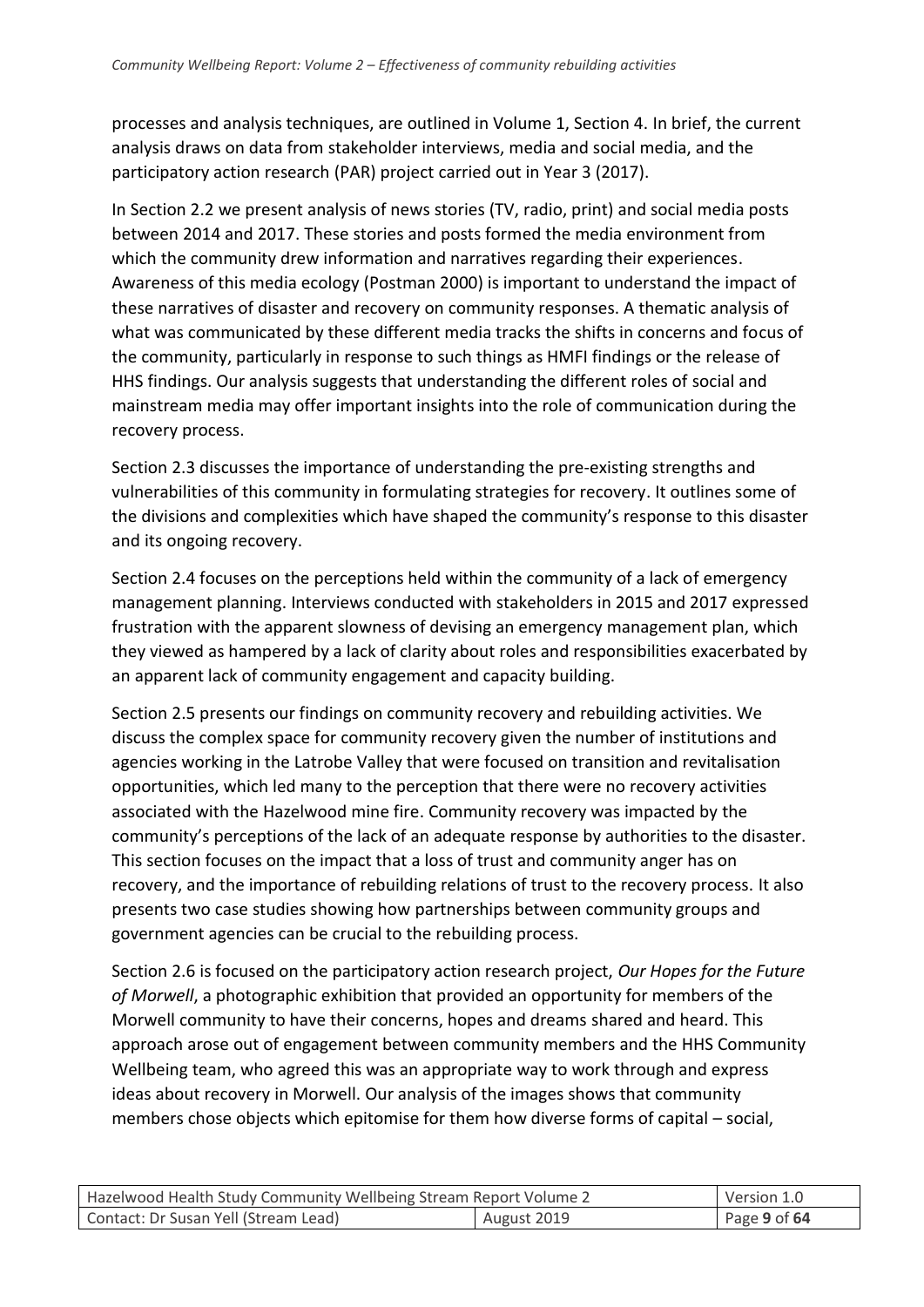cultural, and produced (economic) – are community assets which can contribute to a brighter future for Morwell.

Section 3 provides a summary of key findings that provide insights into the recovery process and the effectiveness of community rebuilding. Included in this section is an outline of their implications for future planning.

| Hazelwood Health Study Community Wellbeing Stream Report Volume 2 |             | Version 1.0   |
|-------------------------------------------------------------------|-------------|---------------|
| Contact: Dr Susan Yell (Stream Lead)                              | August 2019 | Page 10 of 64 |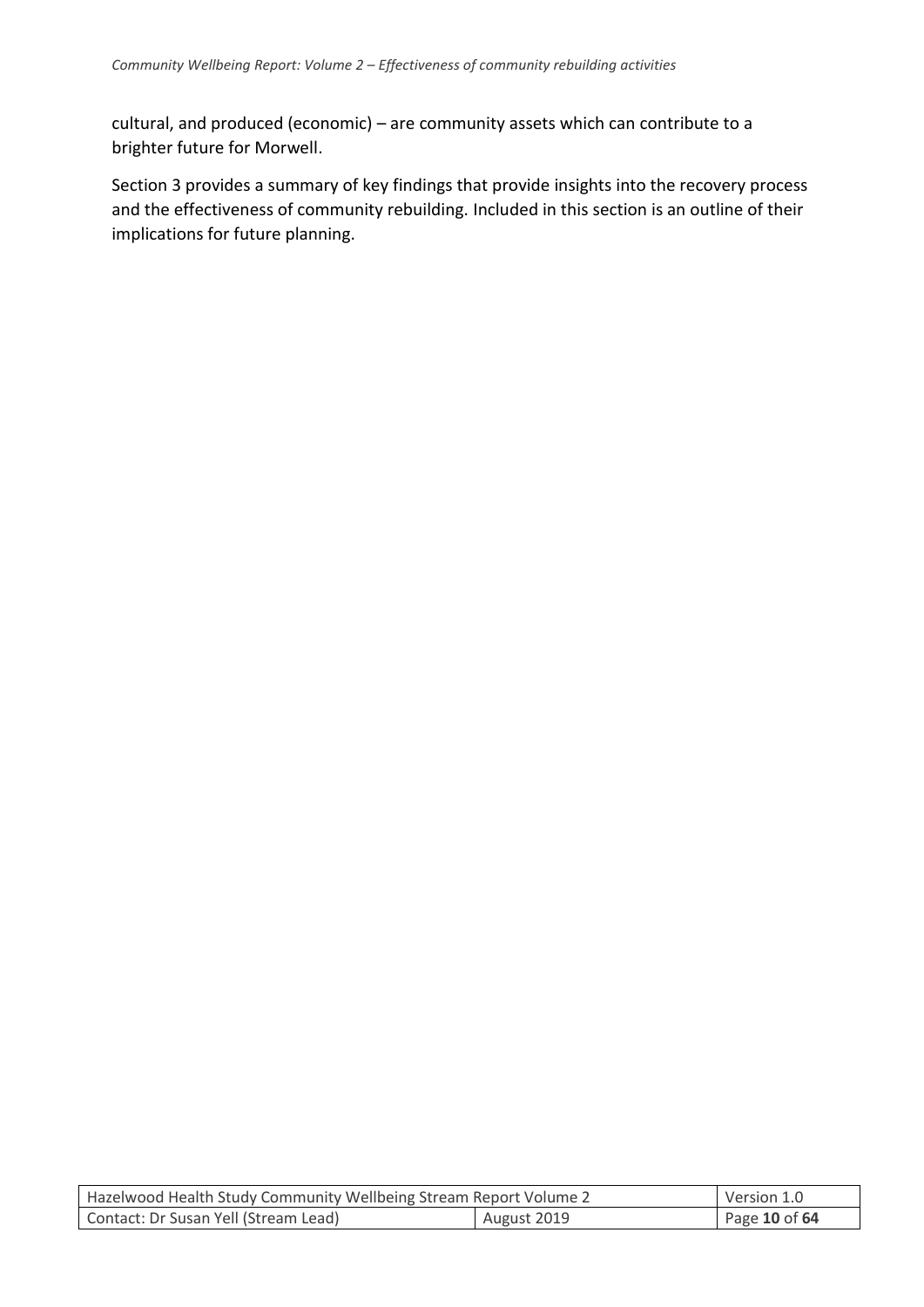## <span id="page-10-0"></span>2 Findings on community recovery and rebuilding

### <span id="page-10-1"></span>2.1 Overview

This section presents the findings of our analysis of the data described in Volume 1, Section 4. It draws on data from stakeholder interviews, media and social media, and the PAR project carried out in Year 3 (2017).

First, we analyse the media and social media attention given to Hazelwood mine fire related events which unfolded after the mine fire. Second, we outline the vulnerabilities that need to be taken into account in determining the factors impacting on the effectiveness of rebuilding activities. Third, we present stakeholder accounts and perceptions regarding community recovery and rebuilding activities, and finally we discuss the PAR project which encapsulated some of the community's hopes and dreams for the future, looking beyond recovery.

## <span id="page-10-2"></span>2.2 Media ecology of the Latrobe Valley during the recovery period

The Hazelwood mine fire was declared safe on 25 March 2014 (although hot spots within the mine continued), however, the smoke event set in train a number of subsequent events over the following years. This meant that the event and its consequences continued to be discussed in the news and social media over the period of data collection (which ended on 30 September 2017). The access to and use of media and social media formed the media ecology for the Latrobe Valley communities, providing a repertoire of narratives and meanings with which to make sense of their experiences. It also provided a record of what was occurring during the recovery process. As Postman (2000) argues, a media ecology contributes to shaping the experiences, understanding and meanings which the public derive from the world, and the ways they can interact within it.

This section provides a narrative analysis of data gathered from media and social media.. Collection of news items from local and state-based media (local and state ABC, local television news, and the local Latrobe Valley Express newspaper) was undertaken as detailed in the methodology (Vol 1 Section 4). Social media data was also collected from the Voices of the Valley (VOTV) Facebook page, which continued to focus predominantly on matters relating to the Hazelwood mine fire and its impacts in the months and years after the mine fire (while the other two Facebook groups selected for this study did not, or did not remain active). A summary of the content of this data is provided in Appendix 1.

The news stories documented the events and issues which were occurring in the months and years after the mine fire (noted in the Introduction, above), and formed the media ecology which the residents of Morwell and the Latrobe Valley were exposed to during this

| Hazelwood Health Study Community Wellbeing Stream Report Volume 2 |  | Version 1.0   |
|-------------------------------------------------------------------|--|---------------|
| Contact: Dr Susan Yell (Stream Lead)<br>August 2019               |  | Page 11 of 64 |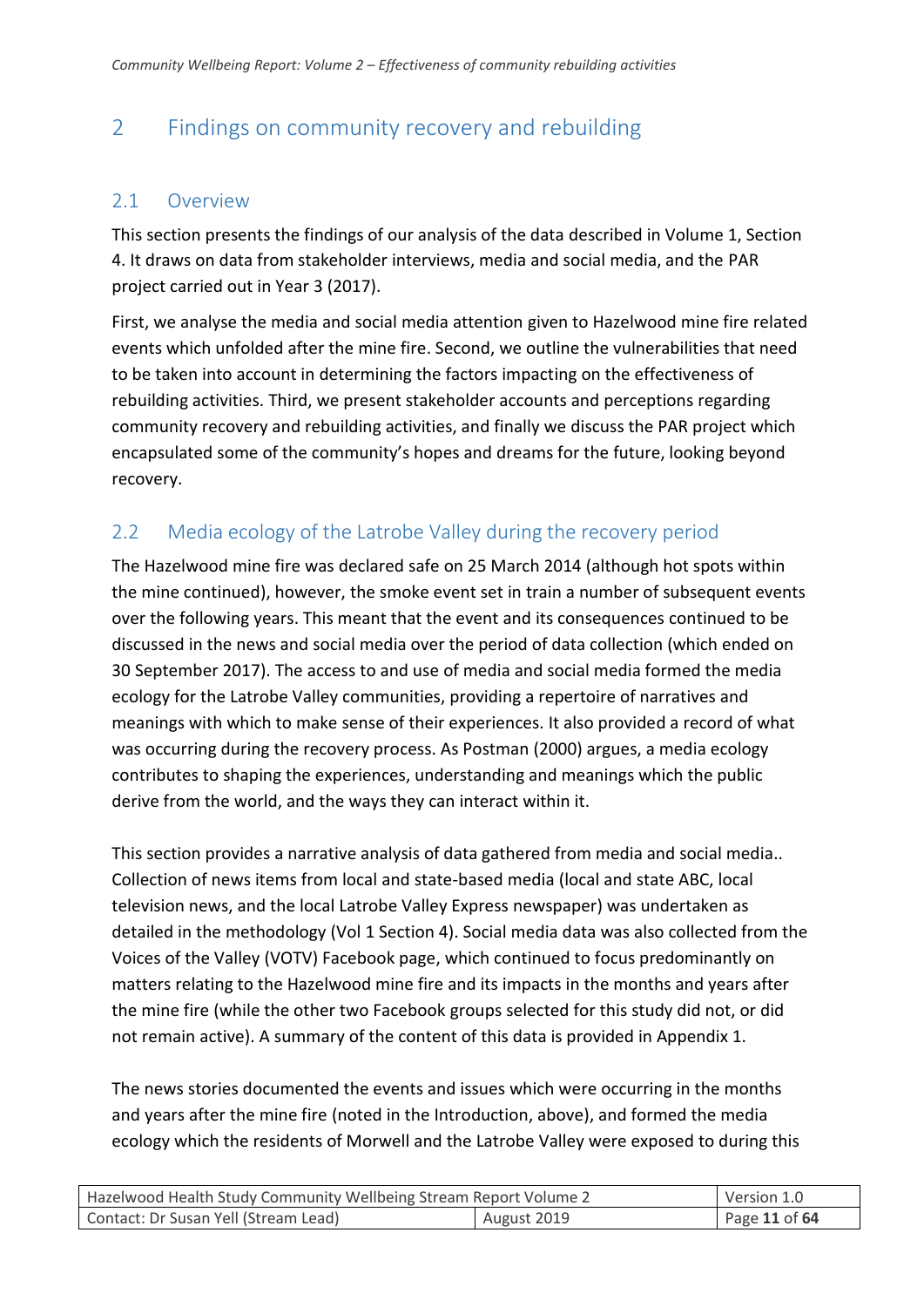time. The mine fire and its impacts thus continued to be written, spoken and (by extension) thought about for an extended period, during which a range of recovery activities took place (discussed below in Section 2.5).



**Figure 2.1 Number of mine fire related media and social media articles and posts, 2014-2017**

#### **2.2.1 Media and social media narratives and concerns**

As Figure 2.1 shows, discussion of the mine fire was at its peak during the event (February and March 2014). After the mine fire, there was a substantial drop in reporting of the event in both mainstream media and social media. A comparison of monthly rates in April (several weeks after the fire) and December (approximately 8 months after the fire) clearly demonstrates this change (Table 2.1).

| <b>Month</b>  | <b>News articles</b> | Social media posts |
|---------------|----------------------|--------------------|
| April 2014    | 43                   |                    |
| December 2014 |                      |                    |

**Table 2.1 Monthly totals of items in news and social media after the fire**

What is important to note is that between April and December 2014 monthly rates of social media posts decreased to approximately one sixth of the initial output, compared to that of the news media, which dropped by slightly less (approximately one fifth) of its initial news reporting.

| Hazelwood Health Study Community Wellbeing Stream Report Volume 2 |                              | Version 1.0 |
|-------------------------------------------------------------------|------------------------------|-------------|
| Contact: Dr Susan Yell (Stream Lead)                              | August 2019<br>Page 12 of 64 |             |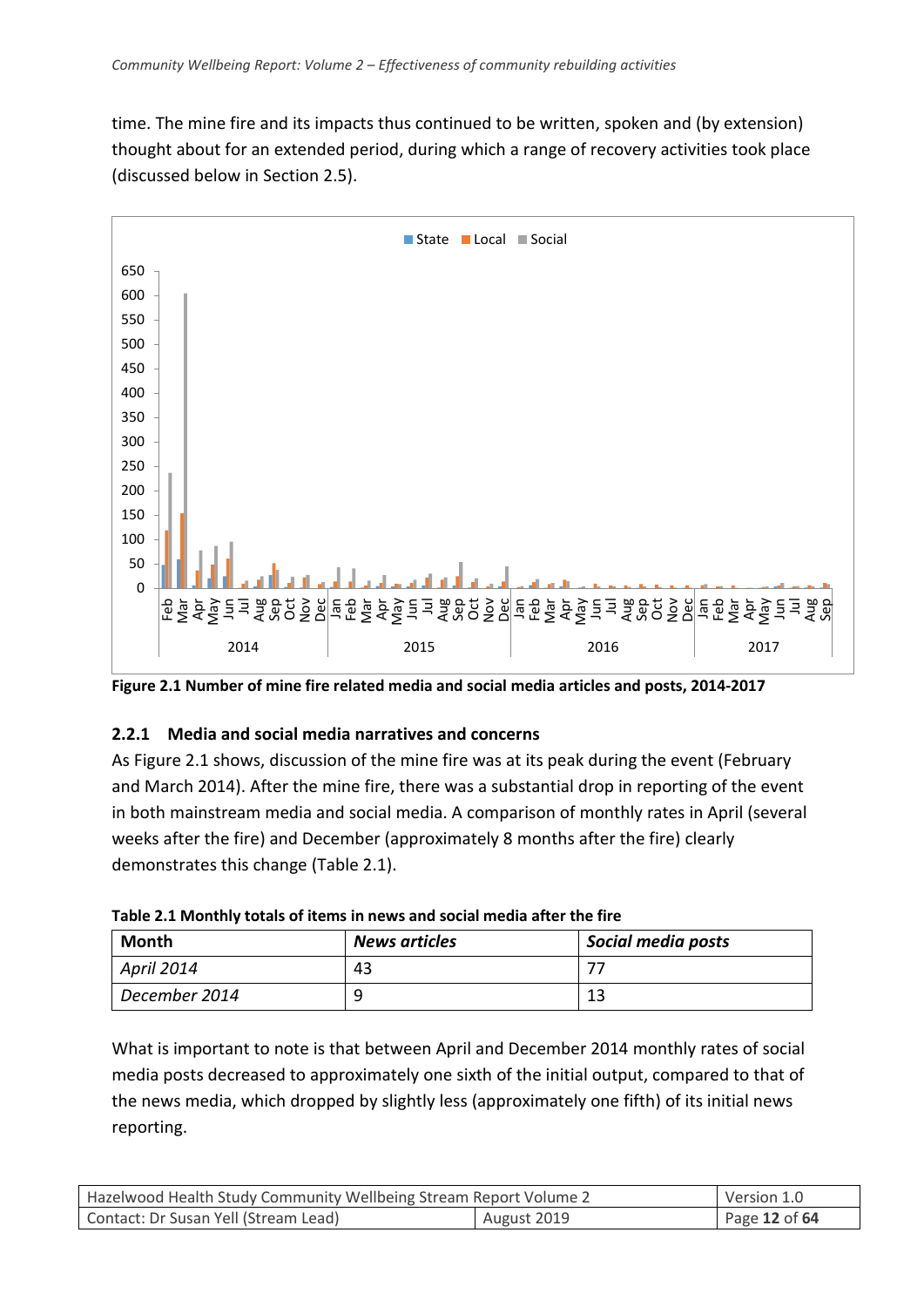

**Figure 2.2 Number of mine fire related media and social media articles and posts, 2014** 

Figure 2.2 shows rates of reports/posts in media and social media during 2014, and highlights the core events prompting some of these responses (see Appendix 1 for more detail of the content of these reports and posts). Immediately after the mine fire was declared extinguished, media articles related to the event were predominantly reporting on the HMFI and maintained a strong focus on the health impacts of the smoke event. The media reported on the community consultations being held in the lead-up to the commencement of the HMFI in June, and on its proposed scope, and that a Health Study was being mooted. The HMFI hearings were reported, exposing topics and issues such as community mistrust, the CHO defending advice given to residents, GDF Suez baulking at taking responsibility for the firefighting costs, mine rehabilitation, the lack of health information about the fire's impacts, firefighters' exposure to carbon monoxide, and the cause of the Hernes Oak fire. Later in the year the media reported on the publication of the HMFI report, and noted its criticisms of authorities and GDF Suez and its praise for Latrobe City Council. Media attention was also focused on calls to investigate a possible spike in deaths during the Hazelwood mine fire, an issue which VOTV brought to public attention

| Hazelwood Health Study Community Wellbeing Stream Report Volume 2 |  | Version 1.0   |
|-------------------------------------------------------------------|--|---------------|
| Contact: Dr Susan Yell (Stream Lead)<br>August 2019               |  | Page 13 of 64 |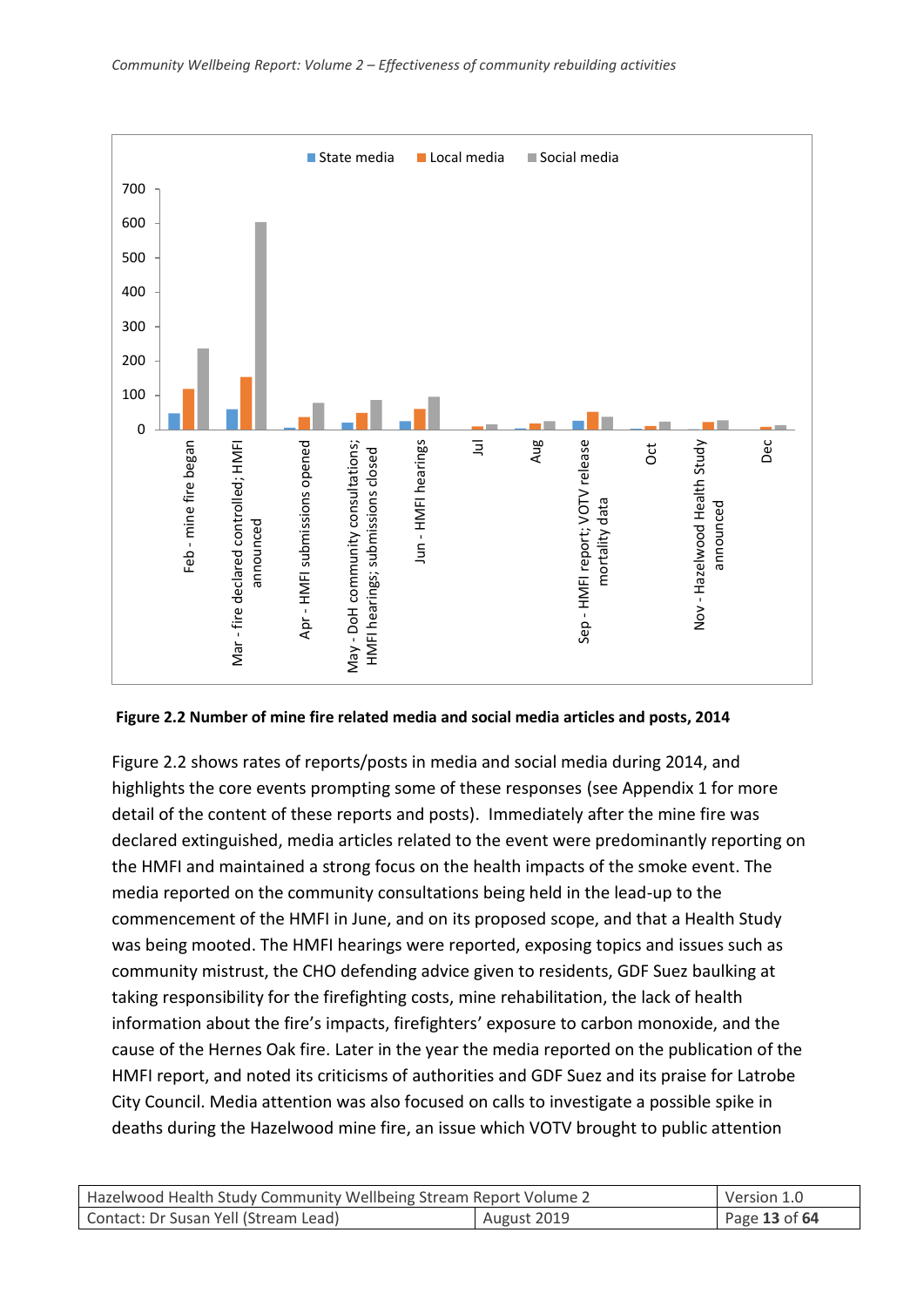through their report on death rates. This report was rejected by the State Government, but led to calls to re-open the HMFI (pledged by the Labor Opposition and supported by VOTV). The suggestion to make the Latrobe Valley a health conservation or health improvement area was also reported at this time. The funding for the Hazelwood Health Study was announced in November but received limited media attention.

Analysis of the content of social media posts, the frequency of which is depicted in grey in Figure 2.2 above, shows that many of the same issues were being discussed in the social media space (see Appendix 1 for details of the topics discussed). In particular, the HMFI hearings were closely followed on the VOTV Facebook page. Relief and a sense of vindication were expressed as the HMFI heard evidence of lack of health advice, and poor handling of communication:

It is a relief that the truth is finally emerging, thanks to the Inquiry into the Hazelwood Mine Fire. At last there is recognition that what the residents knew they were experiencing was not some figment of their overactive imaginations. The smoke was toxic. Everyone who breathed it knew that. Their bodies knew that. Everyone living in the Valley during the Hazelwood Mine Fire knew their bodies needed to be somewhere else. But the Health Authorities let the community down, confused them, messed with their minds and perceptions (post to VOTV, 5/6/14).

Thematic analysis of the sample of social media posts on the VOTV Facebook page for this period shows that negative feelings of mistrust of authority (especially relating to the claim that there would be no long-term health impacts, and to the clean-up effort), anger, distress, suspicion and a sense of betrayal and abandonment were still being expressed over the events related to the mine fire. There was also a sense that lessons could have been learned from the practices of the past in relation to fighting the fire, expressed in this post that included a link to archival video footage;

A brilliant video about preparing the Morwell open cut for a mine fire. There were strict rules and training in those days (post to VOTV, 7/6/14).

VOTV used social media during this period to draw media attention to community concerns, making calls for residents to participate in media interviews. It was also used to comment on, and call for, action on the death data compiled by this group.

Figure 2.3 shows that in 2015 media and social media attention to the mine fire continued, though at a considerably reduced rate (down from the peak of 604 posts in March 2014). There were peaks of media and social media activity in January, February, July, September and December.

| Hazelwood Health Study Community Wellbeing Stream Report Volume 2 |  | Version 1.0   |
|-------------------------------------------------------------------|--|---------------|
| August 2019<br>Contact: Dr Susan Yell (Stream Lead)               |  | Page 14 of 64 |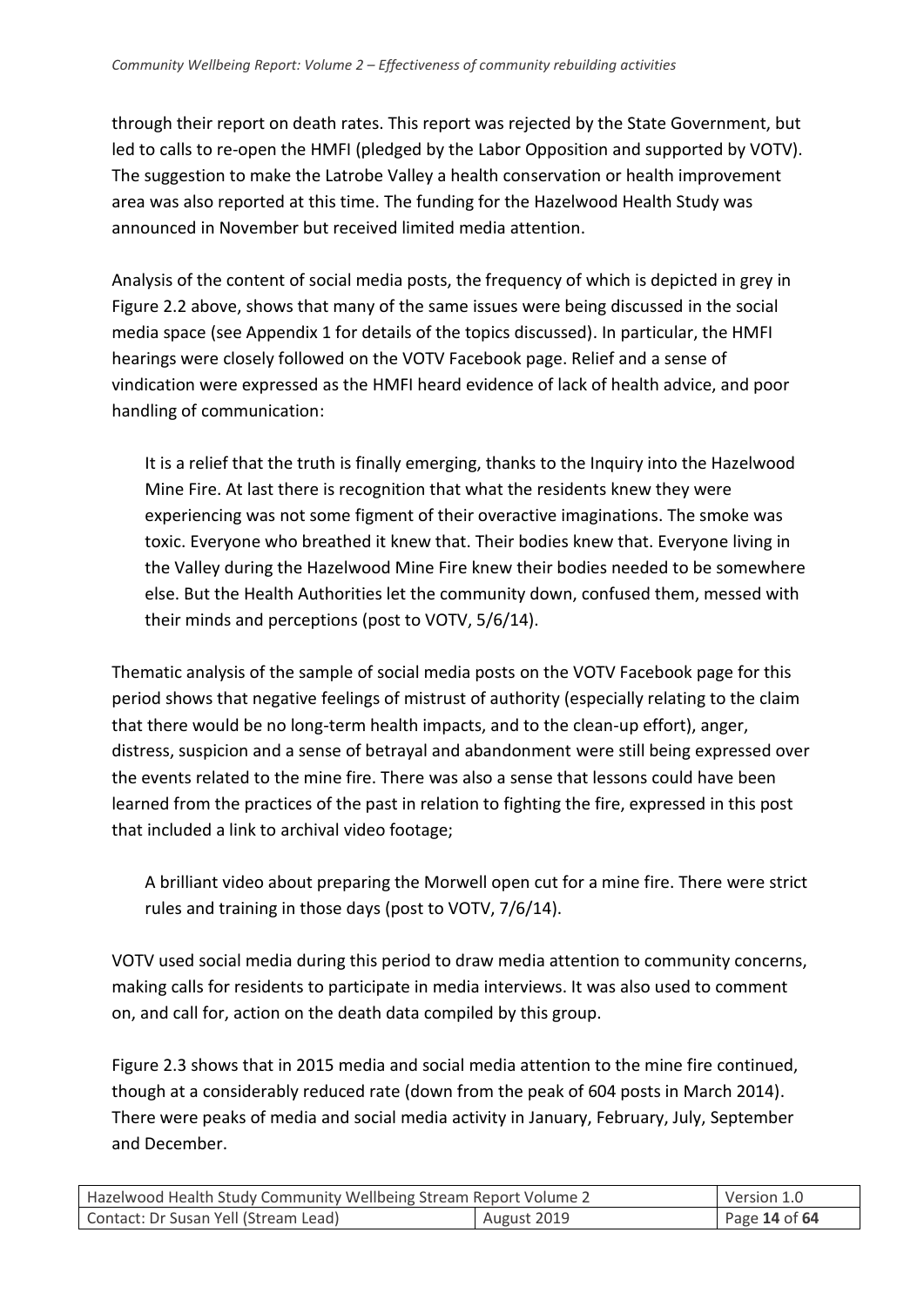

**Figure 2.3 Number of mine fire related media and social media articles and posts, 2015** 

The thematic analysis of media coverage in 2015 shows there was a shift towards various aspects of the recovery process, although still with a health focus (including a high-profile story of a firefighter who claimed to have developed cancer as a result of fighting the mine fire). This marks a key shift in the discourse during the recovery process. Other prominent issues were the mine rehabilitation, court action to recover mine fire costs, the re-opening of the HMFI, and its finding that the Health Department 'misled [the Latrobe Valley] community' in denying there had been an increase in death rates (*Latrobe Valley Express*, 10/12/15). February 2015 saw the first anniversary of the mine fire, which was reported in the local media. Also making the news were Latrobe City Council's call for funds to support the recovery process, calls for better mine rehabilitation, and discussion of Morwell's 'road to recovery' (*Latrobe Valley Express*, 9/2/15). There was coverage of GDF Suez's refusal to pay the \$18 million firefighting bill, and the VOTV rally at their offices protesting this refusal. The media covered stories of the Health Minister promising change and speaking of rebuilding trust, the HMFI hearings regarding mortality rates, the progress of the HHS, and the CFA's court action to recover firefighting costs. The mainstream media also reported on the HMFI finding that the fire probably did increase mortality rates, issues with the mine rehabilitation, and the Health Department's poor advice to the community during the fire and smoke event.

| Hazelwood Health Study Community Wellbeing Stream Report Volume 2 |  | Version 1.0   |
|-------------------------------------------------------------------|--|---------------|
| Contact: Dr Susan Yell (Stream Lead)<br>August 2019               |  | Page 15 of 64 |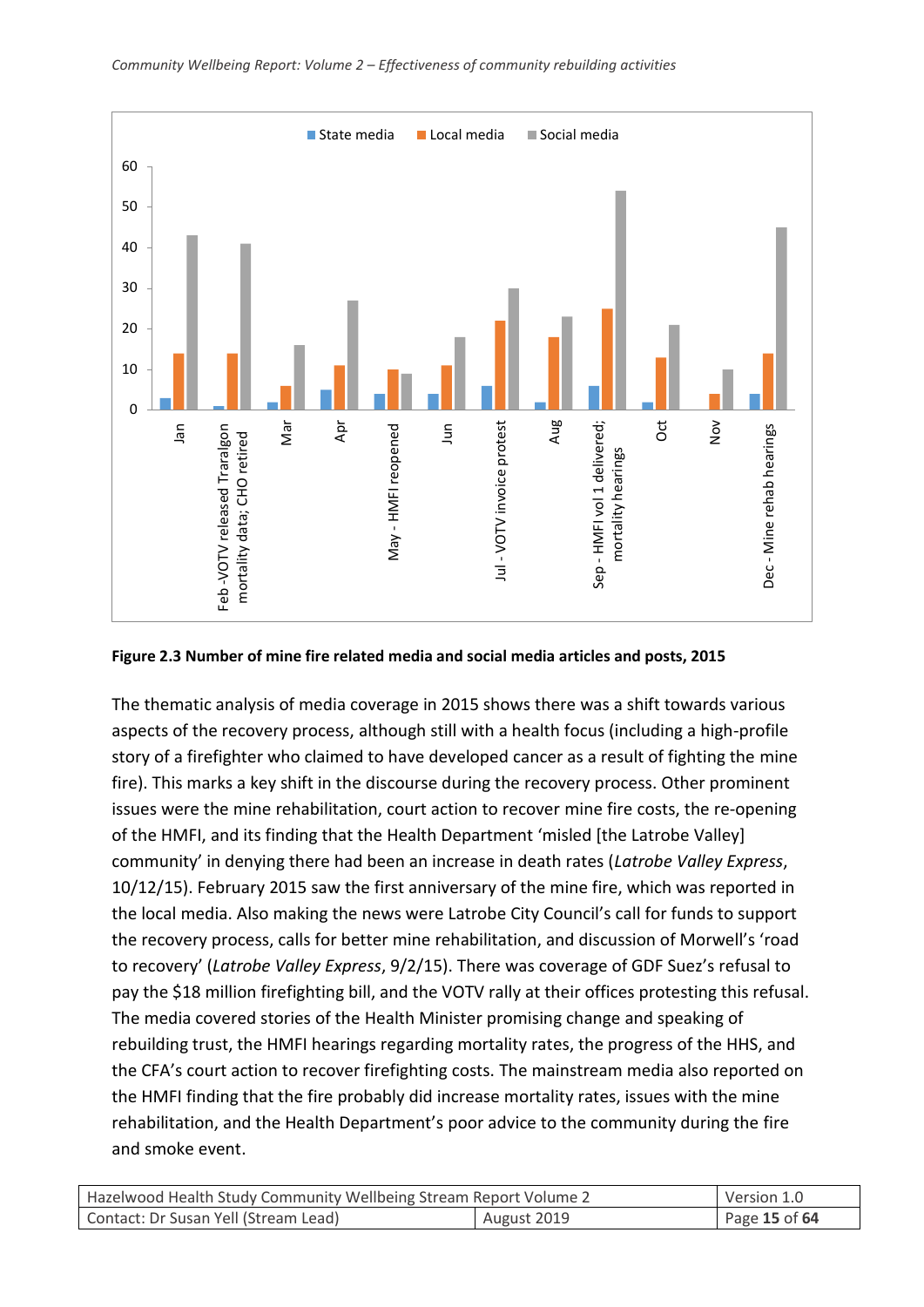While a number of these issues were also being picked up and commented on (e.g. through links to news items) on the VOTV Facebook page, the agenda and topics in the social media space were also diverging, with evidence that a more forward-looking and pro-active stance was being adopted by this group and by the members of the broader community posting on this page:

If we could dream & have anything we want for Latrobe Valley. What kind of future do we want for Latrobe Valley? (VOTV post 22/2/15).

While some of the emotions and distress that were being expressed in 2014 were still evident in 2015 on this page, such as anger and mistrust of authorities, more positive attitudes were also being expressed, including that the community felt vindicated by the HMFI conclusions regarding the increase in mortality rates (post 9/12/15) and by the Health Minister's acknowledgement that there should have been an evacuation plan (post 11/12/15). As noted in Volume 1, the empowerment of community members through finding a public voice was a key element in the community's experience of, and response to, the fire, and this continued to be an emphasis throughout 2015. There were various calls and opportunities on the Facebook page for community members to speak out and have a public voice, whether for media interviews regarding the health impacts of the mine fire, to urge people to attend HHS events, to put in submissions to the second HMFI, to participate in a documentary being made about the mine fire, or to express what was important to them in order to improve the health of the Latrobe Valley:

What is important to you in regard to short, medium and long term measures to improve the health of the Latrobe Valley communities having regard to any health impacts identified by the Board as being associated with the Hazelwood Coal Mine Fire; what needs to be done?' (VOTV post 10/9/15).

A new agenda concerning the transition away from a dependence on coal-fired power also emerged as a discussion topic on this page from February 2015 onward, with a public forum advertised on the topic of 'A Just Transition':

One year on from the Hazelwood mine fire disaster, there are growing calls to diversify the local economy, and to create new industries and employment opportunities that pose less health risks to residents. The public forum, 'A Just Transition for the Latrobe Valley?', will examine the opportunities and barriers that the Latrobe Valley community faces in ensuring ongoing livelihoods and a healthy environment (VOTV post 19/2/15).

Criticisms of authorities continued to be noted, accompanied by links to news reports and the HMFI report's conclusions.

| Hazelwood Health Study Community Wellbeing Stream Report Volume 2 |  | Version 1.0   |
|-------------------------------------------------------------------|--|---------------|
| Contact: Dr Susan Yell (Stream Lead)<br>August 2019               |  | Page 16 of 64 |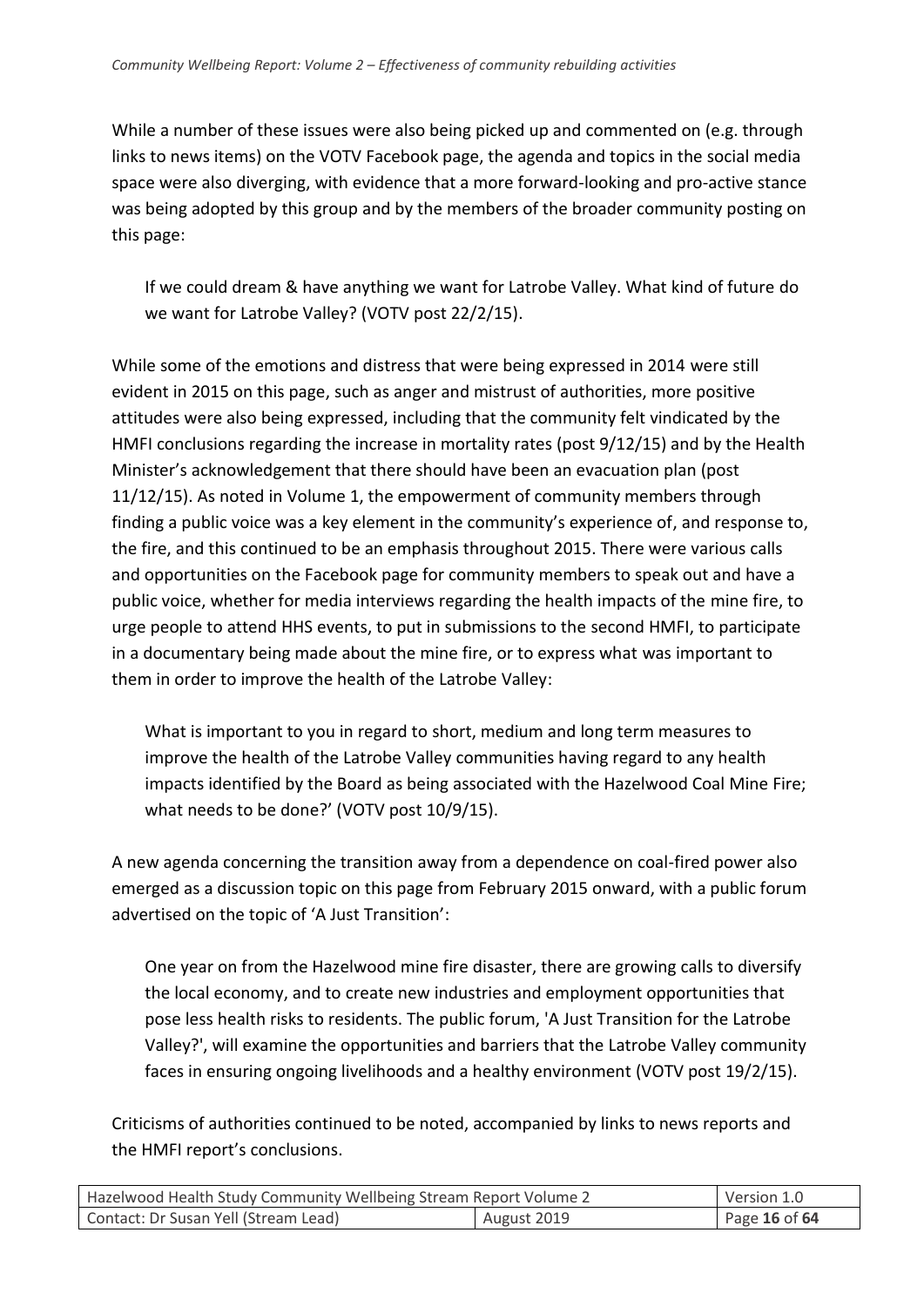In 2016 media and social media activity continued to decrease compared to previous years. It is significant that in nine out of the twelve months, the monthly totals of news items slightly outnumbered social media posts (see Figure 2.4). This could be interpreted as suggesting that the need to engage with and discuss mine fire-related topics was lessening among the community, or at least among the members of this Facebook group (despite the fact that news stories were still keeping this in the public eye), or that they had begun actively pursuing a new focus.



**Figure 2.4 Number of mine fire related media and social media articles and posts, 2016**

In 2016 the news media coverage predominantly dealt with institutional responses to the Hazelwood mine fire, including legal action by WorkSafe and the EPA, and the implementation of the HMFI recommendations. News items covered the release of the

| Hazelwood Health Study Community Wellbeing Stream Report Volume 2 |  | Version 1.0   |
|-------------------------------------------------------------------|--|---------------|
| Contact: Dr Susan Yell (Stream Lead)<br>August 2019               |  | Page 17 of 64 |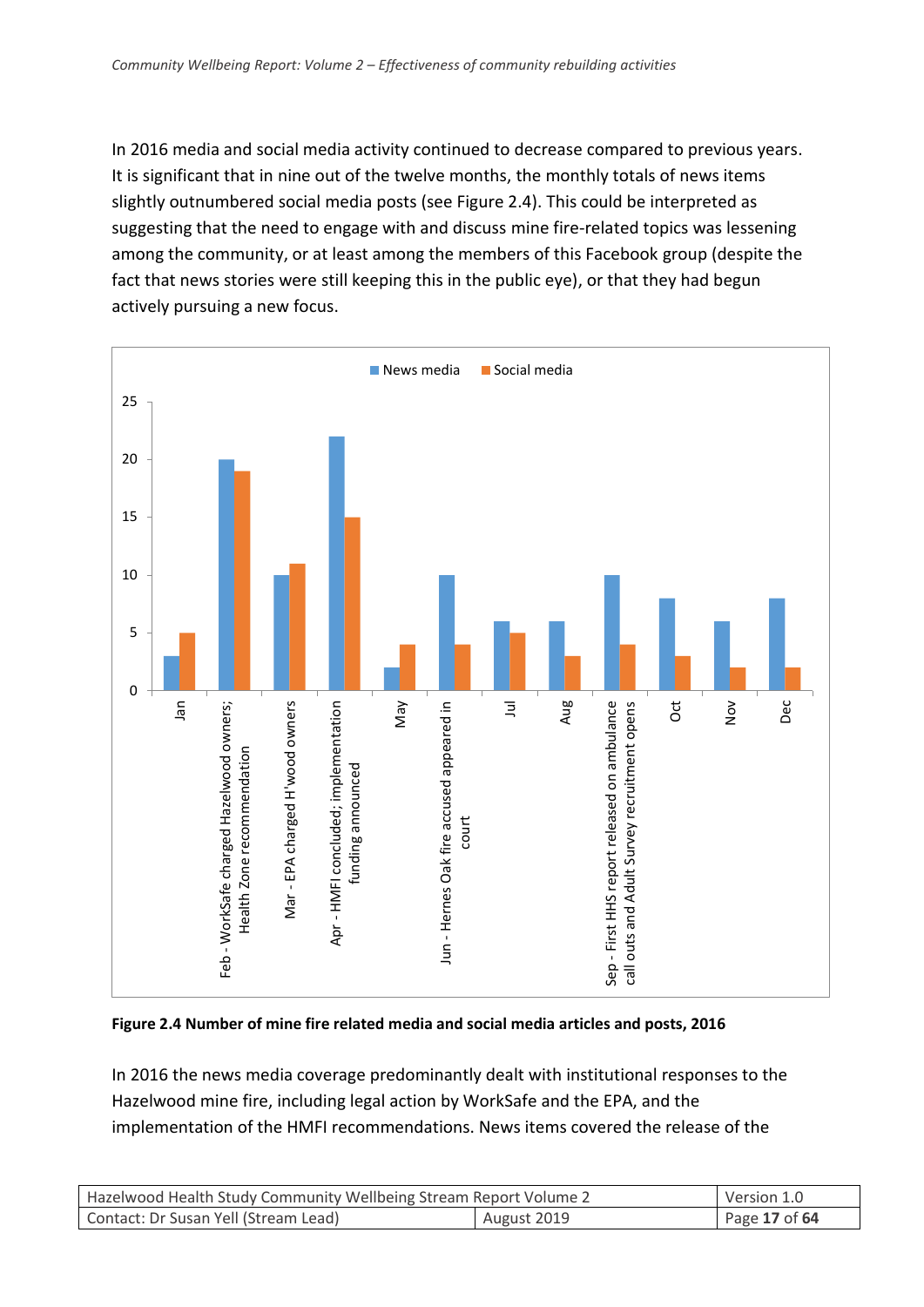implementation plan, the allocation of funding to create the Latrobe Health Innovation Zone, the setting up of the Latrobe Health Assembly (by October 2016), and the commencement of mine rehabilitation works at the Hazelwood mine. A government study testing roof cavity dust and coal ash in Morwell was also reported, along with community concerns regarding the coal ash and its possible health impacts. Local media reported calls for people to tell their story for a documentary being made on the HMFI titled 'Our Power' ('Help wanted to tell your story', *Latrobe Valley Express*, 14/4/16). Questions regarding the scope of the HHS were reported, and in September there were calls for participants in the study's Adult Survey. In addition, there were two major stories: the speculation around Hazelwood mine and power station closing in early 2017, and a man in court facing arson charges over one of the fires that spread into the mine and led to the smoke event.

Social media posts largely reflected the content of news reporting, with posts relating to the legal action by WorkSafe and EPA, the implementation of the special health innovation zone for the Latrobe Valley, the roof cavity dust study and the Hazelwood mine fire arson charge. The second anniversary of the mine fire was noted, and posts expressed recognition of VOTV's work, with one post stating that thanks to VOTV 'we are no longer voiceless and passive' (9/2/16). Alongside recognition of positive health initiatives such as the Health Innovation Zone, some posts still expressed health concerns and fears. Some posts included links to news items about smoke or air pollution and related health conditions such as heart attacks, strokes and lung conditions. Community members were still looking for answers regarding the health impacts of the mine fire, with the first results of the HHS not yet released. The VOTV Facebook page also noted the group's participation in (and success in gaining funding from) the VicHealth Community Challenge, a program designed to assist community-driven initiatives to generate more jobs in the region (VicHealth 2017). This was a further development of the group's emerging interest in sustainable futures for the Latrobe Valley (discussed in more detail below, Section 3.5.6).

| Hazelwood Health Study Community Wellbeing Stream Report Volume 2 |  | Version 1.0   |
|-------------------------------------------------------------------|--|---------------|
| Contact: Dr Susan Yell (Stream Lead)<br>August 2019               |  | Page 18 of 64 |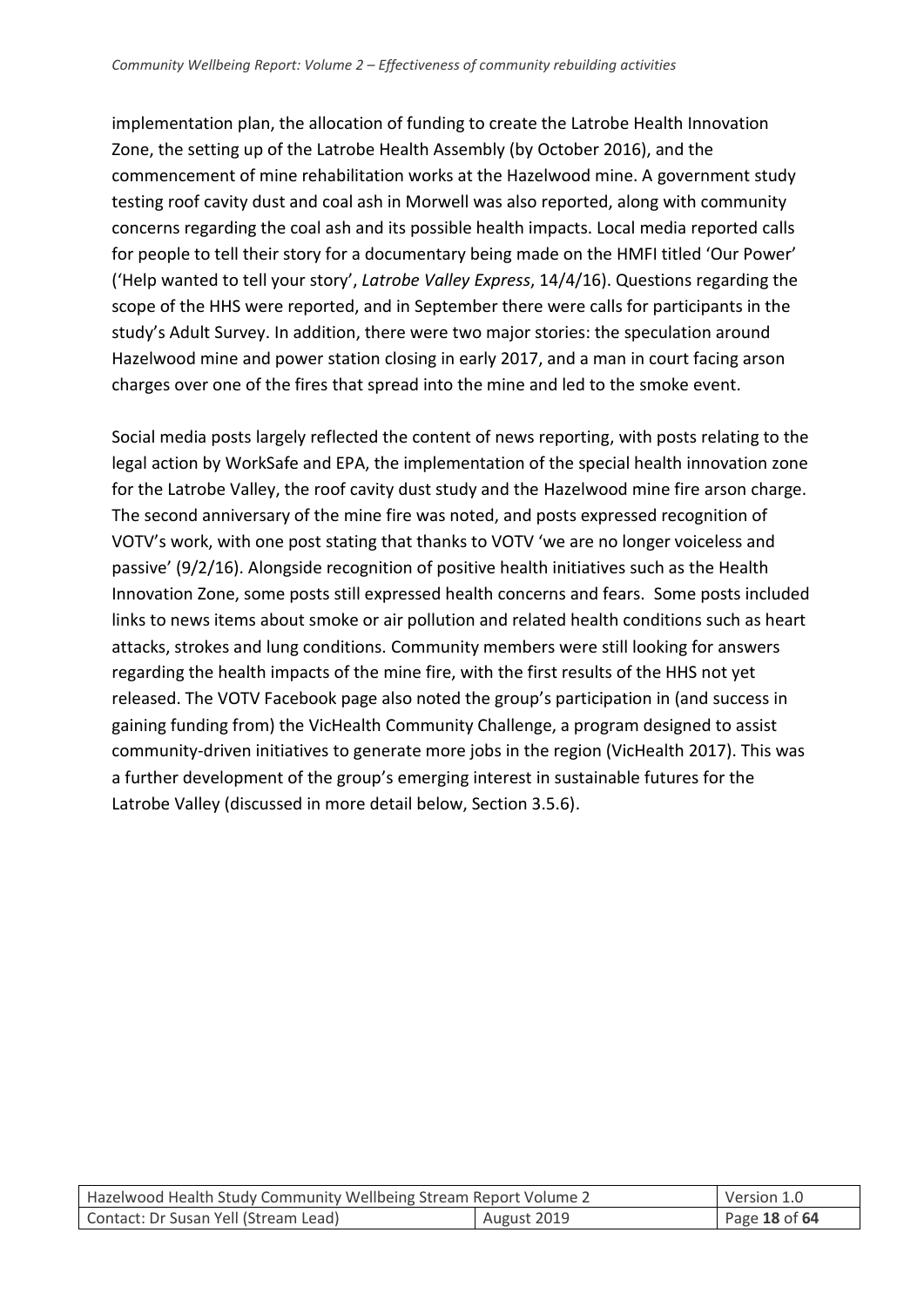

**Figure 2.5 Number of mine fire related media and social media articles and posts, 2017**

As shown in Figure 2.5, 2017 showed a further decline in news attention and social media activity related to the mine fire, with peaks of just 11 social media posts in June, and 13 news articles in September (compared to peaks of 19 posts and 22 articles in the previous year). News items covered in the peak months (January, June and September) included a proposed overhaul of the EPA after the Hazelwood mine fire, a further call to contribute stories to the 'Our Power' documentary, the mine rehabilitation cost blowout and GDF Suez's 'not guilty' plea in response to the WorkSafe charges. In the second half of the year, mine fire-related news mainly focused on release of HHS results; the Early Life Follow-up (ELF) study, the Schools study, the Adult Survey, and Hazelinks analyses of health service use data, with multiple associations between exposure and initial health and wellbeing outcomes reported. (For more detail see Appendix 1.)

On the VOTV Facebook page, the ash in roof cavity problem continued to be discussed, and members were advised of the preliminary results of the government-commissioned study as publicised at DHHS community forums. There were posts praising community members for their impact on the HMFI and the subsequent 'environmental overhaul'. There were links to a news item on the WorkSafe charges and court hearing. The HHS findings were linked to and commented on, and the HHS Community Engagement session held in September was publicised. In 2017 then, both health topics and the environmental impacts of the fire were in focus.

| Hazelwood Health Study Community Wellbeing Stream Report Volume 2 |  | Version 1.0   |
|-------------------------------------------------------------------|--|---------------|
| Contact: Dr Susan Yell (Stream Lead)<br>August 2019               |  | Page 19 of 64 |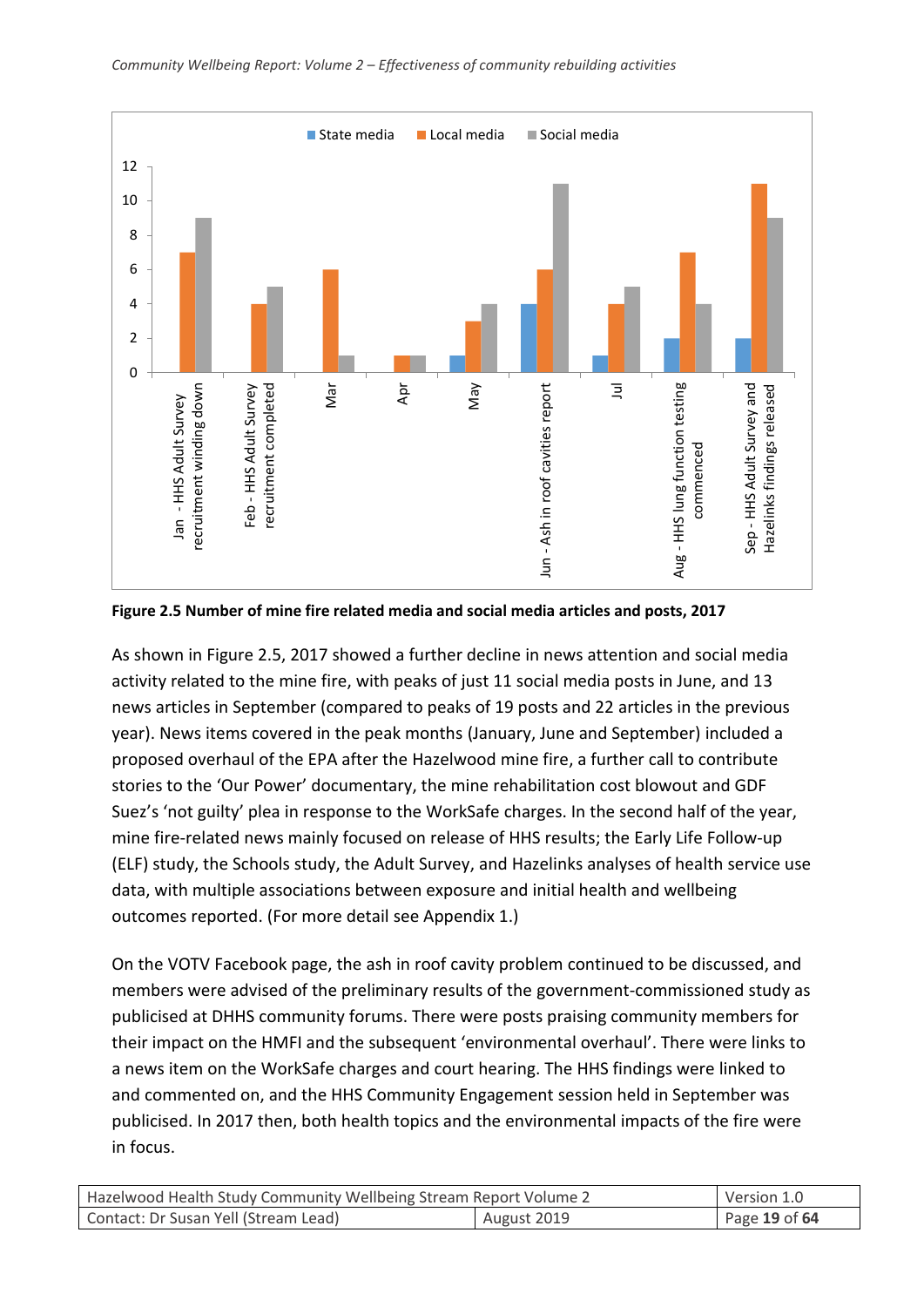#### **2.2.2 Summary**

The events and issues documented by the news media coverage from the end of March 2014 until the end of data collection in September 2017 show that the community experienced a series of unfolding consequences from the Hazelwood mine fire, many of which were still ongoing. The HMFI was held in 2014 and then reopened the following year to address additional concerns such as death rates and mine rehabilitation. Legal action against the operators was pursued through various channels (WorkSafe and the EPA), which kept the issue of culpability for the smoke event on the public agenda. Implementation of the HMFI's recommendations led to a series of initiatives being rolled out in the Latrobe Valley: the Latrobe Health Innovation Zone, the Health Assembly and the Latrobe Health Advocate (not yet appointed in the period under analysis). Finally, the release of results from the HHS started in 2016 and became more frequent in 2017. Throughout the period under analysis, while the number and frequency of news stories related to the mine fire diminished over time, fresh issues emerged and were reported, leading to bursts of coverage every few months, and these in turn were reflected and linked to in social media discussions.

The social media analysis indicates that there were three intersecting shifts in the way community members were making sense of the event over the post-fire period. The first relates to the expression of negative emotions such as fear, anger, mistrust and health concerns. While health concerns continued to be a theme throughout the analysis period, they did not dominate posts, as they did during and immediately after the mine fire. While criticisms of the actions of government departments and the mine operators were a topic throughout the analysis period, as legal action was initiated and government funding was secured for new initiatives to support the health and wellbeing of the Latrobe Valley, we see a sense of vindication being articulated via the Facebook page.

Secondly, there was a shift of focus on the VOTV Facebook page, consistent with a reorientation of the group's direction, which became more proactive, more concerned with envisioning a better future, and directed towards broader initiatives which might revitalise the economic and social fabric of the Latrobe Valley community (exemplified by their participation in the VicHealth Challenge).

Thirdly, there was a shift in the balance between the relative proportions of news media and social media, so that the news media items began more regularly to outnumber social media items from 2016 onward. At the same time, posts in social media were more frequently linked to mainstream news items. This indicates that social media was no longer serving the function that it served during and immediately after the mine fire, which was to express and draw attention to the community's concerns and experiences in ways that were

| Hazelwood Health Study Community Wellbeing Stream Report Volume 2 |  | Version 1.0     |
|-------------------------------------------------------------------|--|-----------------|
| Contact: Dr Susan Yell (Stream Lead)<br>August 2019               |  | Page 20 of $64$ |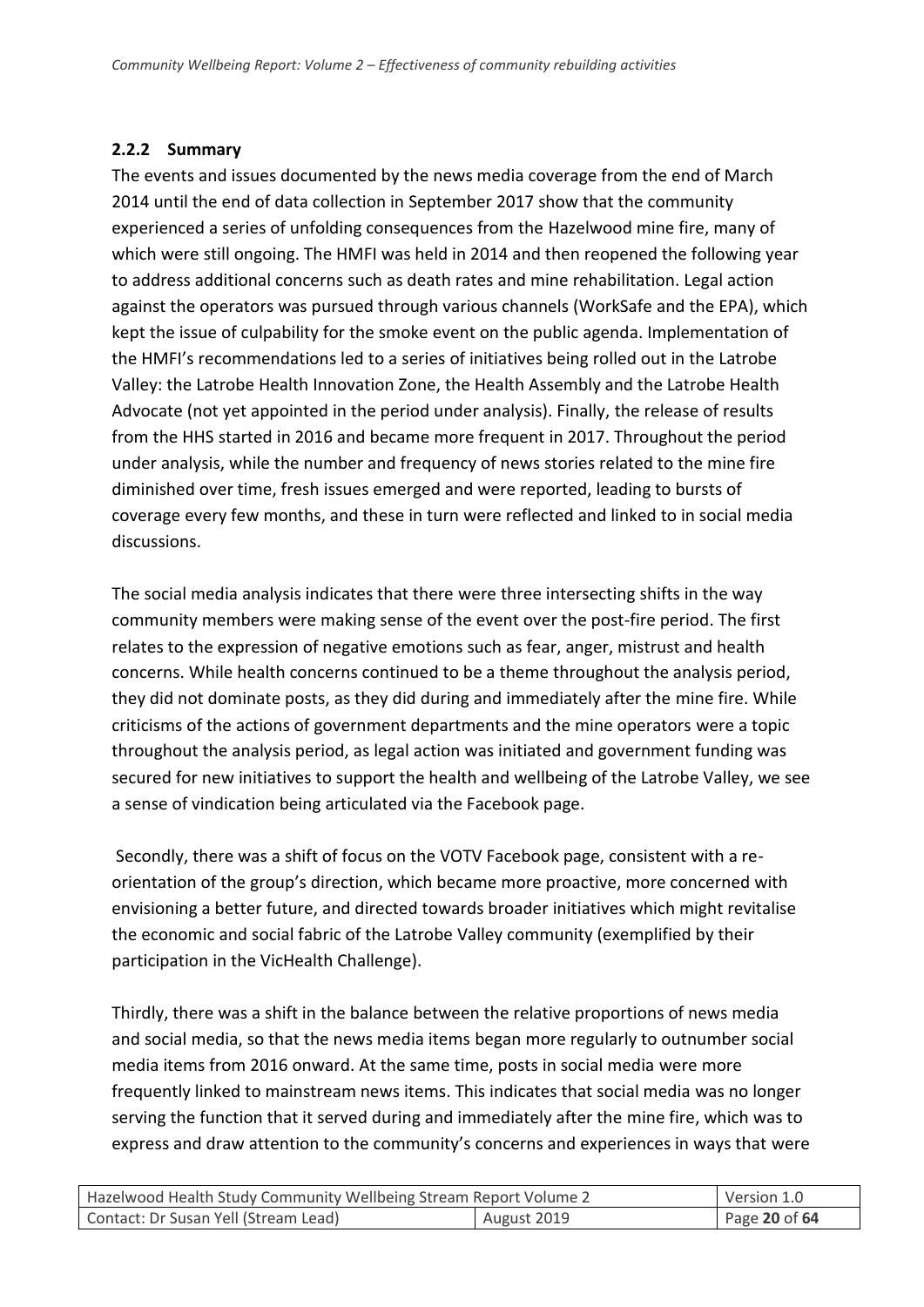not being reflected or reported in mainstream media, or were given insufficient attention. At this point, the mainstream institutions of society, such as government, statutory authorities, the mainstream media and the legal system, were taking responsibility for addressing those issues first articulated by the community on social media and more formally through submissions to the HMFI. This in turn removed the impetus and 'oxygen' behind much of the previous social media attention to those issues. The role of 'watchdog' over public accountability of organisations had shifted from the community-based space of social media, back to the public sphere of mainstream media. This marked a significant change in the media ecology and a further development in the recovery process.

As discussed in the literature review (Volume 1, Section 3.6), recovery is complex, multidimensional and non-linear, and often lacks a clear endpoint. Recovery is associated with rebuilding efforts, but it is not always clear what is being rebuilt. The impact of the Hazelwood mine fire on the Latrobe Valley was complicated by pre-existing social inequities and vulnerabilities (as discussion in Section 3.1). The above media and social media analysis suggest that although the narrative of recovery is complicated, some progress has been made towards recovery, and that this recovery is more than a return to something that may or may not have served the community well in the past.

The following sections move on from the analysis of the media ecology, to present the interview and focus group findings on stakeholder perceptions of the factors affecting the recovery process, including key quotes from the research participants.

## <span id="page-20-0"></span>2.3 Pre-existing vulnerabilities

Unpacking the recovery and rebuilding process after the mine fire requires an understanding of the historical basis for the economic and social fabric of the Latrobe Valley, in particular its long-standing relationship to the mines, as outlined in the Introduction (Section 1). The former economic reliance of the Valley on the coal mining and power industry helps to explain some of the strengths but also the pre-existing vulnerabilities which have shaped the community's relationship to government and their recovery process. The existing strengths, capacities and vulnerabilities within a community prior to the disaster will either exacerbate or ameliorate the impact of the disaster and the community's ability to recover (Norris *et al.* 2008; Thornley *et al.* 2015). Studies of post-disaster responses have found that the strength of the relationship between government and other agencies and the community is crucial for recovery (Paton *et al.* 2014). In addition, the involvement of the community in decisionmaking about disaster preparation and recovery plans is essential for effective recovery from a disaster (Thornley *et al.* 2015). A detailed discussion of the literature on disaster and recovery was provided in Volume 1, Section 3.

| Hazelwood Health Study Community Wellbeing Stream Report Volume 2 |  | Version 1.0   |
|-------------------------------------------------------------------|--|---------------|
| Contact: Dr Susan Yell (Stream Lead)<br>August 2019               |  | Page 21 of 64 |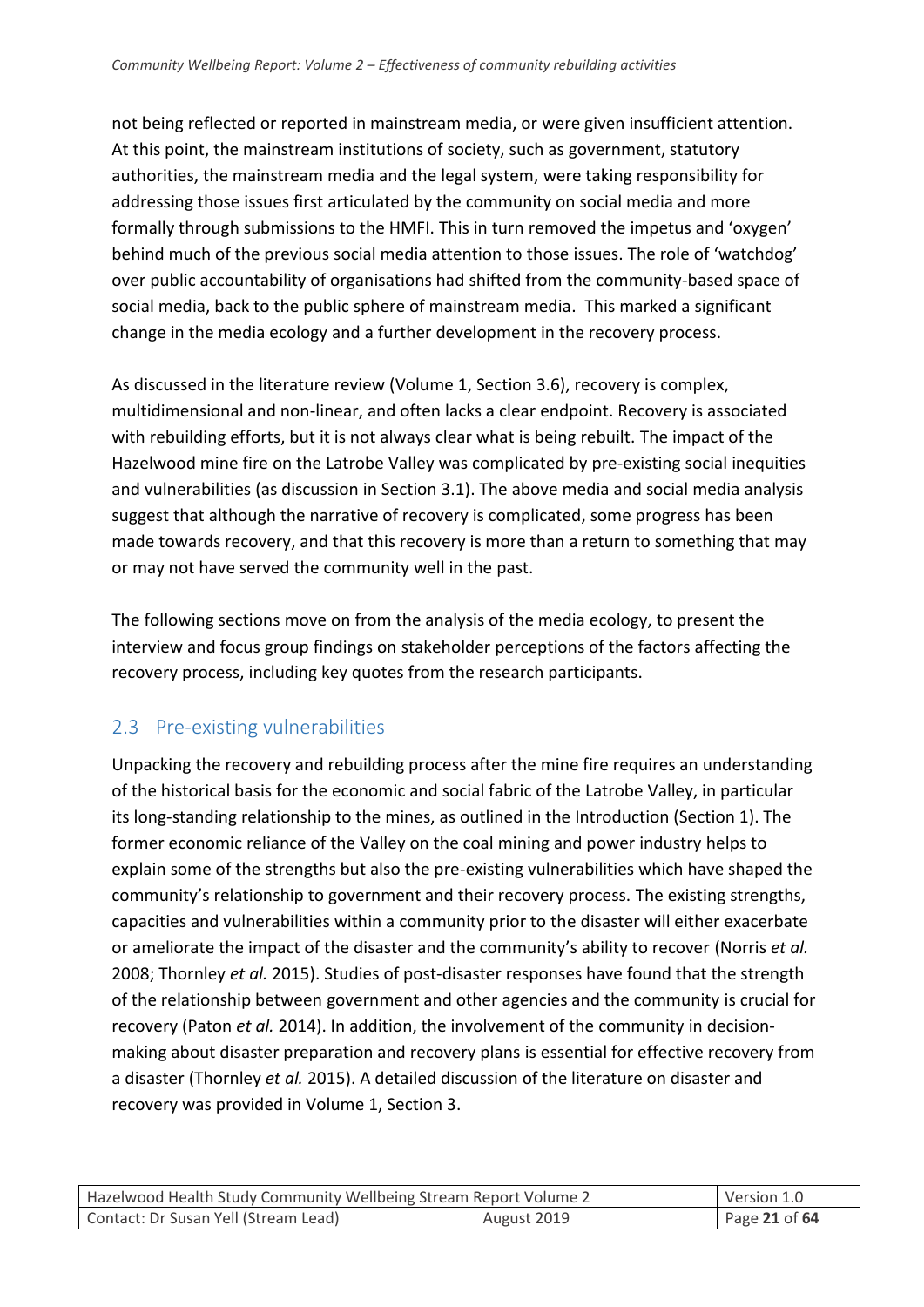Perceptions of the Latrobe Valley as being characterised by 'an overarching sense of despair' (Cameron & Gibson 2005: 274) continue in the thoughts of some members of the community who had witnessed these earlier changes, and who spoke of apparent neglect during the mine fire as part of a longer history of disregard for this community, and the perception that the neglect of authorities continues into the present:

I went from a technical career within the power industry to a kind of a HR kind of role, and I was right in the epicentre of that – well, I still call it the holocaust. The stuff that nobody else knew except the people that were in it. Coming into work in the morning and seeing guys slumped over the steering wheel in their car – attempted suicide. Grown men crying in toilet cubicles. People coming over and having a chat because they're worried, because their wife is going to leave them when they get the payout … And Morwell I reckon kind of got the biggest hit, in my view… Morwell, yeah, it – the rug got pulled out of its feet (GippsCASA participant, 2015).

For many, the traumatic impact of privatisation has not lessened, and indeed appeared to reflect continuing disregard for the health and wellbeing of Latrobe Valley communities. Participants perceived the confused response to the emergency and apparent abandonment by agencies and government as the latest in a series of mine-related impacts on the Morwell community<sup>2</sup> (VCOSS 2015).

Stakeholder interviews indicated that responses to the 2014 mine fire reflected deep divisions in the intersecting communities that make up Morwell. This was often described in interviews in terms of 'old' and 'new' Morwell (i.e. those who were part of the SEC's 'benign paternalism' of the post-war period compared to those who were not; Duffy & Whyte 2017: 424). As one participant explained, 'I think that for as much as we want to refer to Morwell as a whole community I think that there comes this division between people who are associated with the mines and people who aren't' (Headspace participant 2015). For those who had been part of the SEC, privatisation generated strong feelings of abandonment by government:

You would have those who survived because of the coalmine and the employment that it's been able to offer our families. We've relocated here to be able to do that – five generations of my family have. So, they're embedded in that culture of the coalmine, [it] brings us what we needed and we've always provided a resource to the rest of the state and we're proud of that. Then when privatisation came it changed some of that thinking, but what it didn't do was get rid of what was already intergenerational

1

| Hazelwood Health Study Community Wellbeing Stream Report Volume 2 |  | Version 1.0   |
|-------------------------------------------------------------------|--|---------------|
| Contact: Dr Susan Yell (Stream Lead)<br>August 2019               |  | Page 22 of 64 |

<sup>&</sup>lt;sup>2</sup> These concurrent events included the closure of the major highway running alongside the mine due to drainage problems within the northern face of the open cut mine following a period of heavy rain in 2011 (Langmore 2013), which also led to cracking in residential properties adjacent to the mine (Department of Economic Development, Jobs, Transport and Resources, 2012). By 2017, a number of major employers of the region had closed, including the Hazelwood Power Station and the Morwell Mine; Morwell Mill, closed because its timber supplier, Hancock Victorian Plantations, was unable to supply hardwood; and Heyfield Timber Mill, closed because Australian Sustainable Hardwoods could not source the hardwood needed to plant sustainably (Duffy & Whyte 2017).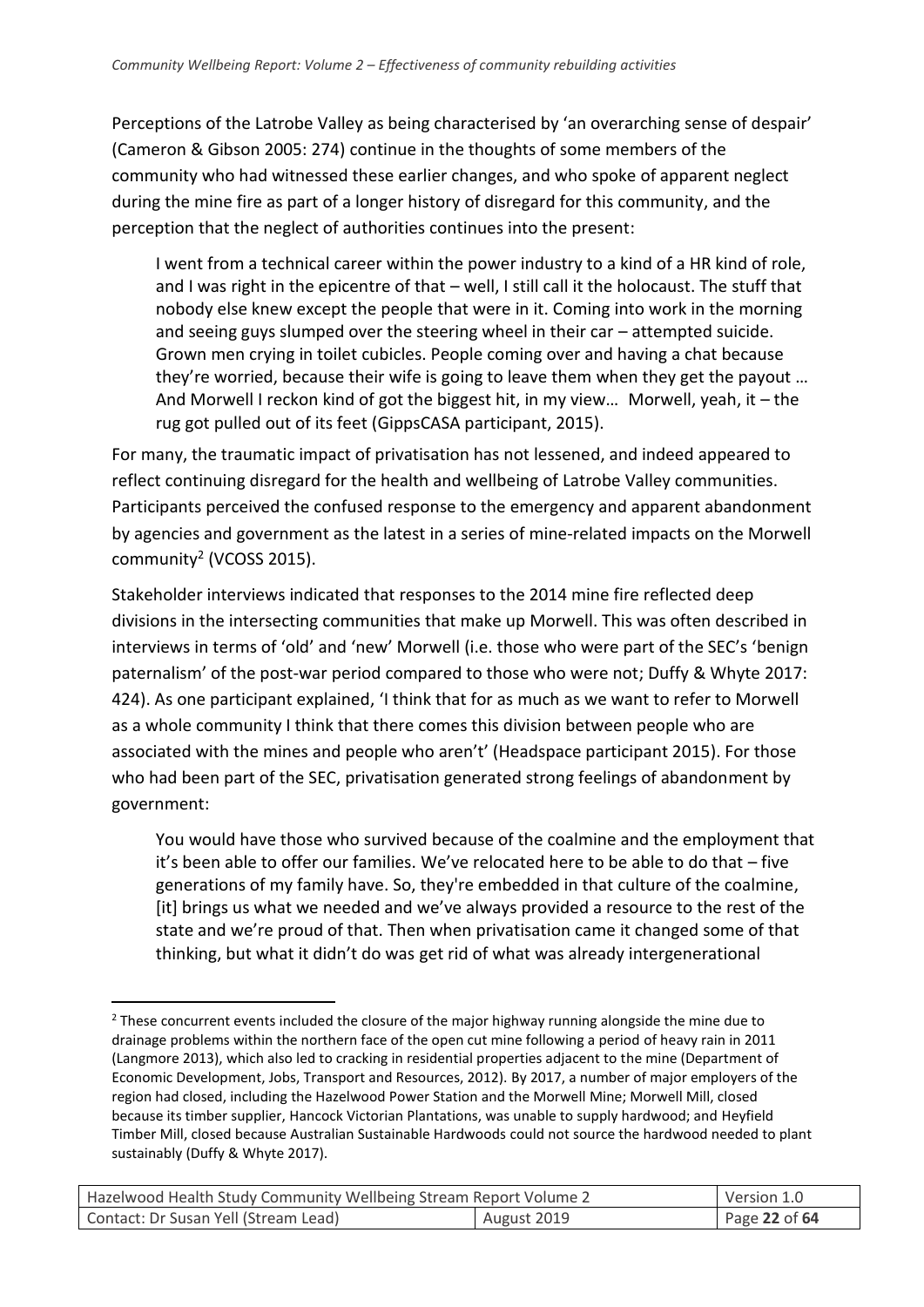difficulties or disadvantage or vulnerability that was in that community. (Quantum participant 2015).

As this participant points out, privatisation made evident the inequalities in the Valley in two important ways; first, that intergenerational disadvantage or vulnerability had been somewhat masked by the SEC's role in the region, and second, the sense of a Latrobe Valley community generated through connections to the SEC was perceived to end with privatisation. The economic and social impact of privatisation was devastating for this region, which came to be described as "The Valley of the Dole", Australia's version of a trailer trash community (Proctor 2005: 22). This perception of the region has persisted among many in the Latrobe Valley as well as outside the region, and particularly the younger generation:

As I said earlier, they've grown up as a generation of kids whose parents have lost their jobs, the impact of privatisation and so forth, let alone living adjacent to a stinking coal mine, just means that their sense of self and their sense of community is really undermined (VCOSS participant 2015).

Such perceptions are necessary to address if successful recovery is to be achieved;

Look Morwell, in particular, is a community that never travels particularly well at any given point in time, so I think there has to be a context around how the community is travelling as a result of the mine fire because prior to the mine fire they weren't travelling particularly well. They are down on just about every social indicator and with the economy in the shape it's in they are getting squeezed further so it's really hard to sort of delineate whether the mine fire is contributing to that… if you are already down then you get pushed further down or you can't be pushed any further down, and there are other features of disadvantage like apathy and kind of acceptance of a bad deal from government and being in that kind of victim mode (Latrobe City Council participant 2015).

## <span id="page-22-0"></span>2.4 Perceptions of the lack of future emergency planning

One of the core requirements for this community to recover is that the community has to have confidence that there are plans in place to deal adequately with future events. During and after the mine fire there was a perception in the community that agencies and authorities were not prepared for such an event and did not have an emergency management plan in place. As many in the community argued, the circumstances that led to the mine fire were foreseeable and should have been planned for. This critique of the response was supported by the first HMFI (Teague *et al* 2015: 20):

Contrary to suggestions that the Hazelwood mine fire was the 'perfect storm of events', all of the factors contributing to the ignition and spread of the fire were foreseeable. Yet it appears they were not foreseen.

| Hazelwood Health Study Community Wellbeing Stream Report Volume 2 |  | Version 1.0   |
|-------------------------------------------------------------------|--|---------------|
| Contact: Dr Susan Yell (Stream Lead)<br>August 2019               |  | Page 23 of 64 |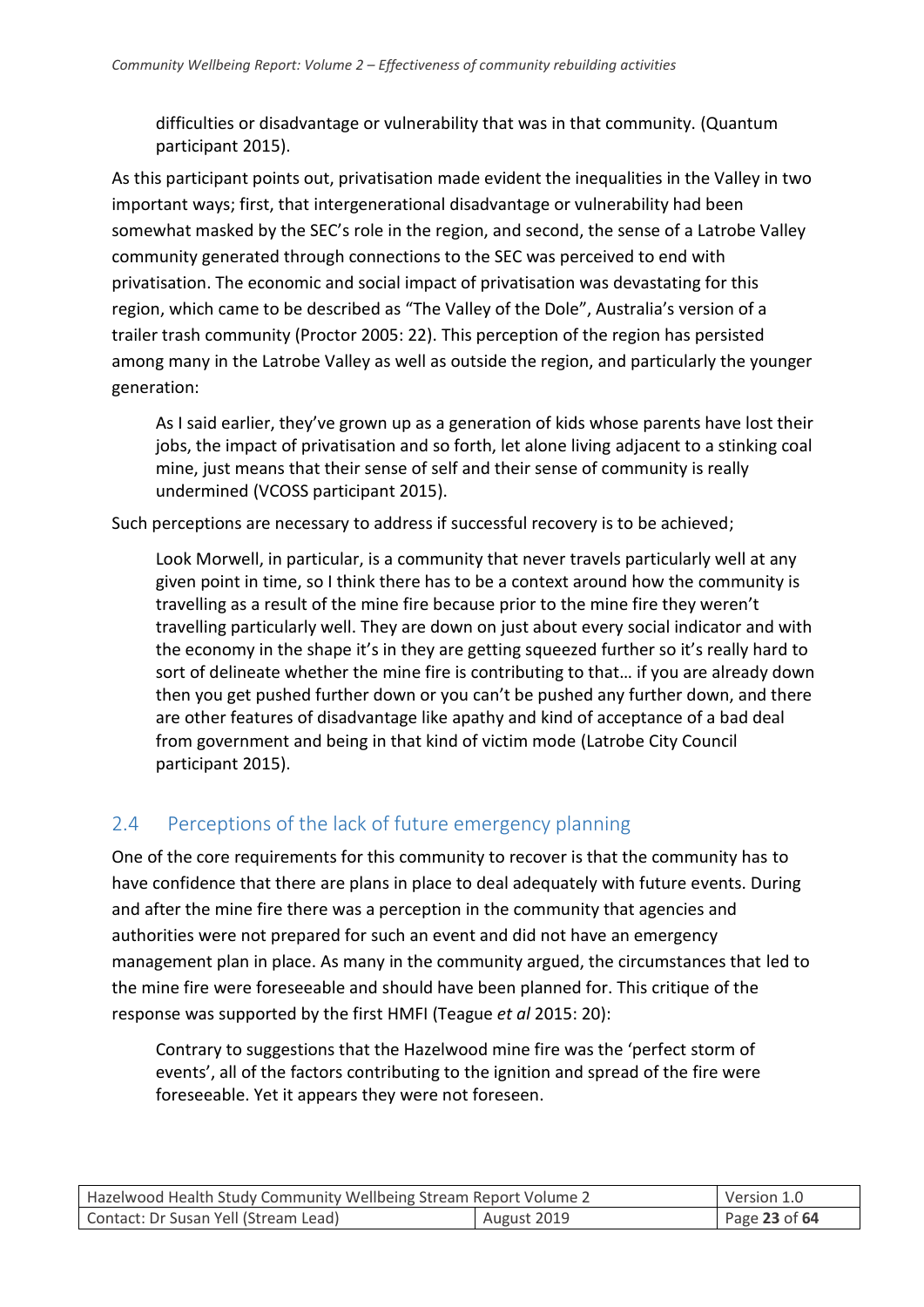As discussed in more detail in Volume 1, the perception held by the community was that the response to the event was inadequate or at best slow, that agencies and authorities were illprepared for the event and that there did not seem to be a plan. These perceptions reinforced community feelings of abandonment by government and authorities.

An important factor that may facilitate recovery is for the community to know there is an adequate emergency plan and that the roles and responsibilities for any future emergency are clearly defined. However, what we heard in interviews in 2015 was that there appeared to be a lack of engagement with the community or participation by community members in developing an emergency plan:

There's a lot of talk going on … But who's actually doing something, I'm not seeing anything change… a lot of good theories, a lot of butcher paper at workshops… there's a lot of writing gone on butcher paper, and someone's typed it up somewhere and it's sitting in a document somewhere, but nothing's actually happened in terms of connecting the community (Community Recovery Committee member 2015).

Those we interviewed in 2015 spoke of the confusion around the development of emergency management plans and the roles of different agencies in this development:

We can see there are still jobs like that that haven't been done. And at one stage EMV were going to do it and then next thing … they said "Oh we're going to do it", and then they turned around and said "Oh no you're going to do it", and we're saying "Hang on we haven't got the funding for that", and it looks like nobody's got the funding for that, so there's a lot of conversation still to have. But the reality is if we had a bushfire this summer we're going to be back in the same situation, nothing's changed so… we're all starting to think okay there's not enough, there's been a lot of talking, there's not enough action in place… This is 18 months and you're still asking us the same shit and you're still asking us 5 times a week, what are you lot actually doing?" (Community Recovery committee member 2015).

While there was a common perception that not much changed and that there was inadequate community consultation in developing an emergency management plan, there was acknowledgement that the mines are now better protected, with new firefighting infrastructure and procedures. One example of this is that a new CFA District has been convened with direct responsibility for the mines and is appropriately equipped for fighting coal fires.

In 2017 there continued to be a perception that there was no overall emergency plan for a similar future disaster, despite Emergency Management Victoria (EMV) being tasked with the job and having started the process. This view is very much linked to the apparent lack of community engagement and capacity building:

I guess for me it's about investing and resourcing in capacity building of our community …, I really believe we need an informed community about what the risks are about living here. We all love Morwell, we love Latrobe Valley, but what generally are the risks because, I don't speak to anybody that's not already in that area that

| Hazelwood Health Study Community Wellbeing Stream Report Volume 2 |  | Version 1.0   |
|-------------------------------------------------------------------|--|---------------|
| Contact: Dr Susan Yell (Stream Lead)<br>August 2019               |  | Page 24 of 64 |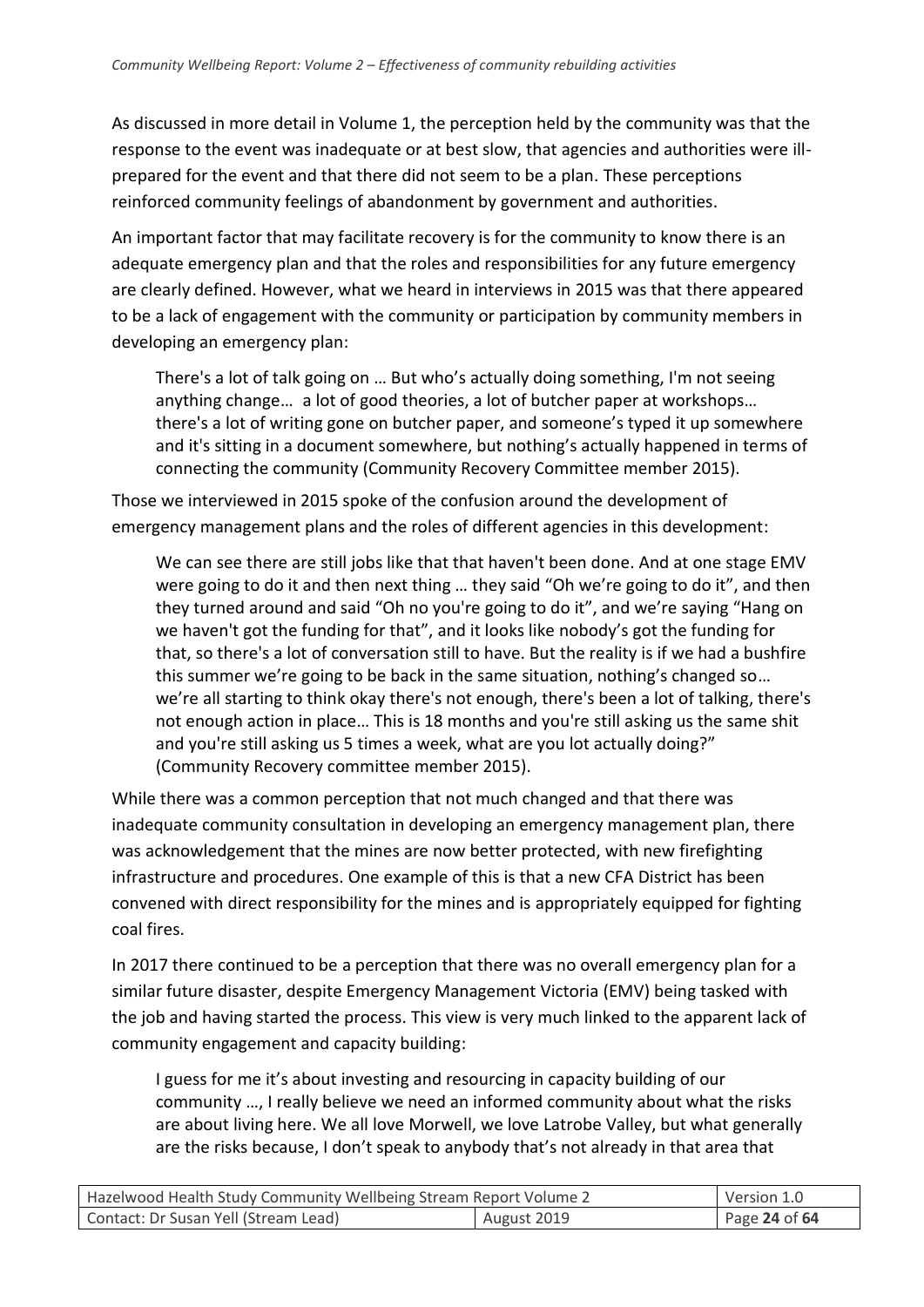would really understand the risks the area faces, or how to prepare for that. And to me that is part of the recovery, …, we need to understand our obligation in an emergency and what we can do to help ourselves and what we can't do … and have an understanding of the risks (Morwell Neighbourhood House participant 2017).

The following comment highlights the need for capacity-building in the community in order to both facilitate community participation in developing an emergency plan and to be able to implement the plan during a possible future emergency:

I still think it's about the capacity building of generally of the community, of the grassroots organisations on the ground. I think stakeholders need a greater understanding of those organisations that are on the ground and their capacity and how they infiltrate into their communities. I don't think we're there with that yet and I don't think we've got the connections made properly yet. I think there's still a bit of push back from the old guard, we've always done it this way and that's everywhere I go. I would say that in every space that there's a reluctance to change (Morwell Neighbourhood House participant 2017).

At the time interviews and focus groups were conducted in 2015, there appeared to be limited community consultation in the development of an emergency management plan along with limited community engagement in devising this plan. Of those interviewed in 2015 most seemed unsure of just who had the responsibility for developing the plan and what the process for developing the plan would be, even though the first Mine Fire Inquiry's recommendations clearly tasked EMV with this responsibility.

There was some debate, even confusion, as to who was responsible for developing an emergency management plan for Morwell, and what roles various organisations and agencies had at the State and local level. More specifically, this confusion lay between EMV and Latrobe City Council. While the Council has undertaken emergency management planning work before, including local level or neighbourhood plans, it was not resourced to undertake the type of response for a complex disaster situation. As one Council participant explained:

We're negotiating for moves in Emergency Management Victoria because recommendation 11 or 12 of the mine fire enquiry, it's about EMV having responsibility for some community emergency action plan in preparation for future events and they're sort of negotiating about where we sit in that space. I think they believe it's probably best led by local government rather than Emergency Management Victoria … actually that's quite a big program – if you want to do it properly to implement and deliver…we're very aware of committing to deliver this sort of work but not having the resources to do it (Latrobe City Council participant 1 2015).

Many of those interviewed stressed the need to determine who who is responsible for developing the plan, and more specifically who should develop the plan at the community

| Hazelwood Health Study Community Wellbeing Stream Report Volume 2 |  | Version 1.0   |
|-------------------------------------------------------------------|--|---------------|
| Contact: Dr Susan Yell (Stream Lead)<br>August 2019               |  | Page 25 of 64 |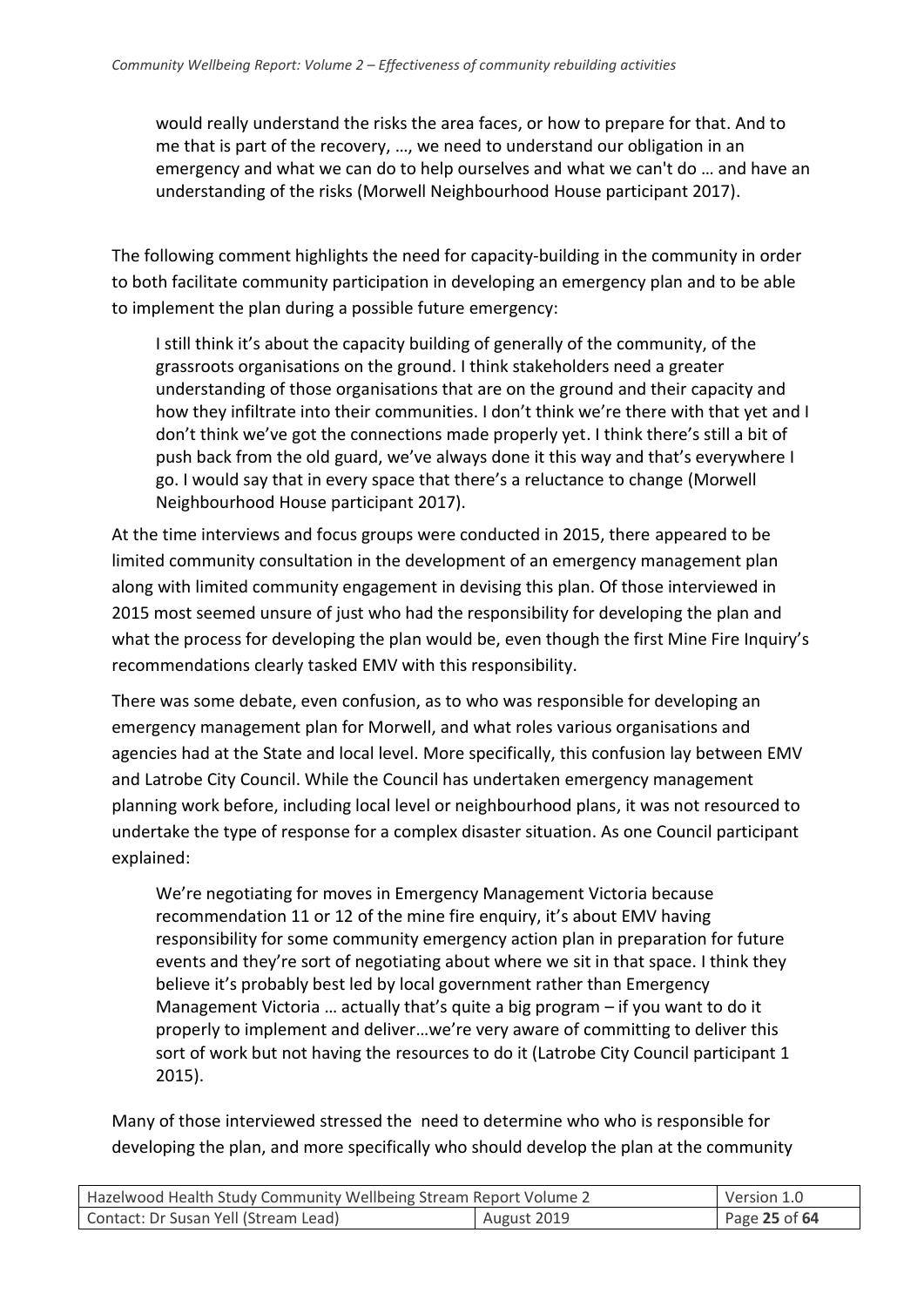level. This in turn raised questions about the scale of such a plan; for example, should it be developed for the whole of Morwell or on a neighbourhood by neighbourhood level, and how would this be funded. In 2017, Latrobe City Council believed it was best placed to undertake this work but was and is reluctant to do so unless its role is recognised and it is adequately resourced. However, EMV has argued that it has the capacity and approach to adequately develop a plan for this region:

The approach was to find out about this community by talking to these people so that when the plan is written we can say, hand on heart, that we have a pretty good profile, a pretty good idea of the people for whom we're writing the plan, and we can show that … So, it's been a very reciprocal, … good consultative process, not just talk to me and then go away … So that's a challenge to also get the respect of the community in general, then to say, hey, we are one agency and no we didn't do very well, we really want to do better and we've done this and we've talked to all you chaps (EMV participant 2017).

The process adopted by EMV is a community-based emergency management approach (CBEM), which is focused on ensuring communities and organisations work collaboratively in planning for emergencies. This approach aims to build on local strengths, building relationships, connecting local leaders and networks, and addressing local priorities and challenges (EMV 2016).<sup>3</sup> As EMV states (2016 CBEM: 8) the approach is based on 'collaborative decision making through the development and use of a locally tailored and appropriately facilitated process to plan for the future'. The potential value of a CBEM approach can assist in:

- building a community's capacity for risk identification and management, preparedness and prevention;
- increasing understanding of emergency management processes;
- and greater community buy-in and trust in an emergency management plan (2016) CBEM: 8).

In addition to this community-based approach, Latrobe City Council is considering what opportunities there may be for rethinking the context for emergency planning;

- Participant A: We're dealing with it in a way that's different to where it's been done before. We actually want to encapsulate event planning in with a health and wellbeing approach as well.
- Particpant B: We're focusing on community resilience but from a health and wellbeing perspective.

-

| Hazelwood Health Study Community Wellbeing Stream Report Volume 2 |  | Version 1.0   |
|-------------------------------------------------------------------|--|---------------|
| August 2019<br>Contact: Dr Susan Yell (Stream Lead)               |  | Page 26 of 64 |

<sup>&</sup>lt;sup>3</sup> However the challenge is to adapt this approach to a community the size of Morwell. Previously the approach has been piloted in small communities that are more likely to be impacted by bushfires than industrial disasters, such as Harrietville in the Victorian Alps.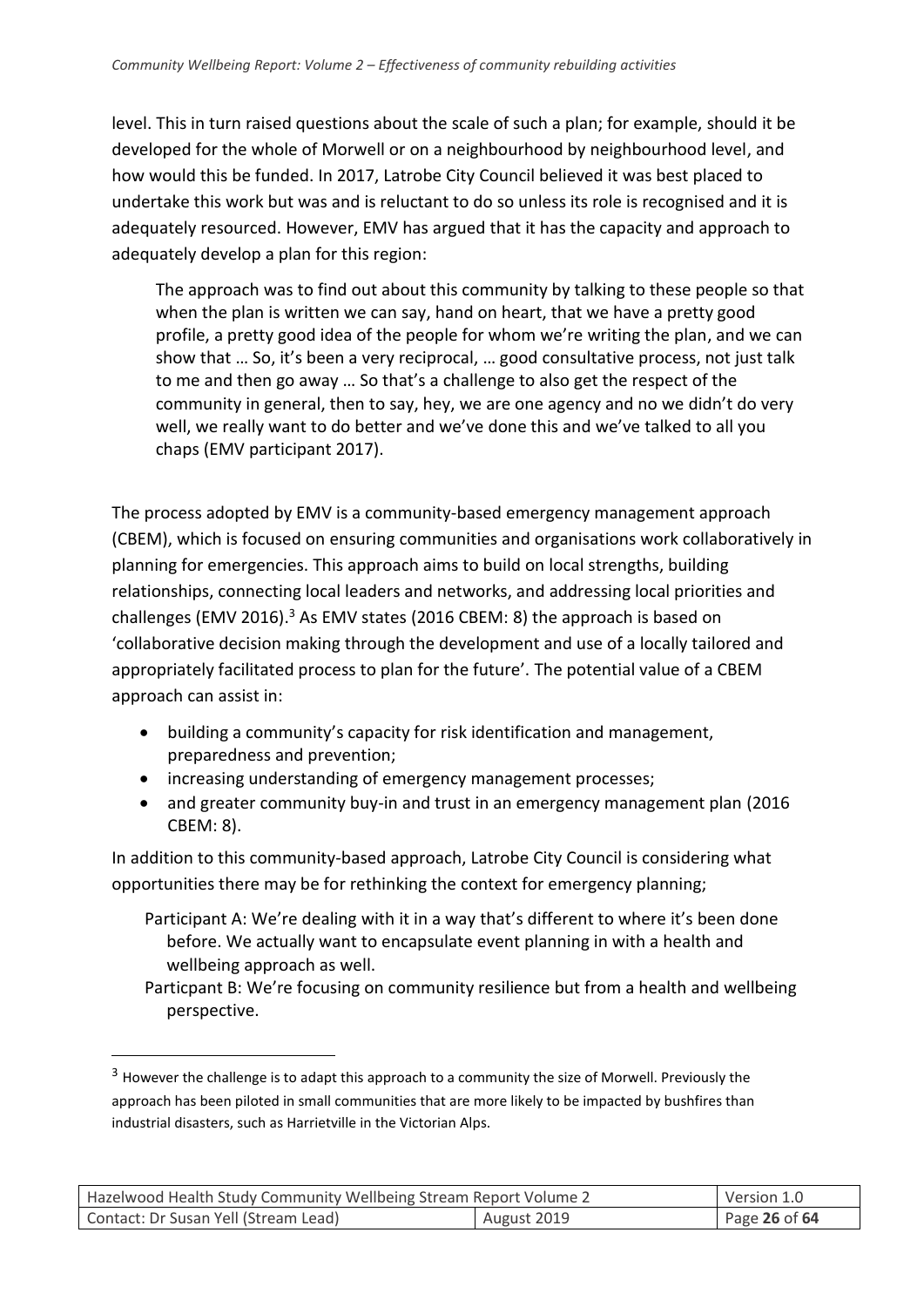Participant A: Not from emergency management perspective (Latrobe City Council participants A & B 2015)

This approach originates in the Local Emergency Action Plan (LEAP) that was under discussion with EMV and the CFA prior to the mine fire event. For example, the *Hazelwood Jeeralang Local Emergency Action Plan* (2012), funded by donations made through the Victorian Bushfire Appeal Fund, was established immediately after the Black Saturday bushfires in 2009. The stated aim of the LEAP is:

to identify the things we can do to mitigate risk within our remote rural community and to improve our preparedness for an incident or emergency. Local knowledge about people, history, potential risks, vulnerability, infrastructure and services significantly enhances emergency preparation, response and recovery (Hazelwood Jeeralang Community Association Inc 2012: 4).

Yet, as both Latrobe City Council and Emergency Management Victoria participants explained, given the size of the population in Morwell, this is a significant undertaking requiring strong financial support:

LEAPS – local area action plans – in small communities around here …they allocated ten thousand dollars for two years to do one. So, if you're looking at a township this size it's a huge job if you want to do it, a pure community led approach… Well it'll cost them if they want it done properly (Latrobe City Council participant 1 2015).

This is, then, a complex space for development of emergency management planning. Yet ensuring that future emergency planning is appropriate for this community is important for community recovery. However, those interviewed reiterated the fundamental need for adequate resourcing in order to achieve this:

We're doing everything to be compliant with what the State requires of us, but our capability if we have another event is still going to be stretched. Because we need to be training more people, we need to be helping the community understand about their role and responsibilities in emergencies as well and how they can prepare and plan. And this isn't a community that's really thinking that much about it, it still can be well the government, someone else needs to sort me out and fix me up and do everything for me…They're [State government] not resourcing us as an organisation to build our capacity and work with the community to build the capacity around that … the resources you know need to be at fundamental level (Latrobe City Council participant 3 2015).

People's perceptions that there has been little or no work on developing an emergency plan is most likely the result of limited, and late, community participation in its development. It has taken EMV time, in part due to a change in approach towards a community-based collaborative approach, to instigate the process. An EMV staff member only began work in the community in late 2016 and only released a proposal for how to structure the planning

| Hazelwood Health Study Community Wellbeing Stream Report Volume 2 |  | Version 1.0   |
|-------------------------------------------------------------------|--|---------------|
| Contact: Dr Susan Yell (Stream Lead)<br>August 2019               |  | Page 27 of 64 |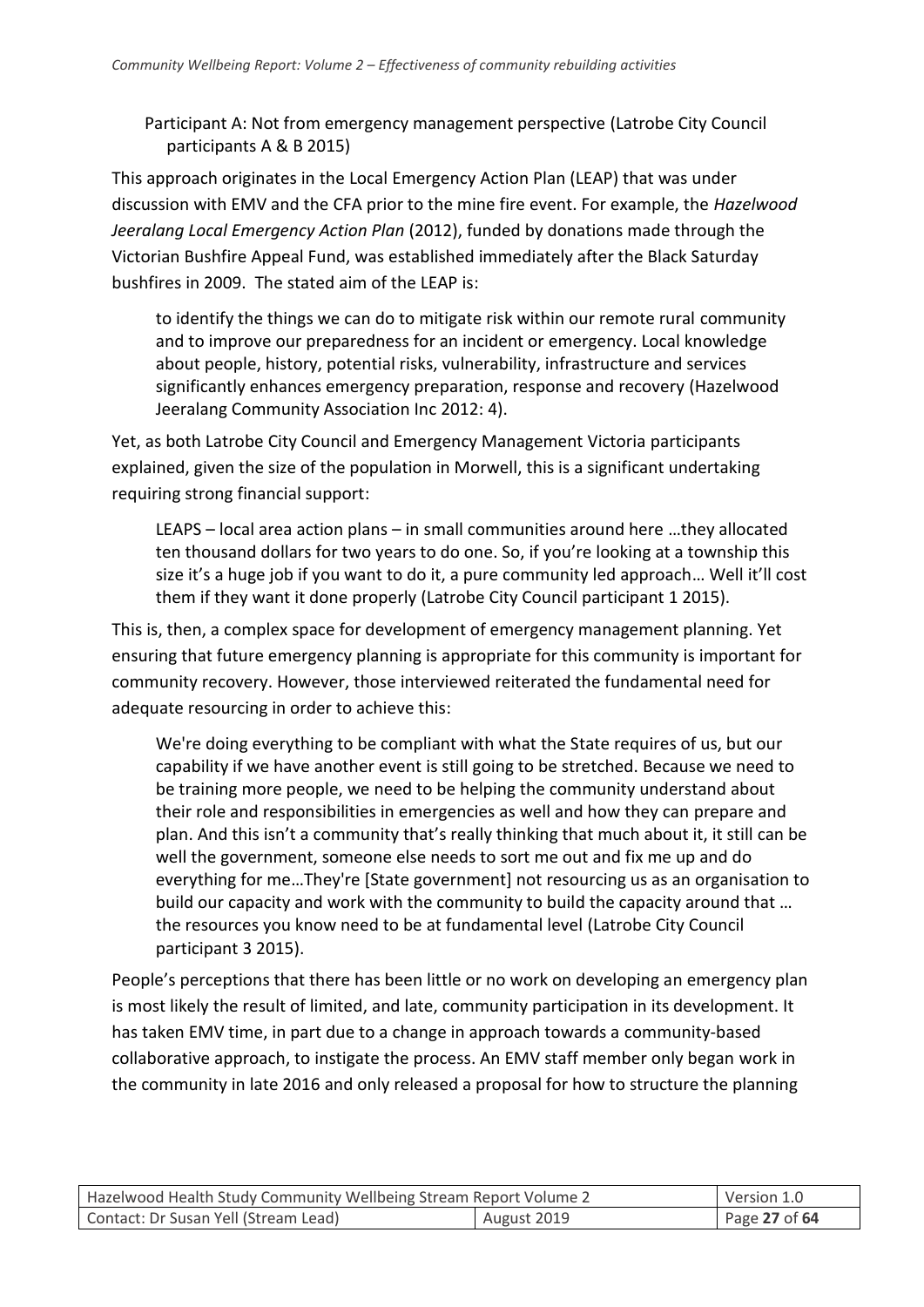process in Morwell in 2017.<sup>4</sup> The interviews and focus groups represent perceptions at points in time when it was unclear who was responsible and if interviewed again, perceptions may have changed. However, this delay in preparing an emergency management plan may adversely impact upon the already negative perceptions held of government and agencies, and the lack of trust and confidence held by community stakeholders.

## <span id="page-27-0"></span>2.5 Community recovery and rebuilding activities

#### **2.5.1 Overview**

-

This section discusses community recovery after the mine fire, and community perceptions of the effectiveness of rebuilding activities. In determining community perceptions of these activities, attention needs to be directed to both official and community-led responses. Here we focus on activities specifically related to addressing community rebuilding and recovery that are broadly categorised in terms of:

- the perceptions of agency and government representatives on the effectiveness of recovery and rebuilding responses;
- the perceptions of the community about official recovery and rebuilding activities; and
- examples of community-generated and community-led rebuilding activities.

As discussed in volume 1 of the Community Wellbeing Report, recovery from a disaster is often defined as 'the process of restoring, rebuilding, and reshaping the physical, social, economic, and natural environment through pre-event planning and post-event actions' (Smith & Wenger 2007: 237). Recovery refers to both outcome *and* process at individual and community levels, thus recovery is about both 'a desired outcome and a process leading to a desired outcome' (Winkworth 2007: 49). And finally, recovery is complex, ongoing, multidimensional and nonlinear, involving 'a process of interactions and decision making among a variety of groups and institutions, including households, organisations, businesses, the broader community and society' (Milleti 1999: 240).

The Community Wellbeing stream's third research aim was to be addressed by attending recovery and rebuilding activities, and then inviting participants to talk about these activities. Accordingly, in 2015 we prepared an audit of community recovery and rebuilding activities that had occurred (see Appendix 2). However, most activities were one-off events, which made it difficult for a team member to attend and find potential participants. At this same time, there were a number of groups working in the Latrobe Valley as part of broader transition and revitalisation projects that sought to address the social and economic impacts

<sup>&</sup>lt;sup>4</sup> At the time of writing this report it is two years on, and it appears that this process has not progressed further.

| Hazelwood Health Study Community Wellbeing Stream Report Volume 2 |  | Version 1.0     |
|-------------------------------------------------------------------|--|-----------------|
| Contact: Dr Susan Yell (Stream Lead)<br>August 2019               |  | Page 28 of $64$ |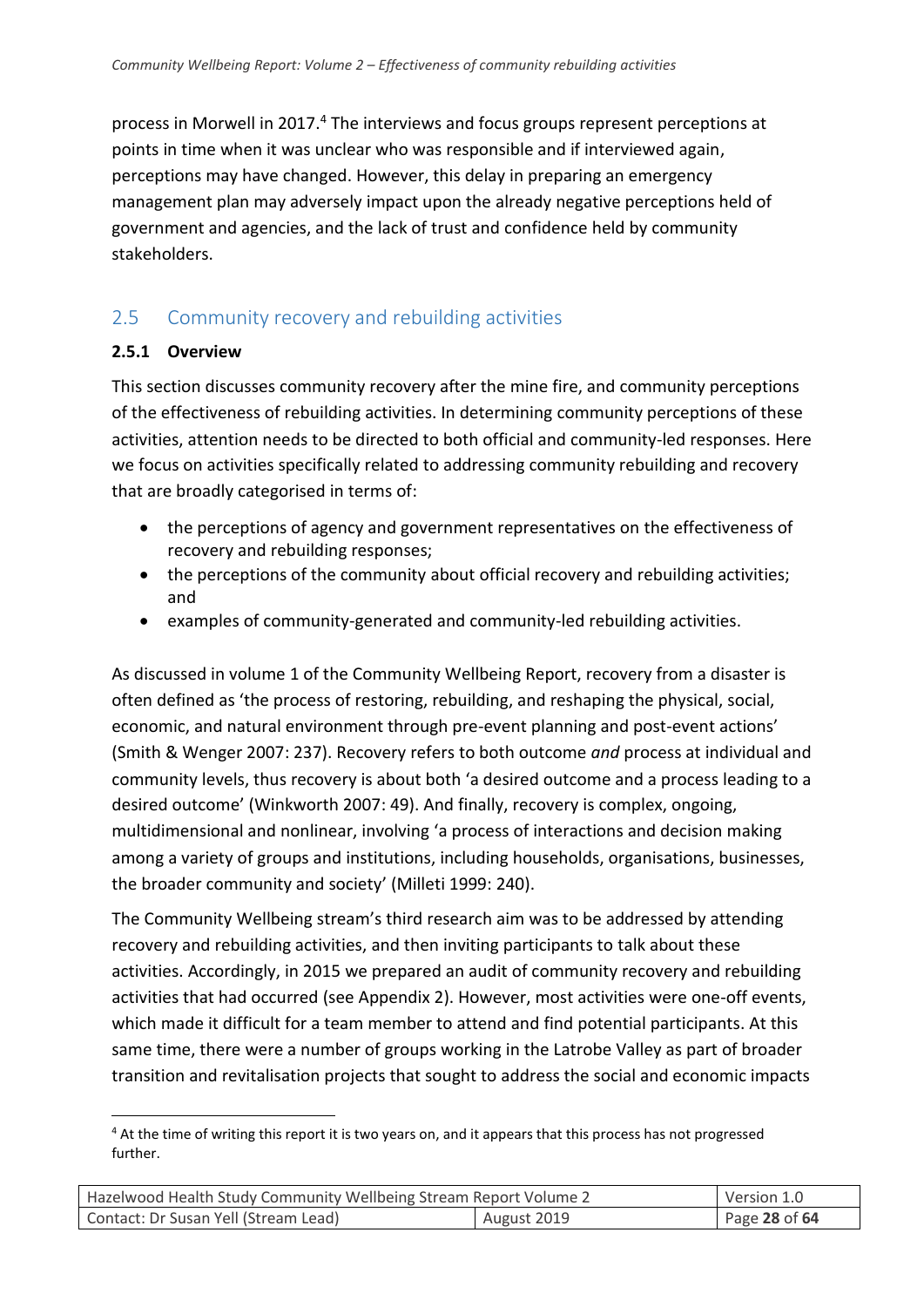of a transition from a carbon economy, such as ReActivate Latrobe Valley [\(reactivate.org.au/\)](http://reactivate.org.au/). This crowded space meant that there was some confusion as to what activities were part of recovery and rebuilding following the mine fire. Some participants felt that the value of some of these different activities was not clear:

there's things happening, there's – so you've got your sunflowers that make you happy, and things like that, but people sort of believe they need more than things that just make them happy, like sunflowers to walk to and look at … Morwell's got new signs, they've got planter boxes, and they've got sunflowers, but what is that doing to create jobs, what is that doing to give us a better lifestyle, … yes it's good that something is happening, but is it what we need at the moment? (VOTV participant 2015).

In the process of conducting interviews more broadly, respondents when asked about community rebuilding or recovery activities would ask, 'what recovery?' or 'define recovery?' or would simply state that there were no such activities (focus group discussion September 2015). What was clear from these initial interviews was that the activities delivered by agency and government groups were not raised by participants in terms of community building, unless that participant was a member of that specific group. For many of our respondents, then, the perception was that there were no official community rebuilding activities

The general perception seemed to be that little recovery work had happened. In addition to the type of recovery events which had been more strategically promoted, comments from our participants suggested that there remained a lack of engagement with the community, particularly at the grass-roots or neighbourhood level as to what sort of activities would be appropriate or useful. As one community organisation representative said:

basically – there's been a lot of money put into Morwell for recovery, but there really hasn't been recovery, you know, which is really sad. The council's had a lot of money, ReActivate has had a lot of money, but there hasn't actually been that real recovery (VOTV participant 2015).

## **2.5.2 Reflections on official recovery and rebuilding responses**

As noted in the submission made by the Latrobe City Council to the 2nd Mine Fire Inquiry;

the mine fire event was quite unlike other fire events in that no community assets were lost, no homes were lost and there was little damage to social and community infrastructure … there has been no 'traditional' resilience work which has presented itself, such as the rebuilding of community halls, re-establishment of community walking tracks and paths (Latrobe City Council 2015/2016).

The uniqueness of the emergency impacted on responses taken by groups such as the Community Recovery Committee, a group more used to working with the aftermath of

| Hazelwood Health Study Community Wellbeing Stream Report Volume 2 |  | Version 1.0   |
|-------------------------------------------------------------------|--|---------------|
| Contact: Dr Susan Yell (Stream Lead)<br>August 2019               |  | Page 29 of 64 |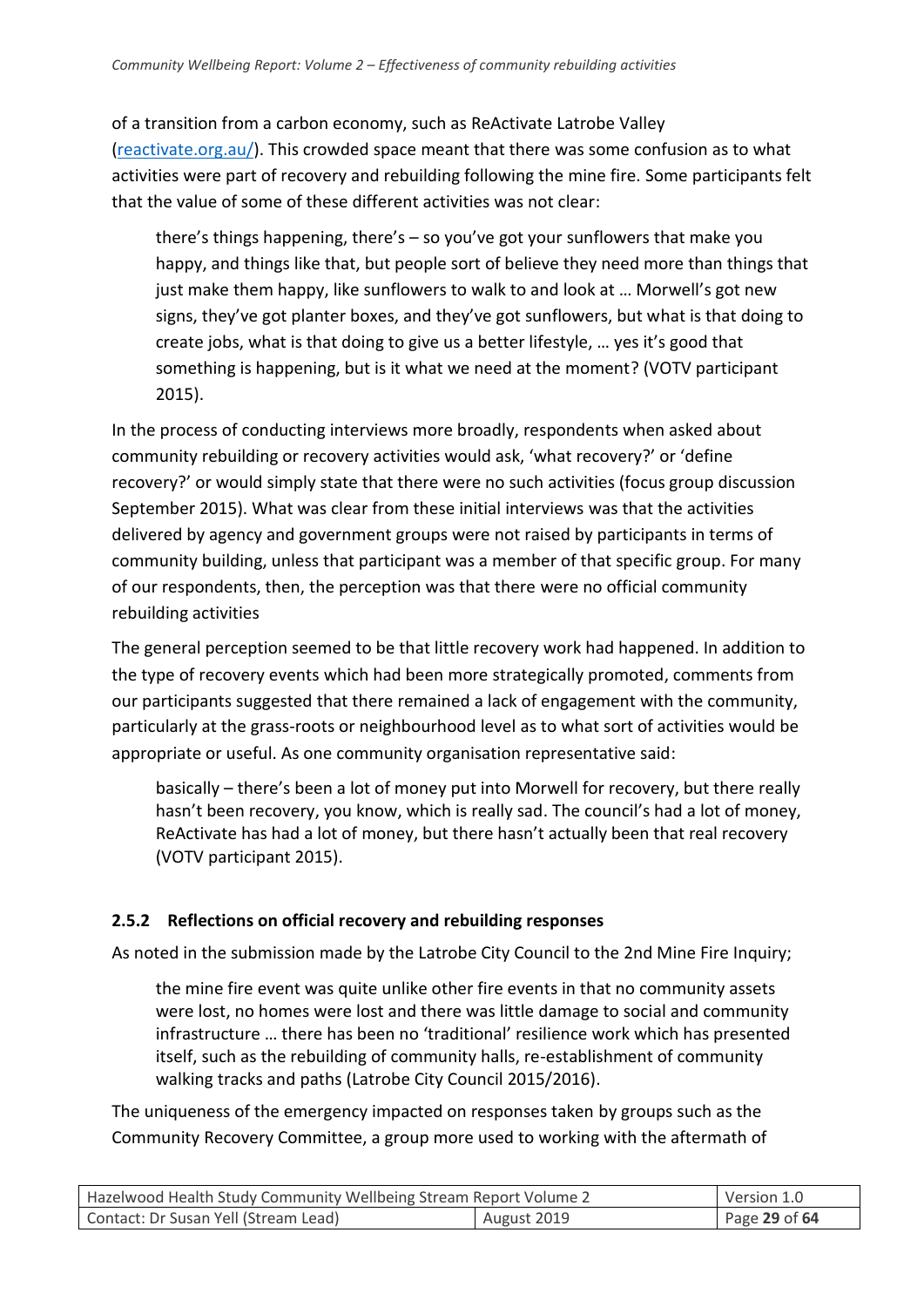bushfires. Further complicating this period, many of the agencies tasked with assisting in recovery were attempting to do so in a complex space of multiple and overlapping organisational processes. In addition to this, the nature of emergency itself was unusual and changing day by day. It was also taking place within a media ecology in which social media were initially taking the lead over mainstream media, in expressing the community concerns and criticising the emergency response (as discussed in Volume 1 and in Section 2.2 above). The focus of the response, required to address the mine fire's impacts on the community and environment, needed to quickly shift. As one council participant explained, the usual process in response to a disaster (such as a bushfire) would be that Council would create a community recovery committee which would engage closely with the community:

So normal scenario, events – you've got that response phase that the State then hands over to local government and to the municipal recovery manager and the event gets handed over. We develop a committee amongst leaders and people and call for EOI... Their primary role is to advocate for the delivery of the plan which we are then kind of developing and we are doing the engagement around the plan. So, we'd already started … considering how that engagement [would be done] but then the State never signed over to local government so we were never empowered to do that work… So, I was there waiting for it to happen… I hung in there for about eight weeks before I said … this is not going to work out – this is not what our community want[s]. (Latrobe City Council participant 2 2015).

The policy framework for emergency management and the roles of different levels of government in Australia are explained in the HHS report *Policy review of the impact of the Hazelwood mine fire on older people: Final report* (Walker, Carroll & Chisholm 2017). However, the important point to note here is that the Hazelwood event presented a unique set of challenges. As Walker *et al.* (2017) note, over the duration of the event, the emergency shifted focus from the initial response to a complex of fires that directly threatened the Morwell community, to an ongoing fire largely restricted to the mine site and threatening state electricity supplies, and finally to an emerging and long-term health threat. This meant that over this period, the roles and responsibilities of government and agencies changed – from a fire event under the control of the Country Fire Authority (CFA) with local coordination to a public health event under the control of the then Department of Health with state-level responsibility taken by the Victorian Chief Health Officer (Walker *et al.* 2017). These changes affected the responses and engagement of the Morwell community (Walker *et al.* 2017), and the subsequent impact on community recovery. One important challenge was dealing with changing lines of responsibility as the disaster progressed:

I was very unhappy with the way our organisation responded and we, oh I guess its fact, that we were involved with the immediate response and working with the agencies and things in the response and in terms of areas of responsibility and emergency management. Because it got all taken over by the State so … we didn't have to choose to be in that position, we didn't advocate for our community. You

| Hazelwood Health Study Community Wellbeing Stream Report Volume 2 |  | Version 1.0   |
|-------------------------------------------------------------------|--|---------------|
| Contact: Dr Susan Yell (Stream Lead)<br>August 2019               |  | Page 30 of 64 |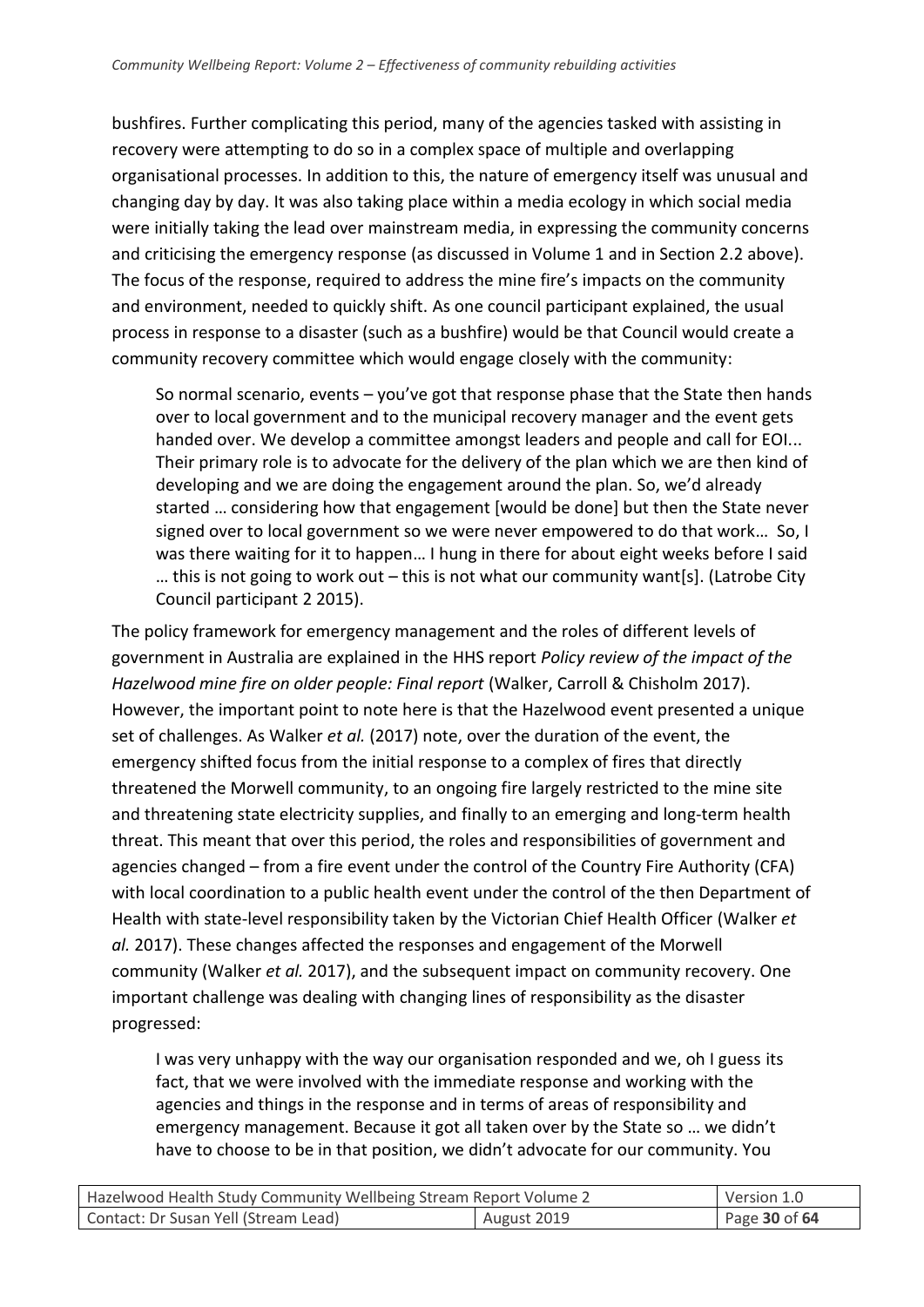know our organisation at that time seemed to be just so close to the State that we were just representing the State rather than … the interests of our own community (Latrobe City Council participant 3 2015).

As this participant suggests, what needs to be clear in such situations is where leadership and responsibility lies; and in this space of ambiguity the official response seemed to have lost sight of its duty of care for community members.

As noted in Volume 1, lack of clear communication was a major concern for the community, as expressed on social media and at community meetings. This was further complicated by the rapidly changing context of recovery, in which the tasks accorded different agencies also quickly shifted. This had detrimental impacts on agencies attempting to help with the recovery process, as one local government participant noted:

I was involved with working with the CFA when they set up a community advisory group… that was to have representatives of different sectors of the community and some of the known leaders and voices, to get together to provide information back into the CFA, who then had the responsibility for the incident ... So that was working really well. Then it was morphing in to a community recovery committee … then someone else was bought in to the organisation and placed in a role of community recovery manager … their role was substantially to organise the clean-up, so all the focus got put on the clean-up … Then it was suggested that I wasn't needed, I didn't have a role. And so that was my own organisation pulling me out of that (Latrobe City Council participant 3 2015).

As Walker *et al.* (2017) also found, there was confusion about roles and a breakdown in communication during the smoke event, and what constituted appropriate and timely activities and processes for rebuilding and community recovery. Complicating this situation further, as this participant quoted above points out, individuals working in the emergency response or rebuilding activities were often shifted from one role or team to another. This led to a lack of continuity in the recovery process:

So, they did not understand that recovery starts from the minute an event starts and does not cease, even if you've got clean up or anything, you must continue in the recovery. You know everything our emergency management says, expectations [are that] you continue on developing a recovery plan and action and along the way… Trying to develop a recovery plan now, how long after the event? is pretty appalling really, but that's where we're at (Latrobe City Council participant 3 2015).

#### **2.5.3 Government and agency responses**

A number of agencies and local government departments have sought to take what they have learnt in this situation and revise processes and practices for managing emergency situations. For example, at the time of our interviews in 2015, local government had commenced work on developing a resilience plan that sought greater community participation, starting with a survey to identify themes from council's public health and

| Hazelwood Health Study Community Wellbeing Stream Report Volume 2 |  | Version 1.0   |
|-------------------------------------------------------------------|--|---------------|
| Contact: Dr Susan Yell (Stream Lead)<br>August 2019               |  | Page 31 of 64 |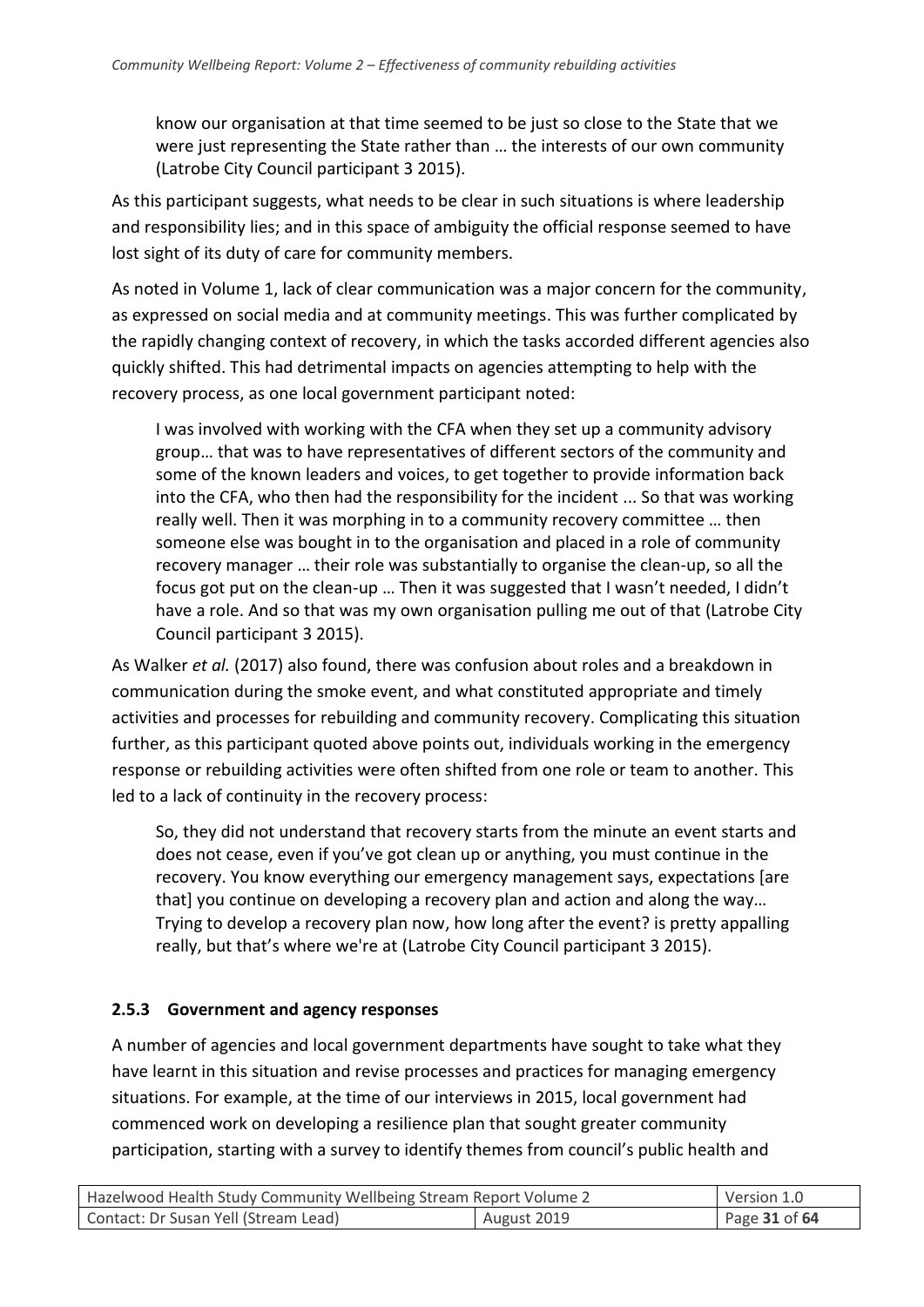wellbeing plan relevant to community members and service providers, which would then inform facilitated workshops.<sup>5</sup> In addition, since 2015, many more initiatives associated with recovery were announced or implemented, including:

- the reporting of findings from the second HMFI, especially in regard to the controversial question of whether the mine fire had resulted in an increase in deaths in the Latrobe Valley;
- the acceptance by the State government of the two Inquiry reports and the release of their recovery implementation plan and associated funding (June 2016);
- the issuing of infringement notices to GDF Suez (or Engie) by WorkSafe and the Environment Protection Authority;
- and the establishment of the Latrobe Health Innovation Zone, Latrobe Health Assembly, and the Latrobe Health Advocate role, which have been set up to address social determinants of health and health inequities in the Latrobe Valley, in response to key recommendations of the HMFI.

Yet, this suite of recovery activities had not resonated with the wider community as part of the recovery process for the mine fire. In interviews conducted following the mine fire, there was still dissatisfaction voiced by members of the community with the rebuilding and recovery efforts provided:

I guess one of the key phrases that stood out for me in the consultation session was recover to what – we were already so terrible. I know that in the world of emergency management recovery is about a new normal, it's not about trying to recreate what was. So, in that sense there is the potential for some optimism and some hope. Having said that I think the recovery programs that were put in place were fairly piecemeal and I don't think there was a comprehensive strategy overall that looked at the overall needs of the community and some of the broader issues, particularly around children and young people (VCOSS participant 2015).

This participant's point is important and resonates with the findings of research on disaster recovery that the recovery process needs to be participatory, empowering and collaborative for more successful and longer-lasting outcomes (Norris *et al.* 2008; Thornley *et al.* 2015). This participant went on to explain that

The primary thing that kept coming through for me was government created this mess. Victorians have been reliant on our coal as an electricity producer, we are important. Now this has happened on top of everything else, you need to take responsibility. They don't view themselves as necessarily needing to take responsibility and I don't think they realistically can without assistance. But I think what they are wanting is some sort of bipartisan, whole of government, federal, state and local, all coming together (VCOSS participant 2015).

<sup>-</sup><sup>5</sup> One outcome is the Latrobe City Council's *Emergency Management Communication Sub Plan* (2015)

| Hazelwood Health Study Community Wellbeing Stream Report Volume 2 |  | Version 1.0       |
|-------------------------------------------------------------------|--|-------------------|
| Contact: Dr Susan Yell (Stream Lead)<br>August 2019               |  | Page $32$ of $64$ |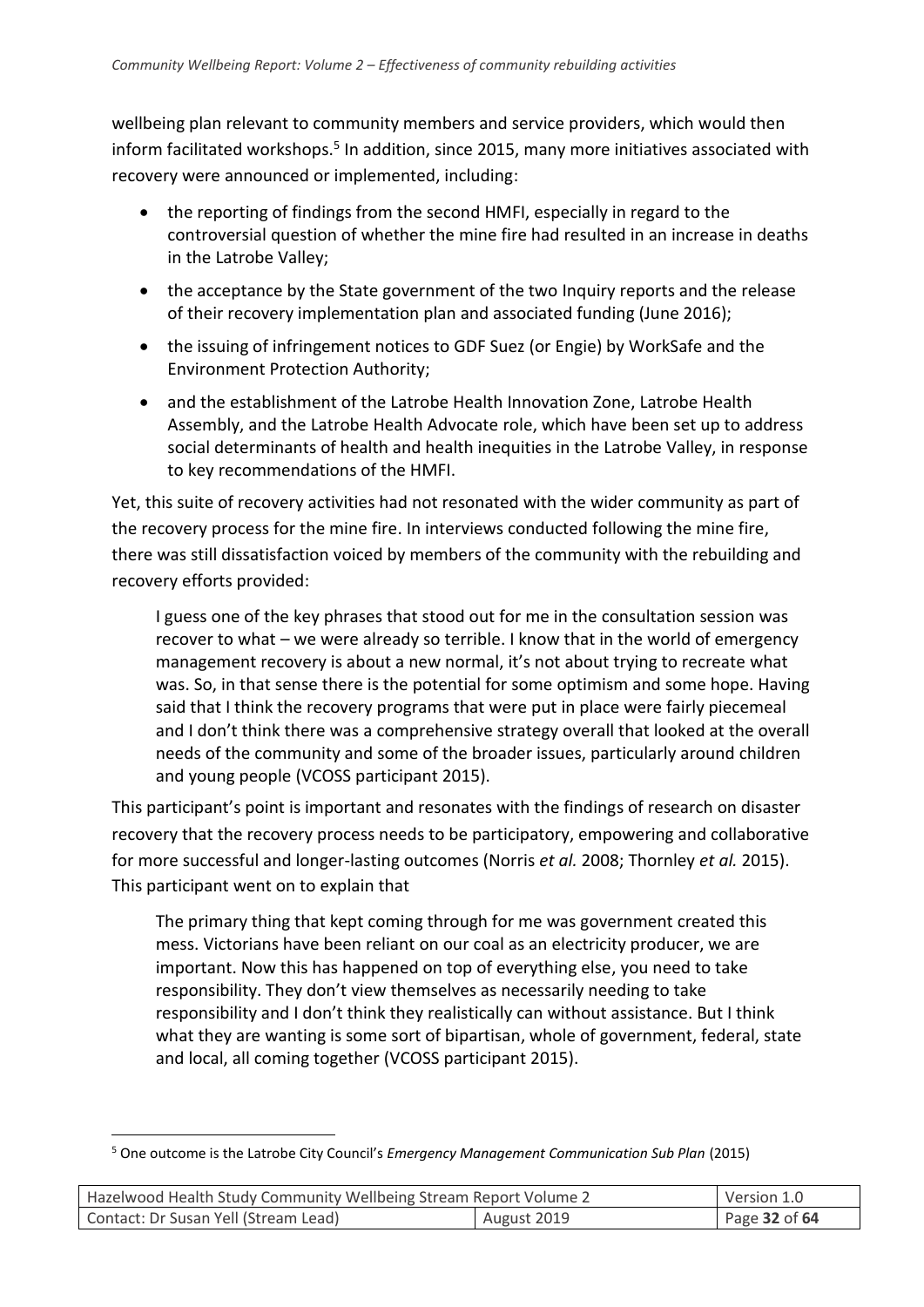As this participant suggests, given the history of the community, the loss of trust in agencies and the broader negative perceptions of communities in the Valley, establishing inclusive and participatory processes for rebuilding community is fundamental to successful recovery:

There are pockets of success and greatness and future looking and so on, but the overall feeling is [we] can't trust anyone. Melbourne turns their back on us, people will joke about moccasins and drug taking – in all that Morwell is seen as the dirty cousin you don't talk about…, that in Morwell, there aren't those groups of people that can drive it. It does need to be community-led and it does need to be community-owned but the odd people that do have the capacity to do it, they are up against a hard, difficult demographic and a difficult history. It would be very different if this was a one-off event and people were all very traumatised and shocked but this happened on the back of so much. And the fact that … so much is recognised and [has] never been addressed (VCOSS participant 2015).

As this response makes clear, interventions imposed on the community are not going to be as effective as those approaches that start from a position of community engagement and participation in decision-making that encourages a shared individual and community responsibility that serves to strengthen and develop capacities inherent in the community (Bach *et al*. 2015; Duckworth 2015). In order to address the loss of trust and community anger some agencies have actively tried to rebuild relationships and earn a renewed trust within the community. The first example is between the Department of Health (now DHHS) and VOTV who were among the fiercest critics of the Department of Health for not listening to the community. The second example is between the EPA and VOTV whose members did not believe or trust what the EPA was telling the community about air quality during the event – so much so that VOTV arranged to conduct its own air quality monitoring.

## **2.5.4 Case study 1: Department of Health and VOTV**

The Department of Health and, more specifically, the Chief Health Officer at the time, Dr Rosemary Lester, have often been the target of much of the community's anger. The cause of that anger was the inadequate information at the time of the smoke event and what was perceived as a lack of empathetic two-way communication with the community (Teague *et al.* 2014). As stated in Volume 1, in the first week of the crisis the Department of Health relied on media releases, online updates, supplemented by radio and TV interviews. In Week 2 the Department began using Twitter for health messages, and on Day 11 the CHO held the first media conference in the Latrobe Valley. The period of time that elapsed before Dr Lester visited the Latrobe Valley and her apparent lack of awareness of the conditions the community experienced was perceived as indicative of the lack of State government care and concern for this community:

to have Rosemary Lester stand out the front there and say it's perfectly fine here, and all you need to do is look out there and go 'no it's not' … if that had been fog, okay,

| Hazelwood Health Study Community Wellbeing Stream Report Volume 2 |  | Version 1.0   |
|-------------------------------------------------------------------|--|---------------|
| Contact: Dr Susan Yell (Stream Lead)<br>August 2019               |  | Page 33 of 64 |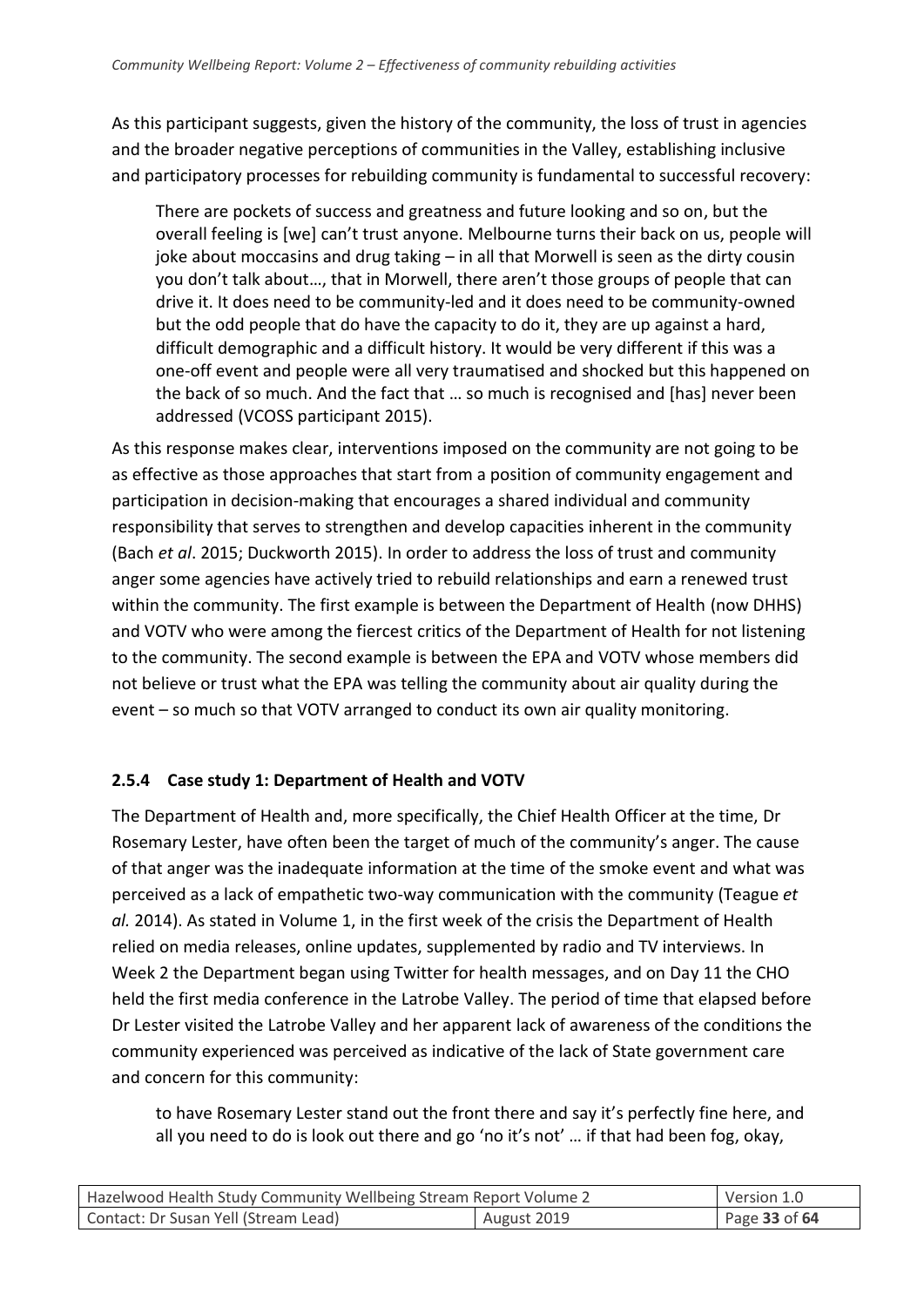but that was the equivalent of a pea soup fog some days, but it was actually smoke. Like open the car door at the end of the night, and black ash would fall out (Latrobe City Council participant 2 2015).

Others interpreted this lack of empathy and understanding as something inherent in the workings of government, which did not align with the needs of a community under stress:

I look at the local paper and stuff but there just seems to be a level on which the rhetoric, a discourse happens which is … at an authority-generated level. And it talks about things in terms which suggest that there are initiatives or concerns that will be addressed in some way which fits into the work, the functioning that can be done by a Department. And it just doesn't, it just seems an unreality to me, it doesn't really have anything to do with what goes on for a community when things like that happen to it, it gets the message that it's less important or doesn't really exist and what future does it really have? (Moe focus group discussion August 2015).

The anger towards the State government was still evident in the interviews conducted twelve months after the fire, and on social media (as discussed in Section 2.2). This anger fuelled much of the high degree of mistrust with the Department of Health in particular, due to a perception that the department was doing very little in the community to rebuild and regain that trust:

There is no kind of concept of community engagement and community empowerment. Like neighbourhood renewal was difficult for [the Department of Health] to run because the state are really uncomfortable with precedence. Like if they do something in Morwell then they've got to do it across the state – ministers of the state don't like that, they [like to] snip the ribbon on that – oh! now everyone wants one and they hate that stuff. The other thing is the Department of Health in Morwell where are they – who are they? No-one knows – they don't have a presence. The community can't see them; feel them; touch them or feel affected by them. They think Latrobe Community Health self-fund – self generate but they don't see the connection between the Department of Health and its manifestations in this community (Latrobe City Council participant 3 2015).

A particular focus of the poor relationship between the department and the community was the perception that the Department of Health was not prepared to consider the possibility that death rates in the Latrobe Valley had increased as a result of the mine fire. Community group VOTV had undertaken their own analysis of death rates (submitted to the first HMFI), initially using death notices in the Latrobe Valley Express, and further supported by an independent analysis of data acquired from Births, Deaths and Marriages (ABC Gippsland 2014). The Department of Health commissioned its own mortality analysis, which reported similar higher than usual rates of deaths during the period, but questioned the conclusion of the earlier VOTV analysis that these could be attributed to the mine fire (Department of Health 2014). In a media release, VOTV:

| Hazelwood Health Study Community Wellbeing Stream Report Volume 2 |             | Version 1.0   |
|-------------------------------------------------------------------|-------------|---------------|
| Contact: Dr Susan Yell (Stream Lead)                              | August 2019 | Page 34 of 64 |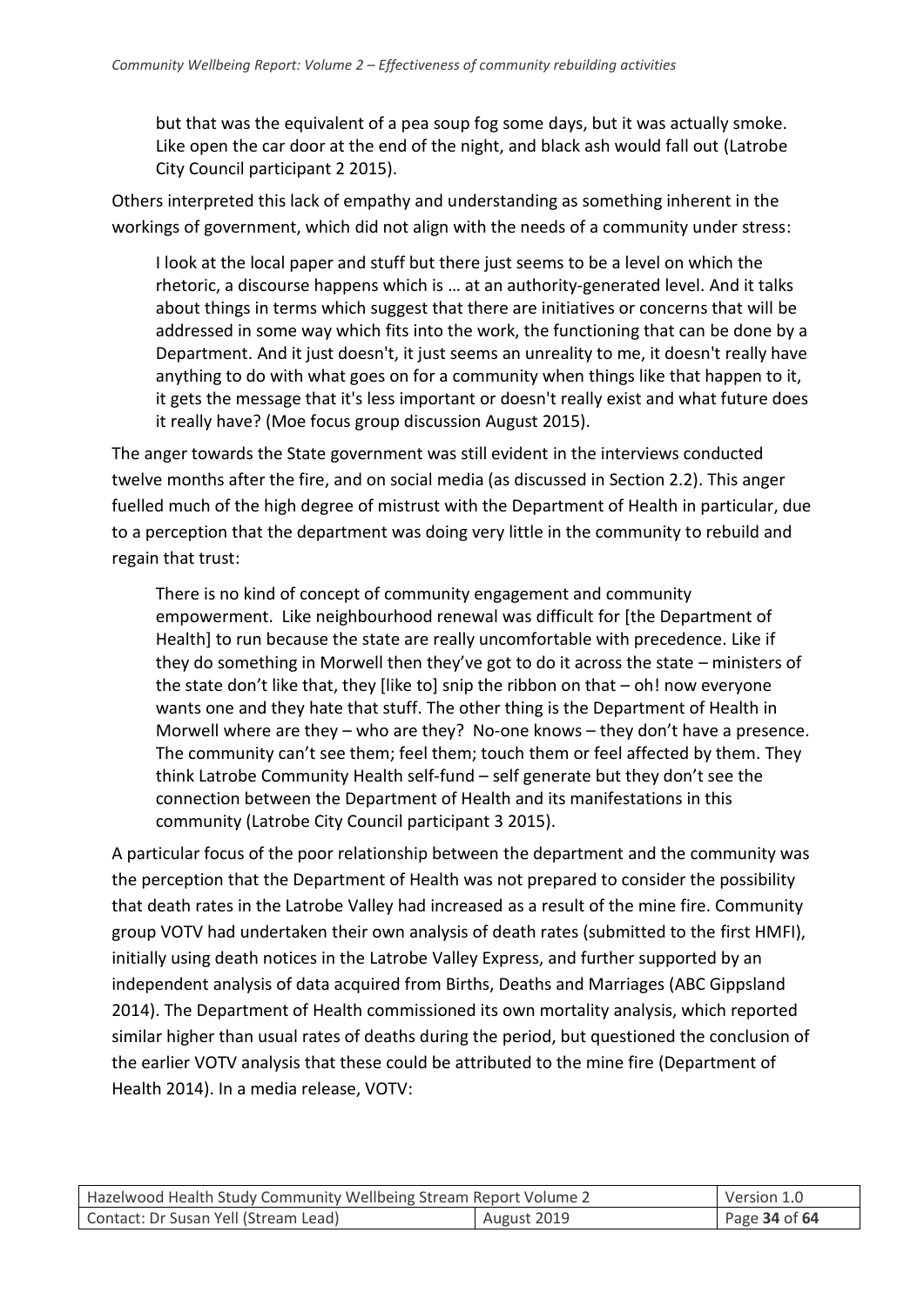called on the Health Department and senior government ministers to clarify their positions regarding the elevated death statistics in the Latrobe Valley since the Hazelwood mine fire, and properly investigate the issue' (media release, VOTV Facebook 25/9/14).

Increasing concerns regarding the health outcomes from the mine fire, including possible deaths, as well as concerns regarding the rehabilitation of the Hazelwood mine and other sites, led to the second HMFI in May 2015. This was also prompted by calls from the State Labor Opposition. The inquiry was re-opened with new terms of reference including examination of death data (ABC Gippsland 2014).

The second Mine Fire Inquiry found that it was likely that there had been an increase in deaths during the mine fire, and that the mine fire may have been a contributing factor (Teague *et al.* 2015). Public acknowledgement by the Health Minister Jill Hennessy was noted by VOTV as vindicating their concerns (VOTV post 9/12/15). By 2016, VOTV's perceptions of the Department had changed. Once one of the Department of Health's fiercest critics, VOTV felt that they had developed a good working relationship with the Department and that a relationship of trust was being rebuilt:

- Person A: They're not saying, "You're wrong." Which they used to be saying. They're saying, "What do you think about this?" And that's really a huge turnaround.
- Person B: It changed, changed right the way through really … you got to remember that when we first started off, the Health Department wouldn't talk to us, we could not get an appointment with the Health Minister at all…
- Person A: … And I think the fact that they've actually been allowed to stand up and say, "Well actually yeah you were right." So, Daniel Andrews opened that door in saying, "Yes you were right." The Health Department, so Jill [Hennessy]… through the last Inquiries has rung … the morning or the day before the report [was] being released, to say to Voices of the Valley, "The report's out, well done."
- Person A: It's saying, we actually trust you now and we're prepared to work with you, and that's what they've been doing and it's been a really big change to what we had… (VOTV participants 2016).

## **2.5.5 Case study 2: EPA and VOTV**

The EPA is a Victorian State Government agency established in 1971 to administer the Environment Protection Act (1970) and take on the role of the State's environmental regulator. The EPA has had a permanent air monitoring station in Traralgon for the last thirty years. During the Hazelwood mine fire, the role of the EPA was to measure, validate and assess the impact of smoke and ash from the fire on local air, water and soil. It then provided the data to the Department of Health, which was used to assess potential health impacts of the smoke event and inform and advise the community on appropriate action. At the time of the fire the pollutants of most concern were airborne particles, those less than

| Hazelwood Health Study Community Wellbeing Stream Report Volume 2 |             | Version 1.0   |
|-------------------------------------------------------------------|-------------|---------------|
| Contact: Dr Susan Yell (Stream Lead)                              | August 2019 | Page 35 of 64 |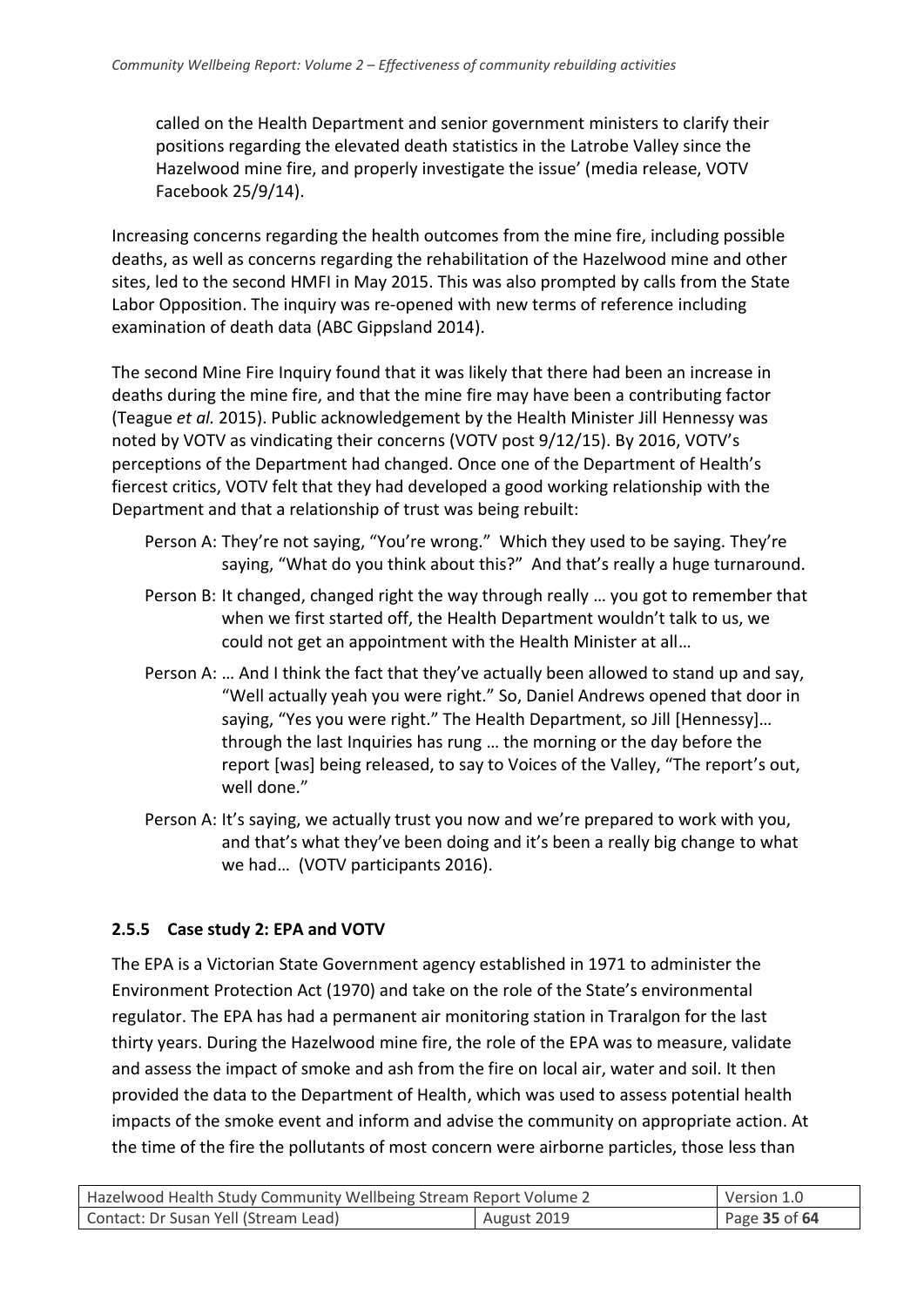2.5 micrometres in diameter (PM2.5), and carbon monoxide (EPA 2015a). However, during the mine fire the EPA also measured airborne particles less than 10 micrometres ( $PM_{10}$ ), sulphur dioxide, nitrogen dioxide and ozone. In addition, visibility reduction was monitored as this was a good indicator of smoke intensity. With over a third of its staff involved in the mine fire response this was a significant response effort for the EPA (EPA 2015a). This was acknowledged by the first HMFI which observed that 'The scope, scale, resources and duration of EPA activities in its emergency response to the Hazelwood mine fire were significant, and went beyond the EPA's traditional role' (Teague *et al* 2014: 268). The Inquiry (2014) commended the EPA for its scientific rigour and its air quality monitoring role, work that also required overcoming equipment deficiencies.

However, the Inquiry (2014) did criticise the way the EPA provided information to the community, noting that there was 'a high degree of frustration about the EPA's inability to communicate effectively with the community during the Hazelwood mine fire' (Teague *et al* 2014: 395). More specifically, the Inquiry noted that the community did not find the information provided particularly helpful; information was either overly simple and repetitive or it was too complex and inadequately explained. The concerns and questions raised by Morwell's communities were not adequately addressed and did not enable them to assess the risk posed by the smoke (Macnamara 2015).

The credibility of the EPA was also 'damaged when they framed their primary responsibility as one of reporting to the Chief Health Officer and not to the community' (Teague *et al* 2014: 395). The community believed they were not being given all the facts or there was a cover-up. In some ways, the community's frustration with the Department of Health and the Chief Health Officer flowed over to the perceptions held of the EPA. The result was that people did not trust what the EPA was saying, especially when they were told it was safe but they were experiencing adverse health effects (Teague *et al* 2014: 395).

By the time the mine fire was declared safe, many in the community and particularly members of VOTV had lost trust in the EPA. They believed information provided during the mine was inadequate, the community was ignored and concerns were not addressed. After the mine fire, and in response to community criticism and the findings of the HMFI, the EPA responded with a number of initiatives: a commitment to ongoing monitoring of air, soil and water quality with additional monitoring stations in Morwell, Moe and Churchill; establishing a citizen science program in the Latrobe Valley to build capacity and understanding about environmental monitoring; and opening up conversation with the community about their experience of the EPA and their ongoing concerns. As a senior EPA participant reflected:

I think we've failed, and so, it's that matter of trust… I think in the olden days, if there was ever such a thing, the way agencies would work is we would try and understand an issue with dot the 'I's, cross the 'T's, prove the science, make risk assessments, and then tell the community they're okay or they're not okay. And I think what's

| Hazelwood Health Study Community Wellbeing Stream Report Volume 2 |             | Version 1.0   |
|-------------------------------------------------------------------|-------------|---------------|
| Contact: Dr Susan Yell (Stream Lead)                              | August 2019 | Page 36 of 64 |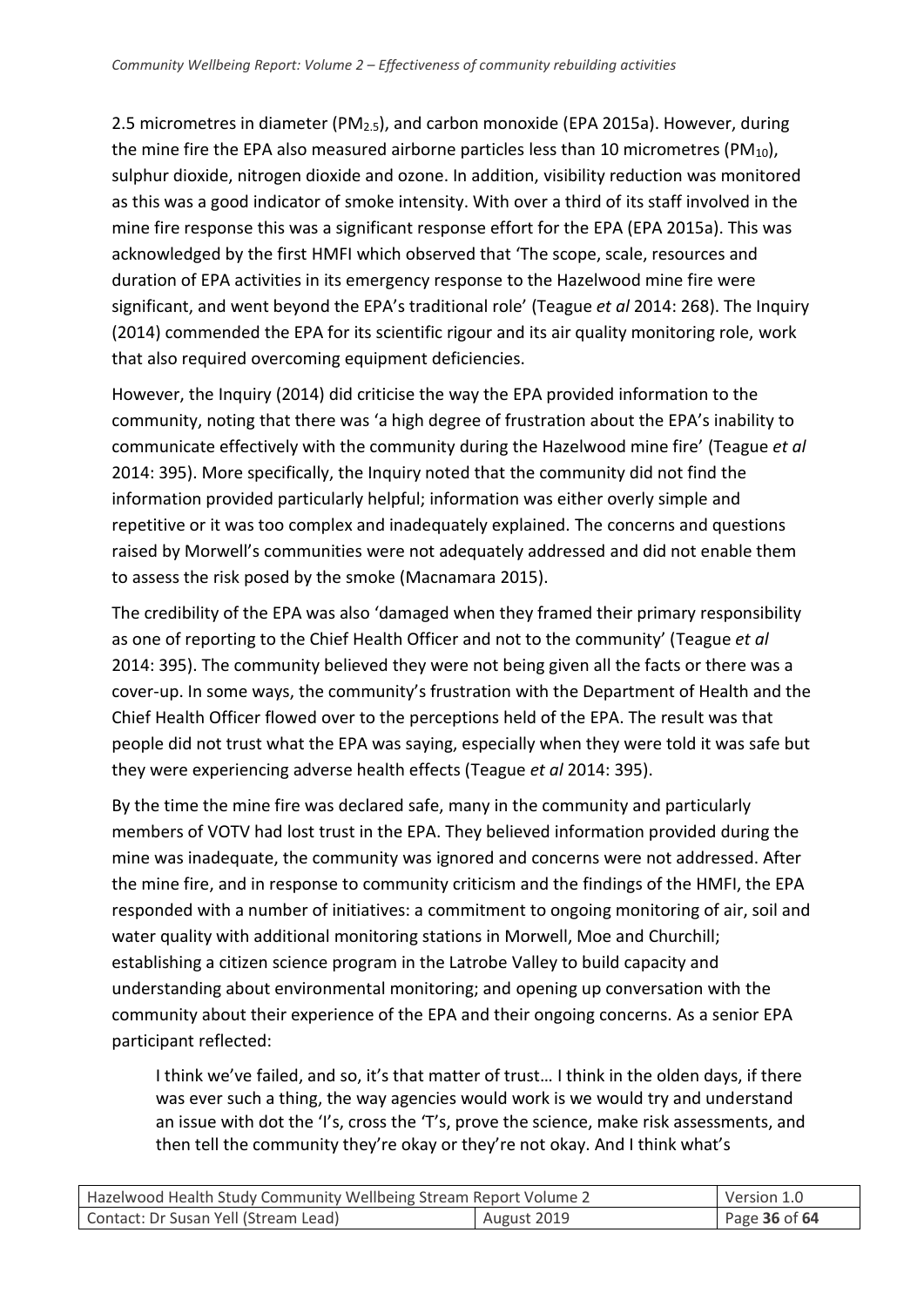happening now in this sort of data-rich environment, with a very informed community, is we need to be able to say this is what we know, this is what we don't know, and this is how we're going to fill those gaps of knowledge... It means we need to be giving information to people in a way that they can understand it and digest it, but ultimately make their own decisions about what they do with regards to their own health and their own family's health, and I think that's why we need to engage with community (EPA participant 2015).

The EPA specifically engaged with VOTV to gain a greater understanding of communication issues, to rebuild trust and rebuild a relationship with the wider community. The new CEO of the EPA contacted VOTV, and met with them to understand their experience of the EPA and their concerns. He acknowledged and validated their experience and apologised and worked with VOTV to rebuild that trust and address community concerns. The CEO and many on the EPA executive were new and had not been in their positions at the time of the mine fire, which did provide an opportunity to move on and build a new relationship:

We had a very good round table conversation at the Neighbourhood House, and Wendy Farmer was there and there were some others there, and they just told us how they had experienced the EPA both at the time and since ... And for whatever reason, I think one of them said that we want to trust you, but at the moment we can't, you know, we trust you as an individual, but as an organisation we don't … I said, tell me simply, what do you want from us? And I was told, I want to know that the air I'm breathing isn't doing me harm. So, we spoke about that (EPA participant 2015).

For VOTV, part of being able to regain trust in the EPA and its data was having access to an independent, community-led source of monitoring and data collection. During the mine fire Emergency Management Victoria loaned VOTV monitoring equipment and VOTV wanted to keep independently monitoring the air quality in the Latrobe Valley. The EPA subsequently provided VOTV with air monitoring equipment, with one senior EPA participant explaining:

One of the ways of building that trust is to give the community their own capacity and capability to do measurement, and I think that goes in with the citizen science, and I think, as we go forward, across many issues, we should see more citizen science, so the people can actually see their own measurement in, and understand [the science]… (EPA participant 2015).

A member of VOTV was also invited to join the EPA's Community Reference Group. The priority for the EPA was to learn from VOTV's experience and change how the EPA interacts with community groups, yet, such action has the benefit of also building a stronger relationship between EPA, VOTV and the wider community.

Part of the EPA's response includes commitment to an extended program of air monitoring as part of their Hazelwood mine fire recovery effort. By May 2015 they had completed 12 months of air quality monitoring following the mine fire event, releasing a report that stated, 'there have been no ongoing changes to air, water and soil quality in the Latrobe Valley due to the Hazelwood mine fire' (EPA 2015b). Yet, even these measures require

| Hazelwood Health Study Community Wellbeing Stream Report Volume 2 |             | Version 1.0   |
|-------------------------------------------------------------------|-------------|---------------|
| Contact: Dr Susan Yell (Stream Lead)                              | August 2019 | Page 37 of 64 |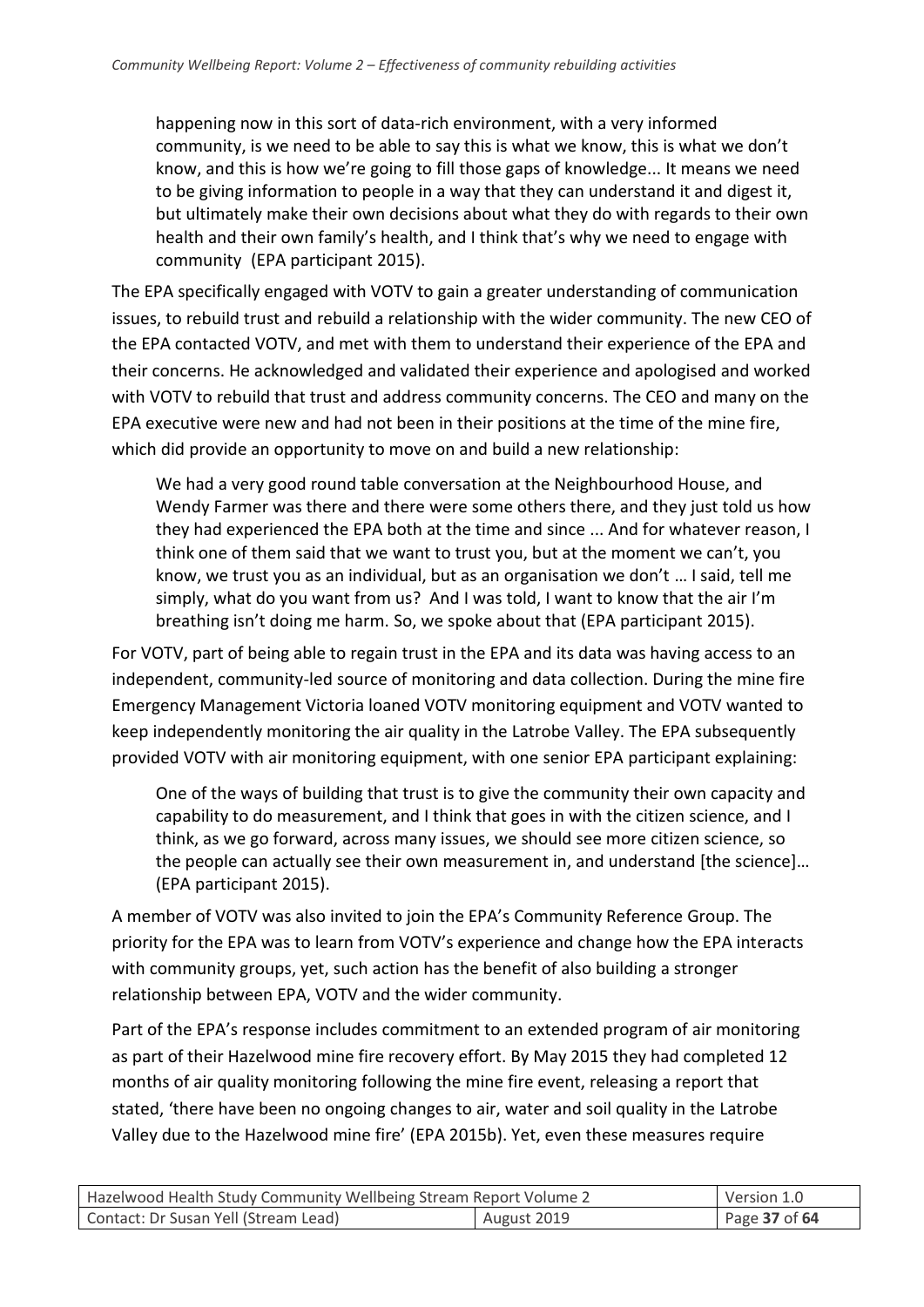engagement and listening to the needs of the community, for while this report referred to a return to air quality levels comparable to that prior to the mine fire, unfortunately this was not how this information was received by the community. Some people misinterpreted this statement, believing that the EPA was saying that the air quality during the event was safe. The EPA quickly addressed this, demonstrating the need for clearer communication in such matters (EPA interview 2015).

The experience and approach of the EPA shows how reaching out, acknowledging concerns, apologising, being willing to talk, and perhaps even more importantly, listen to the community, can rebuild trust and strengthen relationships and perhaps create stronger relations.

I am trusting the EPA, yeah, and the community is starting to trust the EPA because they are showing – [that other agencies] need to go back to grassroots and go …– yeah, we did the wrong thing… we handled it badly… And the EPA have done that, so they are trying to improve – you know, and so they're working with the community if things aren't going how the community wants … they've got a success story (VOTV participant 2015).

#### **2.5.6 An expanded view of recovery**

In 2016 and 2017, some of the stakeholders that had first been interviewed in 2015 (as well as in a pilot study conducted by Wood *et al.* 2014) were re-interviewed and asked if people in the community still talked about recovery from the mine fire. Their perceptions (of their agencies and of the community more generally) were that many people no longer saw recovery from the mine fire as having such immediate relevance to their lives:

Throughout door knocks, you know, people would go off and say that they're sick of hearing about the mine fire, they just want to move on. And one of our working group members said she won't even read the paper anymore, because she just, she just wants to put it behind her, yeah. … [They don't want to] be burdened by a negative story (Latrobe City Council participant 1 2017).

From the perspective of agencies who had played a role in the immediate recovery period, people two years on from the fire were less likely to frame issues as being about recovery, nor did they attribute new initiatives as being part of the recovery process. Nonetheless, this response is a significant component of recovery and resilience. One interviewee felt that the recovery framework implied the community were victims, which underplayed their inherent strengths and resilience:

I don't think people are looking for a recovery. I think it's almost demeaning to some extent and we've got to recover from this really bad episode and then there's going to be a bad something in the future whatever that is, have to recover again; we're always

| Hazelwood Health Study Community Wellbeing Stream Report Volume 2 |             | Version 1.0   |
|-------------------------------------------------------------------|-------------|---------------|
| Contact: Dr Susan Yell (Stream Lead)                              | August 2019 | Page 38 of 64 |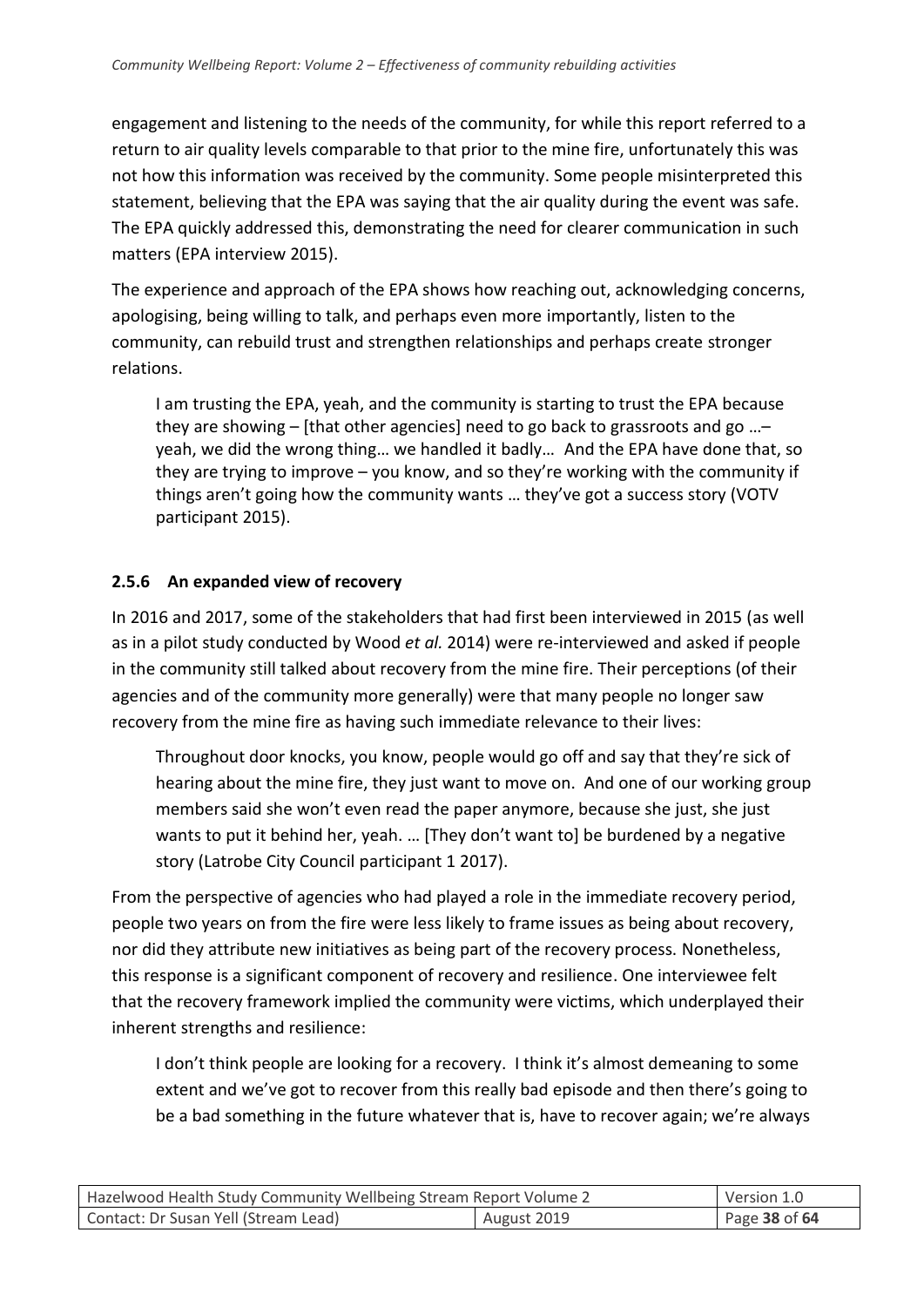in victim mode then. So, I think what I've seen is that our community is quite resilient (MNH participant 2017).

Another participant noted that there had been a shift in their organisation from a recovery focus to a broader health and wellbeing focus:

From the organisation's perspective, we've moved beyond the mine fire recovery … our focus is now on the municipal health and wellbeing issues. So, the role of – with events team, the primary role over the next six to eight months will be development of the new municipal public health and wellbeing plan, and community consultation and progression of the future Morwell urban design plan, as well as doing other activities… (Latrobe City Council participant 1 2017).

Concerns during the mine fire and recovery after the mine fire may initially have been framed around health concerns but it soon became evident that health and recovery were about more than physical health. A key issue that emerged during community consultations for the first Mine Fire Inquiry was the desire for the development of a long-term vision for Morwell and the Latrobe Valley (2014), which was then reinforced at the second Mine Fire Inquiry (2015: 63):

The Board heard that involving the community in rebuilding pride in the Latrobe Valley, and progressing a vision for the economic future of the Latrobe Valley, is an important part of improving the health and wellbeing of the population.

Social disadvantage creates health inequities and the impact of the mine fire was likely to have been exacerbated by existing social disadvantage. Any recovery then needs to include measures that tackle the causes of such social disadvantage. As the second Hazelwood Mine Fire Inquiry (Teague *et al* 2015/2016: 91) noted:

in order to bring about an improvement to the health status of the Latrobe Valley community, and in particular, Morwell, action is needed to address the social determinants of health inequities … Employment is another key issue that must be considered in the Latrobe Valley. The expert panel on social disadvantage noted that education and employment, in particular, can be pathways out of disadvantage.

The implementation of the Health Innovation Zone, Health Assembly and the appointment of the Latrobe Health Advocate are specific initiatives which respond to this argument. A focus on a location's challenges and opportunities is integral to recovery, an approach advocated in the Victorian Government's community resilience strategy following the 2009 Victorian bushfires. This strategy was based on evidence that any recovery strategy should integrate a place-based approach and part of that approach involves developing a vision for the future of the community:

a strategy of community consultation and visioning, to enable residents to picture the sort of community they wished to create. This is a method to engage communities in

| Hazelwood Health Study Community Wellbeing Stream Report Volume 2 |             | Version 1.0   |
|-------------------------------------------------------------------|-------------|---------------|
| Contact: Dr Susan Yell (Stream Lead)                              | August 2019 | Page 39 of 64 |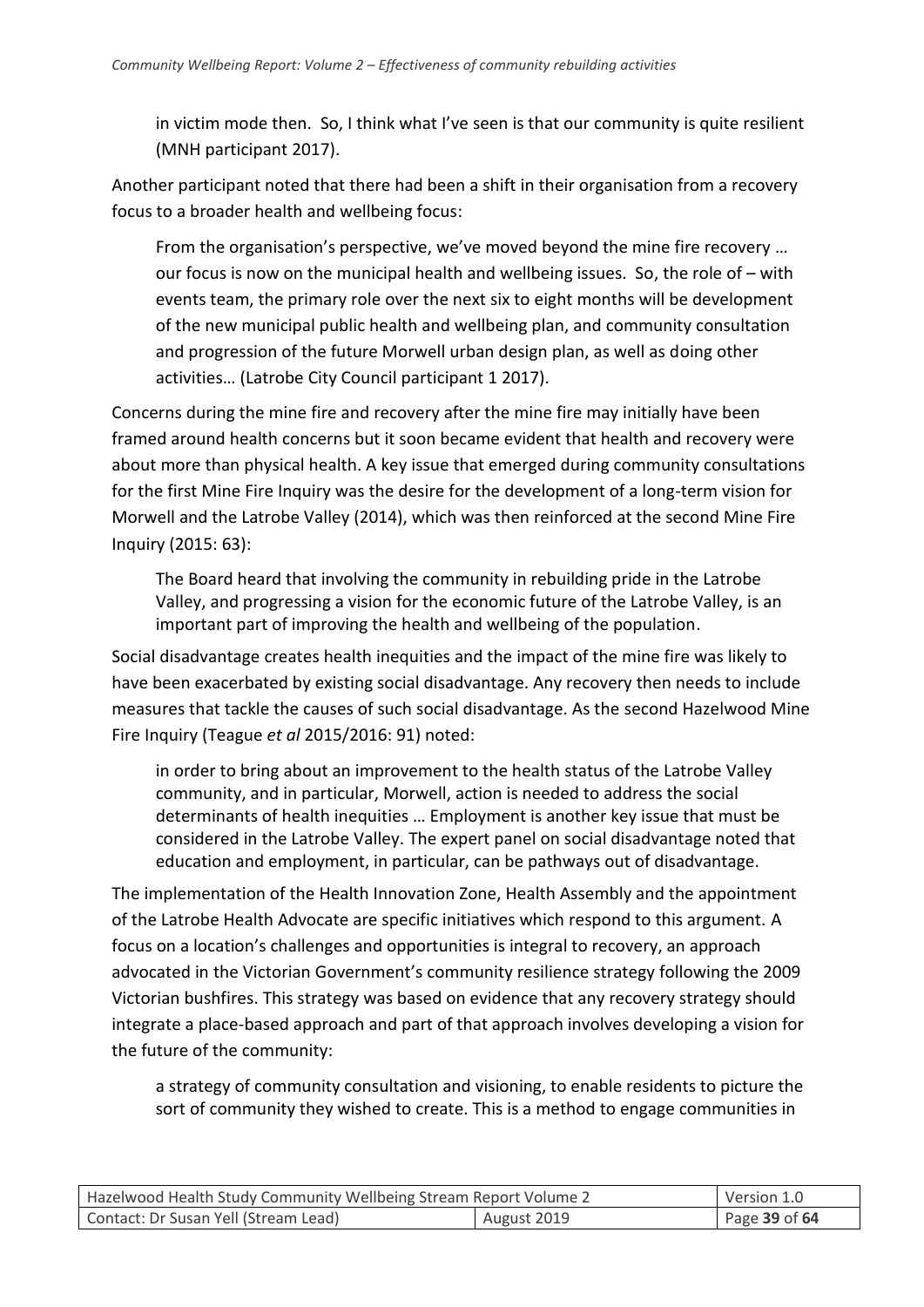dialogue and surface different opinions about "what should be" as well as "how to get there" (Hawe 2009: 36).

Another example of this type of approach was an initiative of VicHealth, the Victorian government's health promotion foundation. In 2017 VicHealth ran the Community Challenge: Latrobe Valley, which involved 'supporting community driven ideas to generate more jobs in the region' and 'to create local jobs and boost health and wellbeing' (VicHealth 2017). VOTV was successful in its application to the Community Challenge (VicHealth 2017), and its project, *Transitioning the Valley*, proposed that:

Transitioning from coal as one of our major employers is an opportunity to retool our valley to take its place in the new energy economy. However, we also know that a sustainable transition is as much about the community as it is about technology. We see the people of Latrobe Valley initiating a new local, community owned, renewable energy industry that positions Victoria as a key innovator in this emerging sector. To succeed, the solution will need to be owned by the community and work in partnership with government, business and education providers (The Latrobe Valley Community Transition Group 2017: 4).

This reflects a shift in focus for this community group, from physical health to that of wellbeing more broadly, and thus recovery is now conceptualised in terms of job creation and sustainability, particularly as the Latrobe Valley faced the implications of a transition from coal, and the closure of its mines, the first of which was the closure of the Hazelwood power station and Morwell mine in March 2017. VOTV started to explore what might be possible in terms of creating new sustainable jobs in the Latrobe Valley. Underpinning this was the argument that that these new jobs needed to be driven and owned by community. Part of VOTV's success was also due to government and other agencies acknowledging the need for better communication and dialogue with community, as acknowledged by a VicHealth participant:

We'd done a whole lot of talking to people about how people understand health inequities in ways that we don't, so different points of view, what does an intervention look like, and so at the same time as we were trying to work out what do. … So, we started to have some conversations with the groups that we'd met through the Health Improvement Forums … it was Voices of the Valley, the Neighbourhood House people, Carolyne Boothman, those kind of community leaders who ran those sessions ... It wasn't just saying we want someone to come in and save us, it was we want you to work with us, to do the things that we know are going to make a difference or we think are going to make a difference (VicHealth participant 2017).

Community-led initiatives are fundamental to recovery (Australian Emergency Management Institute 2011; Norris *et al*. 2008; Thornley *et al.* 2015), and as community leaders acknowledged, successful recovery occurs when community members are partners with agencies and not simply clients (Bach *et al.* 2015):

| Hazelwood Health Study Community Wellbeing Stream Report Volume 2 |             | Version 1.0     |
|-------------------------------------------------------------------|-------------|-----------------|
| Contact: Dr Susan Yell (Stream Lead)                              | August 2019 | Page 40 of $64$ |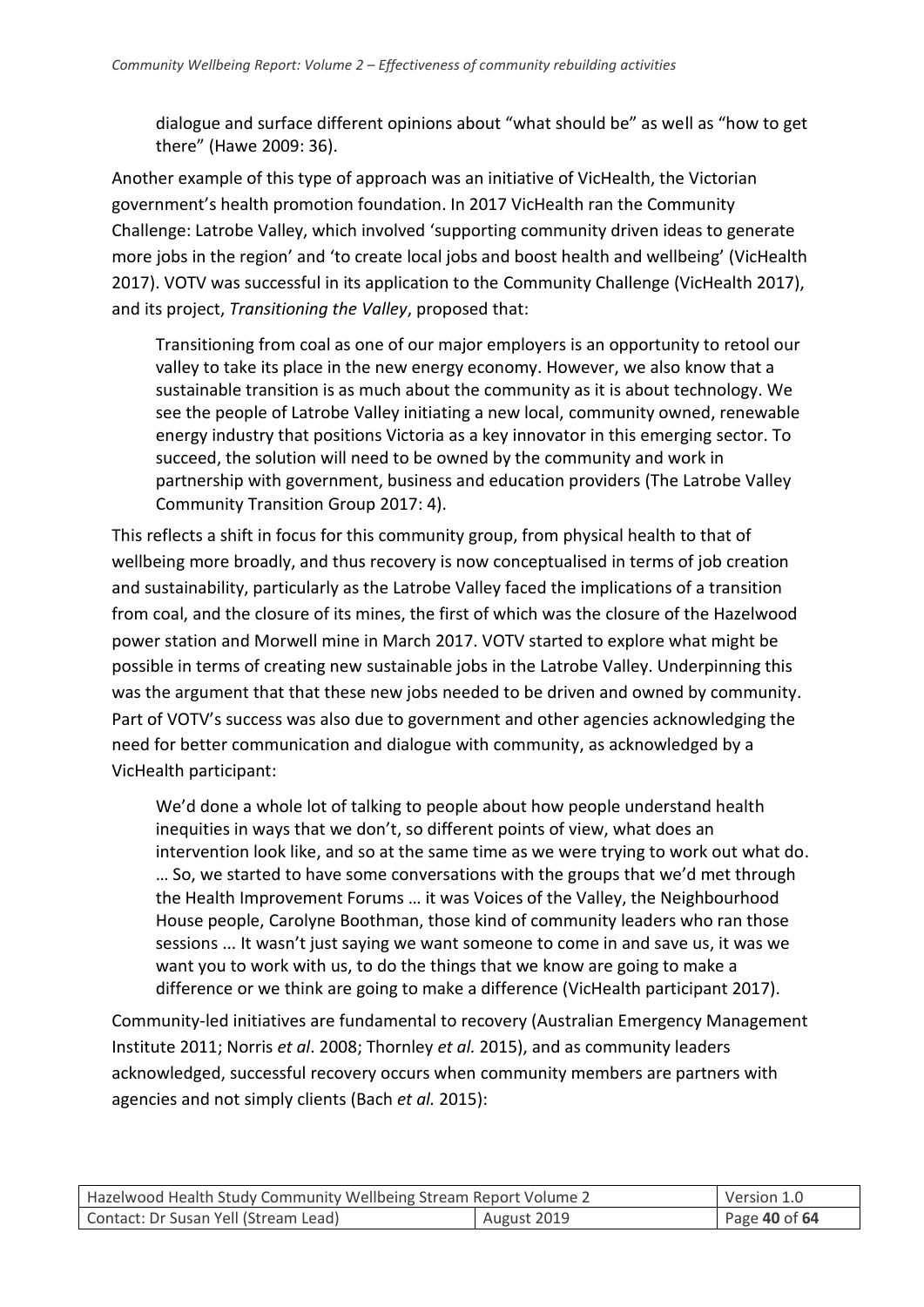I think the community knows what it needs to recover. … In many, many cases the answers are already there but we don't have a vehicle to, or we don't support them, to actually identify this themselves and support the projects or the programs or whatever it is that they may need. I do think community's got a lot of its own answers but we don't, we muffle these voices quite a lot and we don't allow them to rise up and actually speak … (MNH participant 2015).

A range of community-generated projects that arose after the mine fire suggest the direction some community members wish to take in creating a future for Morwell and the Latrobe Valley more broadly. The Latrobe Valley Support Network (LVSN) initiated a community garden in Ellen Street, Morwell, in September 2014 with support of a grant provided by Latrobe City Council. Simon Ellis, a member of LVSN, explained that:

the plan is to have the garden open pretty much every day. People can come along and just sit down and enjoy the garden or they can come in and get their hands dirty. We've also got training organisation Skills Future who will put people who get really involved through a free horticultural course (quoted in Symons 2014, online).

This initiative has had some challenges, including loss of the original site for the garden. Other initiatives of LVSN include the Free Store, held each month at the Morwell Neighbourhood House, offering 'everything from household goods to clothes and food' and is available to all: 'you do not need a healthcare card, we have an open-door policy' (Tracie Lund, manager of MNH, quoted in Huxley 2018 online). The Morwell Neighbourhood House also hosted workshops a short time after the mine fire, called *Through the smoke*, with the goal of facilitating conversation about the effects of the smoke event. Out of this initiative was the draft of a play, *45 Days*, written by Tara Dean, which documented the impact of the mine fire on the community of Morwell.





#### **Play reading of** *45 Days***, Carlton, September 2015**

(Photo credit: Susan Yell)

| Hazelwood Health Study Community Wellbeing Stream Report Volume 2 |  | Version 1.0   |
|-------------------------------------------------------------------|--|---------------|
| Contact: Dr Susan Yell (Stream Lead)<br>August 2019               |  | Page 41 of 64 |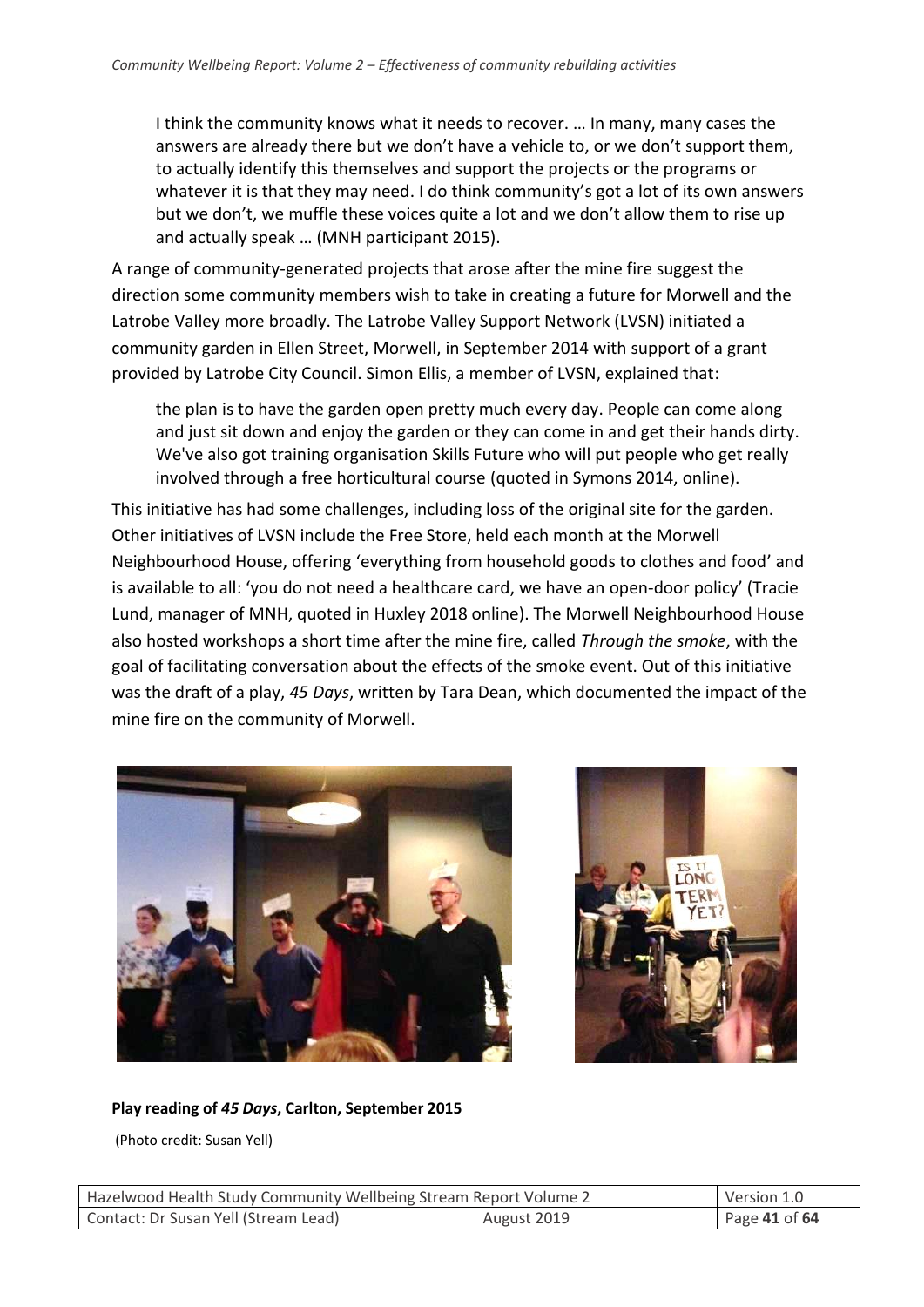Some researchers argue that the most important factors for disaster resilience and recovery are social, more specifically, social capital or social capacities (Aldrich 2012; Aldrich & Meyer 2015). This is borne out in the interviews conducted for this study, and also emerges as a theme in our participatory action research (discussed below). While Paton *et al.* (2014: 256) found that the relationship between government and other agencies and the community 'can facilitate or marginalize community recovery', this study demonstrates how inherent capacities within the community can be quickly mobilised if official responses to an emergency are perceived to lack appropriate action. This is particularly evident in the use of media and social media to agitate for action from government. Nonetheless, as Aldrich (2012) points out, the success of these approaches requires certain levels of social capital and networks through which to agitate. In Morwell, and the Latrobe Valley more broadly, these capacities are unevenly distributed. Moreover, the historical relations between government and the Valley's mines have had significant impact upon how such capacities and networks may be deployed. As one participant from the Latrobe City Council suggested:

[recovery] has to be done outside of the emergency  $-$  it can't be connected to the  $$ it's just another wording for them – we can't really keep harping back. It's kind of like the SEC syndrome – people still bang on about that and yet the vast majority of people that were around then are dead but it's become part of the essence of this community as one of their stories that has – will never end well. So there needs to be an element of stepping across the line and pulling down that rear vision mirror and getting on with it (2015).

Those we interviewed clearly have ideas about their plans for Morwell's future. The following section explores this in more detail by examining the development of a participatory action research project asking participants to explore their hopes for the town's future.

## <span id="page-41-0"></span>2.6 *Hopes for the future* photographic exhibition

#### **2.6.1 Involving the community in the research**

Part of the Community Wellbeing Stream's research program involved developing a participatory action research (PAR) project in partnership with the community. This type of collaboration between academics and community members requires both to work to together to define and address issues and challenges. Scholars from many different disciplines have recognised that it is important to provide ways for lots of different voices to speak (Gibson-Graham 1994; Kobayashi & Peake 1994; Rose 1993). These methods need to include non-traditional forms, such as visual modes of expression (e.g. photographs and other art forms). Our PAR project with the community took the form of a photographic exhibition.

| Hazelwood Health Study Community Wellbeing Stream Report Volume 2 |  | Version 1.0   |
|-------------------------------------------------------------------|--|---------------|
| Contact: Dr Susan Yell (Stream Lead)<br>August 2019               |  | Page 42 of 64 |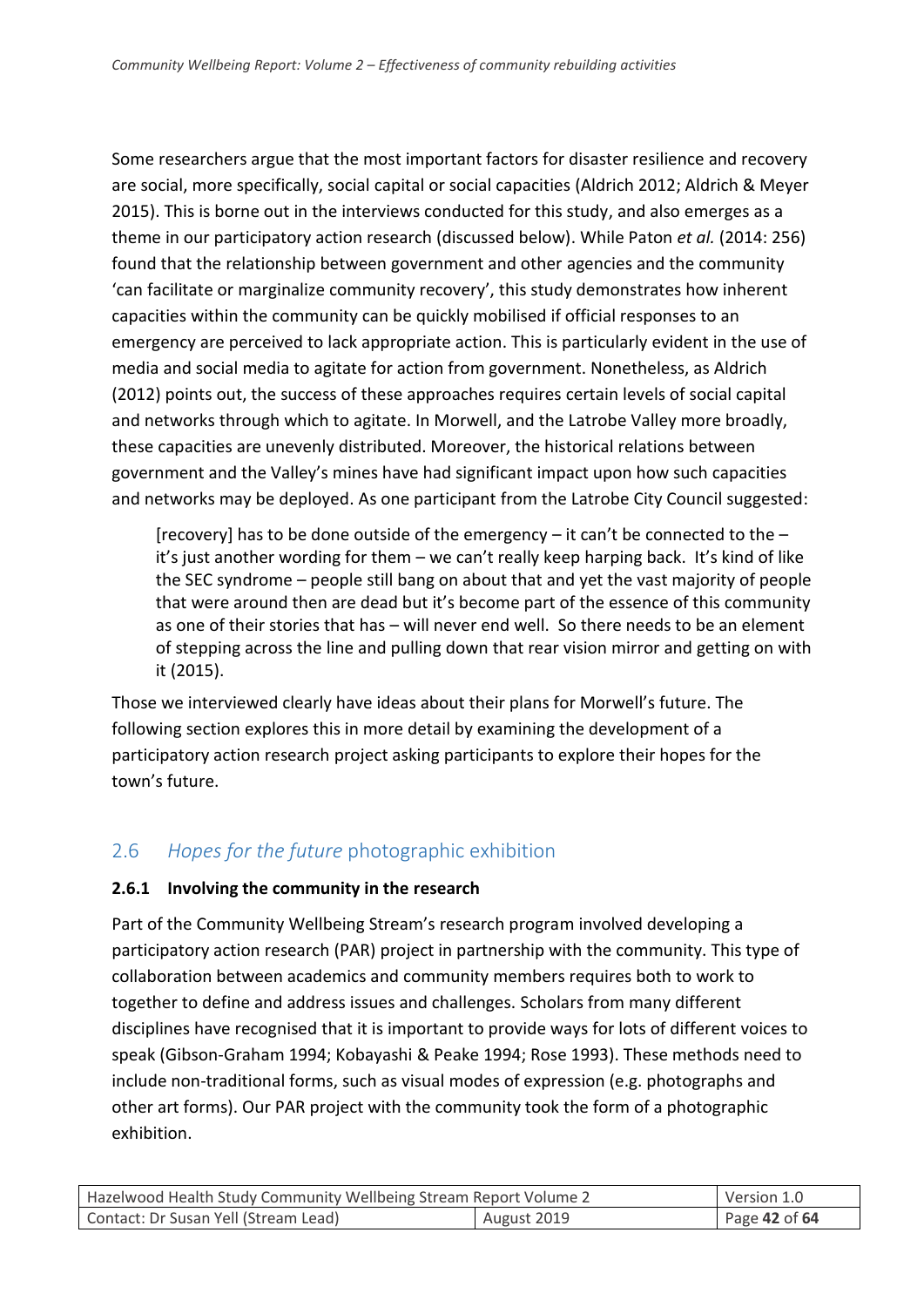Planning and preparation for the photographic exhibition aimed to include the voices of Morwell community members through involving them directly as active participants in the research process and its outcomes. This exhibition provided an opportunity for members of the Morwell community to have their concerns, hopes and dreams heard. Social scientists are now more open to using non-traditional avenues, not only to capture the various ways the world is lived, but also as a way of sharing and communicating research more broadly. The creative arts have a lot to offer here, because they can present ideas in ways that are visual, concrete and accessible to a much broader range of people. Art opens a door onto how others feel and how they see the world. It also focuses on the senses, beginning 'from one's own lived experience and personal reactions' (Barrett 2010: 5). In our engagement with the community, both researchers and community members agreed this was an appropriate way to work through and express ideas about recovery in Morwell.

As noted in Vol 1 Section 4, our plan was to work with two or three community organisations and their members on a project to foster community recovery and wellbeing. However, coordinating this proved to be difficult for community groups, so after consultation with those groups we broadened the scope of the exhibition to include a wider range of groups and individuals from the community. Participants were to think of some object that symbolised their hopes for the future of Morwell. They were then invited to attend a photographic session hosted by the Morwell Neighbourhood House. Each person was to hold this object while it was photographed, as well as explain what the object represented in terms of Morwell's future.

From this photographic shoot 28, photographs with their captions were produced, enlarged and framed for exhibiting. The photographs were taken by Clive Hutchison from the Gippsland Centre for Art and Design. The objects were photographed in colour but Clive chose to portray the hands, arms and background in black and white, making the object 'pop' out at the viewer. Clive explained his choices as follows:

Actor and director Clint Eastwood said "Sometimes if you want to see a change for the better, you have to take things into your own hands". This sentiment is at the heart of the image making. As acts of empowerment, each organisation and individual taking part in the photography was challenged to look forward and consider an object that embodied their envisaged future for Morwell. No direction was given regarding the choice of object that could represent that future. The style of the image-making is based on similar cropping and relative positioning, but not posturing, of the hands. The offering of the future vision is entirely gestured by the individual in each case. A monochromatic treatment is overlayed on the participants in every image; uniting them in their common cause, and visually highlighting the chosen object (Hutchison 2017).

The objects – mostly everyday items such as a shoe, a house key, a shopping basket, a baby doll – are accompanied by captions provided by the community group or individual holding

| Hazelwood Health Study Community Wellbeing Stream Report Volume 2 |             | Version 1.0   |
|-------------------------------------------------------------------|-------------|---------------|
| Contact: Dr Susan Yell (Stream Lead)                              | August 2019 | Page 43 of 64 |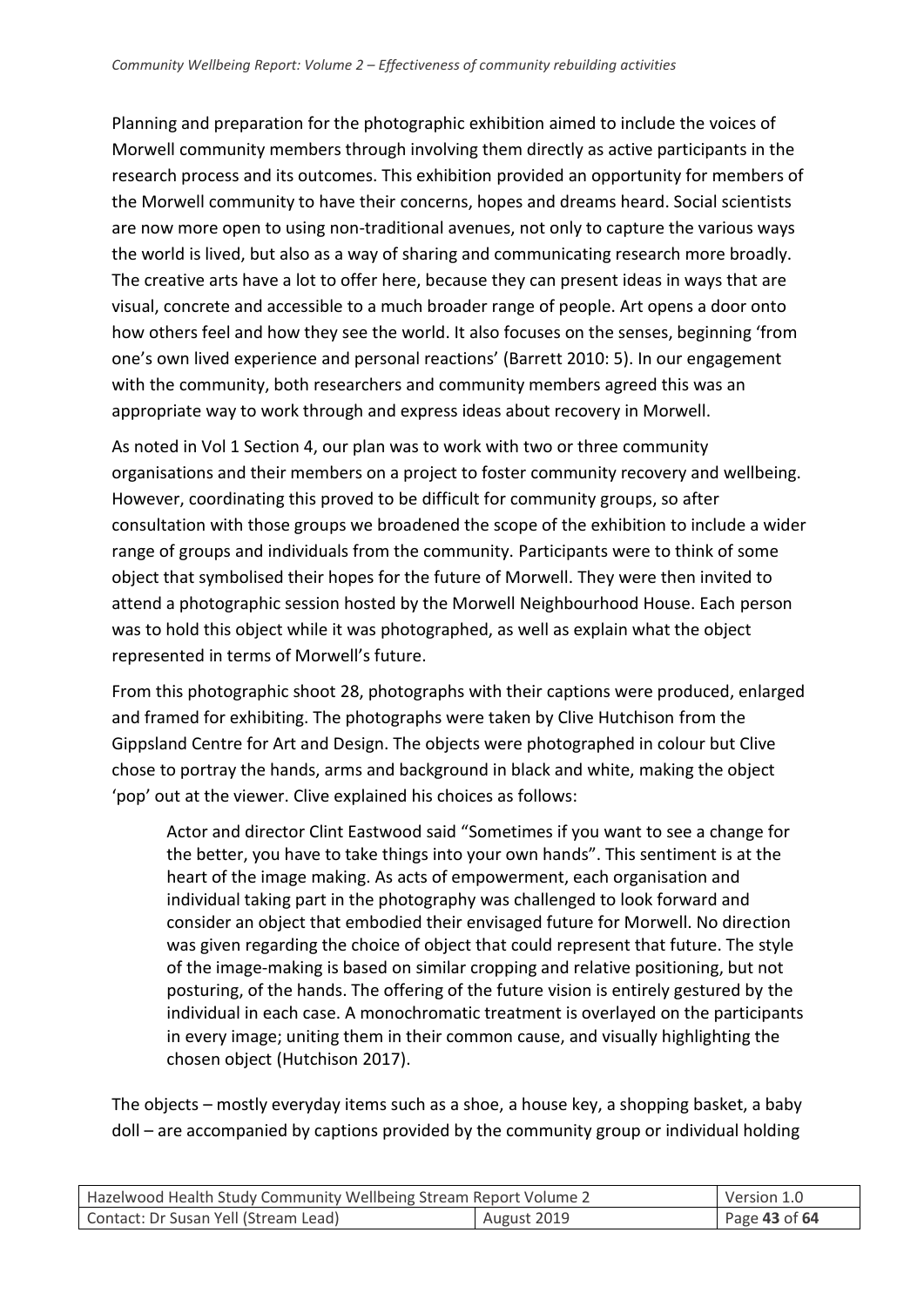them, showing the symbolic meaning they have for that person or group. The hands themselves add a further layer of meaning. When we look closely at them, we see hands hardened by physical labour, old hands and young hands, hands with a firm grip on their object, hands cradling their object lovingly, hands held open in acceptance, as well as the hands of two different people, one supporting the other.

## **2.6.2 Thematic analysis of the images**

As noted in the literature review (see Volume 1, Section 3.5), communities can draw on a range of 'assets' which contribute to their resilience when facing and recovering from crises and challenges. Hunt *et al.* (2011: 113) suggest a range of different forms of capital, including human, social, natural and institutional, which affect a community's capacity to be resilient. Yet, one additional asset not mentioned by Hunt *et al.* is cultural capital, which can be defined as a subset of social capital (Ledogar & Fleming 2008). Cultural capital relates to those objects and practices that express a culture and its cultural industries (including art, music, religion, etc.).

Analysis of the images shows that community members have chosen objects which epitomise for them how some of these diverse forms of capital – social, cultural, and produced (economic) – are community assets which can contribute to a brighter future for Morwell. While some of these are assets that the community already possesses, others are lacking and suggest gaps or vulnerabilities which the participant would like to see addressed to enable the community to move forward to a positive future.

Economic vulnerability is a theme for several participants. Strengthening Morwell's economic capital is important to community members; two images refer directly to a desire to see Morwell's economy grow. One image shows hands holding notes and coins, with the caption 'greater economic diversity and job opportunities' (MNH), while hands firmly grasping a shopping basket anticipates a future Morwell where there are 'more shops to shop and work in' (Morwell Junior Fire Brigade). Economic development in the Valley is linked by some to transition to other forms of energy beyond coal-fired electricity generation. Voices of the Valley hold a montage of sunflowers, solar panels, transmission lines and a wind turbine, noting that 'we have the skills' for 'energy security in the Valley'.

Two images express pride in Morwell's cultural assets: the beautiful Rose Garden in Commercial Road, maintained by volunteers, and the mural by renowned Australian artist Arthur Boyd in St Mary's Anglican Church. The caption for this image ("That more people see the beauty of Morwell") hints at the belief that Morwell's beauty is not often perceived by the broader public. Both of these illustrate examples of significant cultural capital for the town of Morwell.

| Hazelwood Health Study Community Wellbeing Stream Report Volume 2 |             | Version 1.0       |
|-------------------------------------------------------------------|-------------|-------------------|
| Contact: Dr Susan Yell (Stream Lead)                              | August 2019 | Page $44$ of $64$ |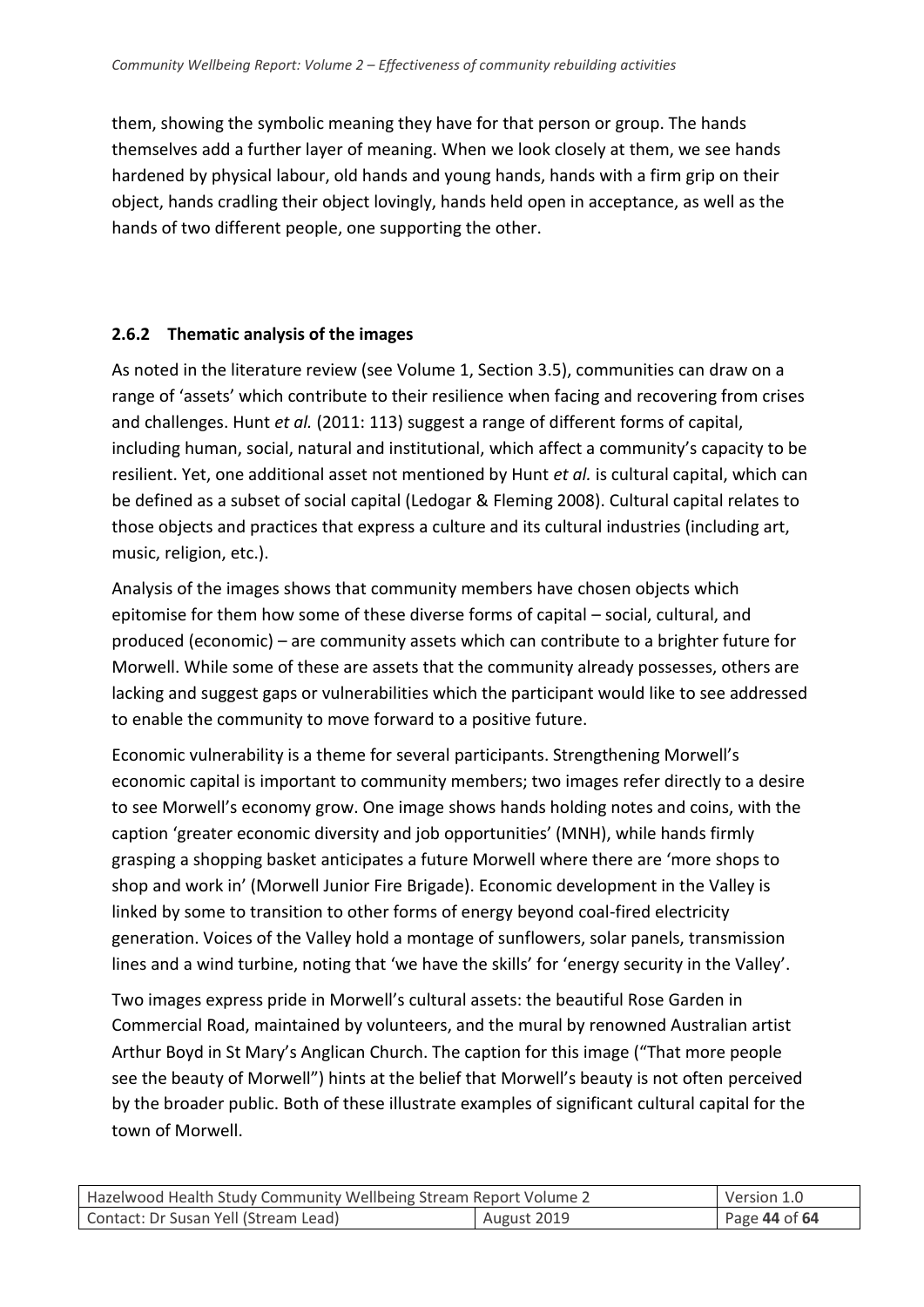If cultural capital is an under-emphasised attribute in the images, not the case for social capital, which contributors to the exhibition see as a real strength and a resource to further build on. One aspect of social capital expressed by these images concerns health and wellbeing. None of the images directly reference the mine fire and its impacts on health, but Morwell Junior Fire Brigade hold a small trophy with a brass figure of a firefighter, asking for 'upgrades and improvements to make Morwell Fire Brigade *even stronger*' (our emphasis). On the other hand, supporting and improving physical and emotional health is referenced by many images. Some of the photos emphasise services and activities, such as Morwell Swimming Club's bright blue goggles which symbolise their desire to see 'more children involved in swimming clubs, improving their skills, health, fitness and water safety'. The Life Education response cradles a spotted stuffed toy animal, their mascot 'Healthy Harold', and expresses the dream that all children in Gippsland receive Life Education. A bright golden key lies in the hands of a participant from Gippsland's Centre Against Sexual Assault, a small object that stands for a powerful outcome: 'That all families in the region have access to safe and stable housing'.

In two of the photos, shoes are the featured objects. The Rose Garden Walking Group sees walking as a way to connect the Morwell community 'through friendships and fitness' and community member Shaun Mallia's running shoe, which for him symbolises 'an active future for Morwell' and a community 'that can think on its feet'. Agility and adaptability here are key.

Another aspect of social capital which is significant for Morwell is the diversity of its population. Images provided by an EPA participant and by community member Phillip Dean both allude to the diverse groups that make up Morwell. In the EPA image, hands grip three flags, the Aboriginal flag, the Australian flag and the rainbow flag representing LBGTQI communities, with the caption 'Strength in diversity'; while Phillip Dean's image denotes the hands of a new citizen proudly holding his citizenship certificate and looking forward to 'a new future'. The values which support some of these diverse groups are expressed in a number of the images, for example the Gippsland Period Project Team aims to provide women's sanitary products to all who need them, and see a future which involves 'dignity and respect for everyone in the community'.

Other values and aspirations relate to aspects of resilience, include having a voice, supporting and caring for one another, growth, and optimism. The Morwell Girl Guides show off their badges, and emphasise 'empowering girls and young women to grow into confident, self-respecting and responsible young women'. Morwell Little Free Library and Free Store's red book symbolises opening 'the door to conversations we want to have with each other'. A participant from local newspaper the Latrobe Valley Express holds an edition reporting the closure of Hazelwood power station, but note in the caption that 'a strong media [equals] a strong community'. The importance of all the voices of Morwell being

| Hazelwood Health Study Community Wellbeing Stream Report Volume 2 |             | Version 1.0   |
|-------------------------------------------------------------------|-------------|---------------|
| Contact: Dr Susan Yell (Stream Lead)                              | August 2019 | Page 45 of 64 |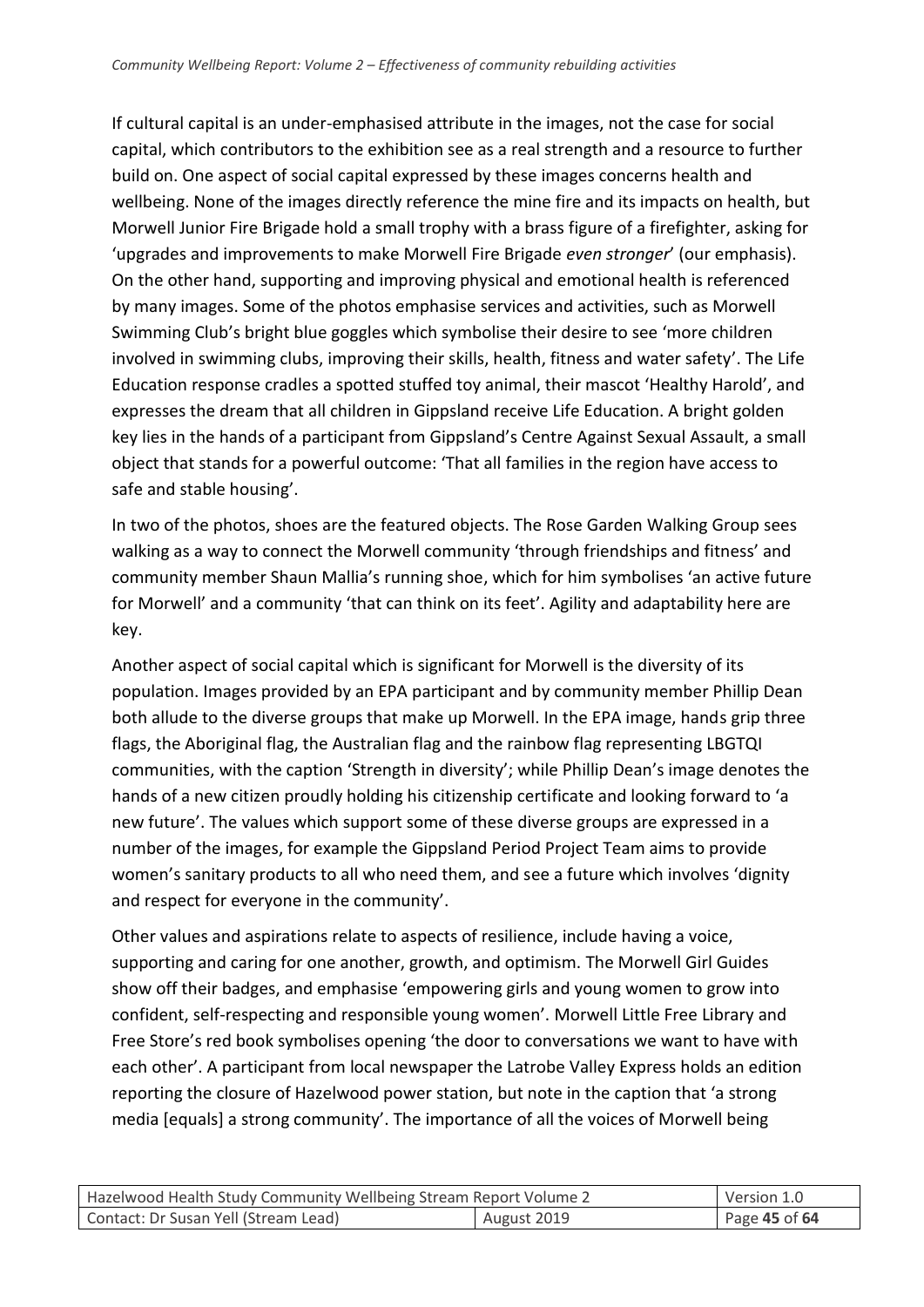'listened to and valued' is captured by the voice recorder used for interviews for our study, held by one of the researchers on the Community Wellbeing team.

Social connectivity and interdependence are expressed by the Latrobe Valley Chess Club's image of hands cradling chess pieces, with the caption 'Check your mate' and community member Melinda's chosen image: one hand resting on and being supported by another ('That people give each other a helping hand and build a future together'). A recurring metaphor of future growth is expressed by images of plants and trees. Frank (from Morwell Neighbourhood House) hopes for 'a greener future', Janet (from St Luke's Opportunity Shop) would like to see Morwell 'thrive and grow'. Gippsland Asbestos Related Diseases Support group hold a stunning image of a floodlit gumtree (in the main street of Morwell), which for them epitomises the wish 'that the people of Morwell will continue to grow and renew against all the odds'.

Three more everyday objects (a stress ball, a roller skate and a smiley face icon) express the importance of resilience for this community. Latrobe City Roller Derby's golden roller skate boot stands for the hope that 'Gippsland can roll with the punches'. Morwell Junior Fire Brigade's cheerful yellow smiley face expresses the hope that 'more people [be] engaged with the community and ... positive about Morwell. The Gippsland Centre Against Sexual Assault purple stress ball stands for 'life and vibrancy' for this community.

Finally, three images talk about a bright future, and in the words of the Morwell Rose Garden Group, 'everything coming up roses'. The sense of optimism is conveyed by a beautiful bunch of multi-coloured roses (Rose Garden Group), a smiling baby doll (Vicky, Morwell Neighbourhood House) and a large candle burning brightly (Tracie).



"Everything coming up roses"



"A brighter future for the children"



"Leading the way for a bright future for Manwell"

#### **Images from the photographic exhibition,** *Hopes for the future*

A range of local public, private and volunteer/not-for-profit agencies and community groups participated in creating these images that led to the exhibition (as discussed in the

| Hazelwood Health Study Community Wellbeing Stream Report Volume 2 |             | Version 1.0   |
|-------------------------------------------------------------------|-------------|---------------|
| Contact: Dr Susan Yell (Stream Lead)                              | August 2019 | Page 46 of 64 |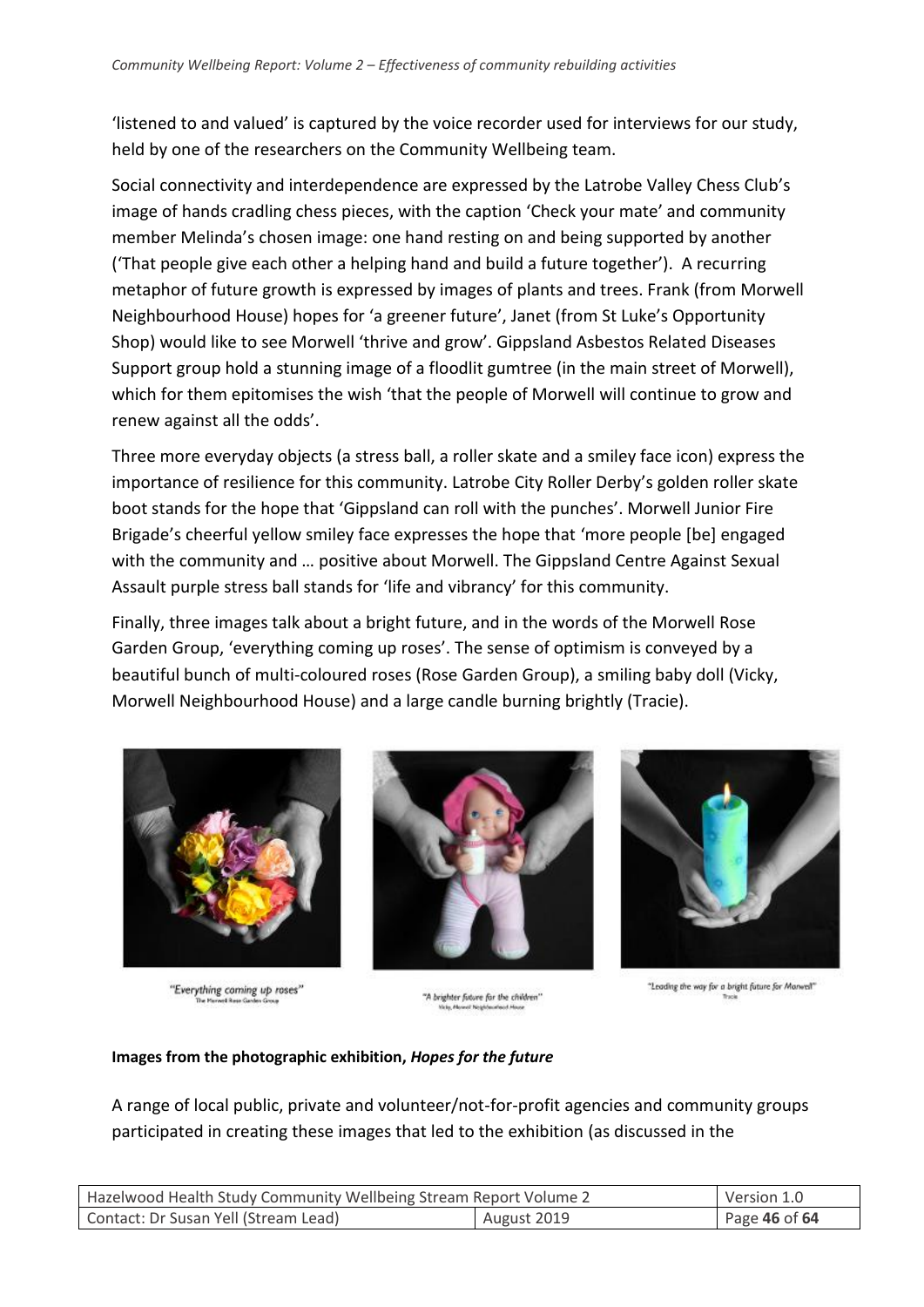Methodology). $6$  This indicates some of the diverse forms of institutional capital that Morwell possesses, which can be built upon moving forward.

The photographic exhibition was launched on 13 November 2017 at the Switchback Gallery, Gippsland Centre for Art and Design, Federation University at the Churchill campus in the Latrobe Valley. It has (at the time of writing this report) been exhibited in four locations:

- Switchback Gallery, Federation University, Churchill Campus, 17-24 November 2017
- Queen's Hall, Parliament of Victoria, 21-25 May 2018
- Mid Valley Shopping Centre, Morwell, 26 September-17 December 2018
- Ballarat International Foto Biennale, Federation University Camp Street, 24 August-20 October 2019.

A selection of the images is also on display in the office of the Latrobe Health Advocate.

## **2.6.3 Core findings from the exhibition**

-

The findings from this analysis show that, while a photographic exhibition may seem to have little to do with the Hazelwood Health Study, photographs can powerfully tell the story of recovery, which in turn is linked to wellbeing at the community level. Writing of the need for a vibrant creative and cultural ecology in regional communities, Bryce Ives makes the point that:

creativity, art-making and storytelling, create a sense of pride, wellbeing and cohesion. My ten years of work with the ABC's Heywire Regional Youth Summit project has taught me the wellbeing of people living in rural Australia is an unresolved problem of national significance. But it has also taught me about the power of storytelling … Storytelling and creativity can lead to change (Ives 2017: 15).

These images, while they are necessarily only a partial representation of the full range of views that might exist across the wider community of Morwell and the Latrobe Valley, do express some of the multi-faceted hopes and dreams of those who took part in developing the photographic exhibition. They also represent the desire of many community members to be part of a wider conversation about the future of their community. Finally, they also indicate the range of forms of capital (social, cultural and economic) that are valued, and those that are sought after in order to strengthen the community and prepare it for a better future. The following poem displayed alongside the photographs in the exhibition sums up this forward-looking disposition:

<sup>6</sup> Morwell Swimming Club, Rose Garden Walkers, Voices of the Valley, Latrobe Roller Derby Team, Morwell Neighbourhood House, Gippsland Centre Against Sexual Assault, Life Education, The Free Library and The Free Store, Latrobe Valley Chess Club, Gippsland Asbestos Related Diseases Support (GARDS), St Mary's Anglican Church, Morwell, Morwell Junior Fire Brigade, Girl Guides Morwell, Environment Protection Authority, Morwell Rose Garden Group, St Luke's Opportunity Shop, Latrobe Valley Express.

| Hazelwood Health Study Community Wellbeing Stream Report Volume 2 |             | Version 1.0   |
|-------------------------------------------------------------------|-------------|---------------|
| Contact: Dr Susan Yell (Stream Lead)                              | August 2019 | Page 47 of 64 |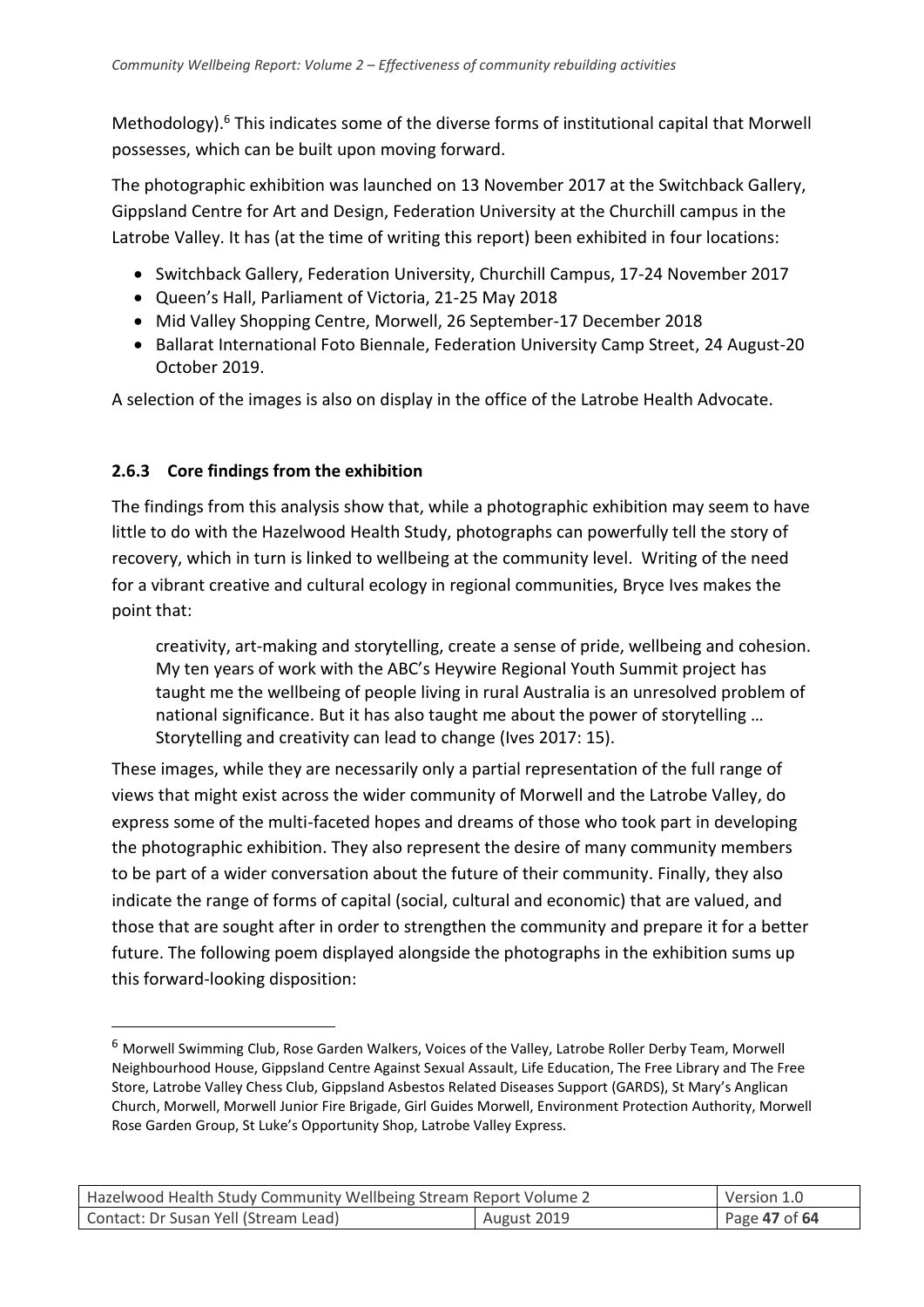It would be great to see some celebrations not just the constant commiserations that we tend to have the saw mill closing, the power station closing. There's a lot of things going on that are knocking people down and some things to celebrate would be fantastic. To be able to say as a community 'we did that'.

(Community group member, Hazelwood Health Study interview, poetic representation cited in 'Our Hopes for the Future of Morwell' exhibition catalogue, 2017).

| Hazelwood Health Study Community Wellbeing Stream Report Volume 2 |             | Version 1.0   |
|-------------------------------------------------------------------|-------------|---------------|
| Contact: Dr Susan Yell (Stream Lead)                              | August 2019 | Page 48 of 64 |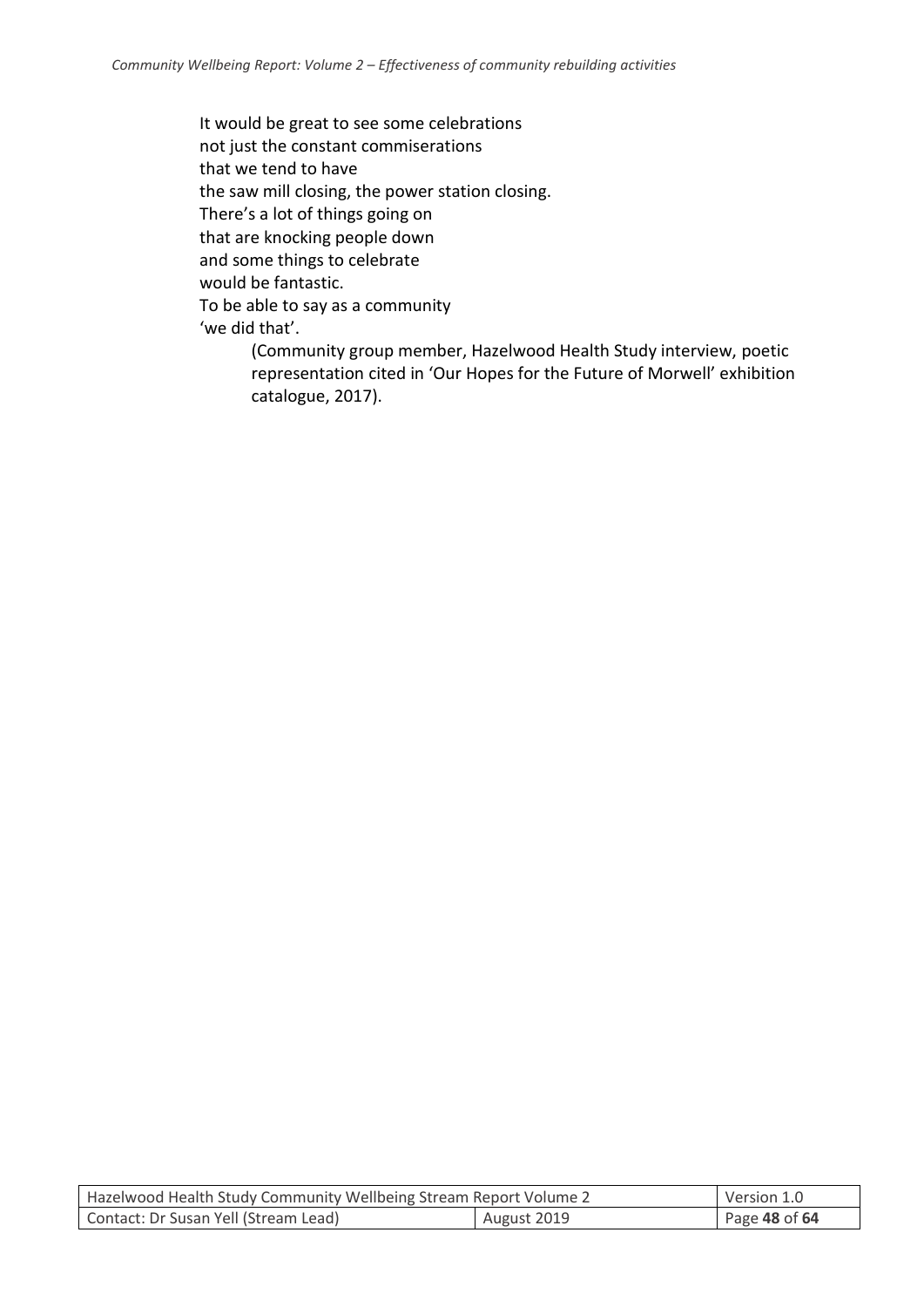## <span id="page-48-0"></span>3 Summary of key findings and their implications for the future

## <span id="page-48-1"></span>3.1 Overview

This report has explored the community's perceptions of the effectiveness of community rebuilding activities. By combining the results of the qualitative and quantitative analyses in this Volume (see Section 3) with our review of the published literature (see Volume 1, Section 3) we have been able to gain an understanding of the complexity of the recovery process for this community, and the challenges they perceive need to be overcome in order to move forward. This understanding can shed light on how to avoid some of the problems and build on what was done well, should an event such as this occur in the future. These findings therefore have important implications which can inform policy and planning for similar future events.

Based on the media and social media analysis (Section 2.2), key stakeholder interviews (Sections 2.3, 2.4, 2.5) and the participatory action research project (Section 2.6), there are a number of key findings which provide insights into the recovery process and the effectiveness of community rebuilding. This final section summarises these important findings and outlines their implications for future planning.

## <span id="page-48-2"></span>3.2 Changing media and social media ecology

Our analysis of the media ecology in the period after the mine fire found that:

- In 2014 and 2015, social media posts to the Facebook site under analysis (VOTV) exceeded the number of news items, but from 2016 onward media items began to outnumber social media posts, suggesting diminishing need for sharing and drawing attention to mine fire-related experiences and issues.
- Health concerns continued to be covered throughout the period of analysis, but did not dominate social media posts as they had during and immediately after the fire. However, release of HMFI findings and HHS results continued to prompt social media discussion of health-related topics.
- The expression of negative emotions (fear, mistrust of authorities, anger) diminished over time.
- There was a shift in the social media towards a more future-facing agenda (transition to the future, sustainable energy, etc.) from 2015 onward.
- Social media increasingly followed the news agenda (unlike during the fire, when social media were setting the news agenda), suggesting that community concerns were finally being sufficiently dealt with through mainstream public institutions such as news media, the courts, government processes.

| Hazelwood Health Study Community Wellbeing Stream Report Volume 2 |             | Version 1.0   |
|-------------------------------------------------------------------|-------------|---------------|
| Contact: Dr Susan Yell (Stream Lead)                              | August 2019 | Page 49 of 64 |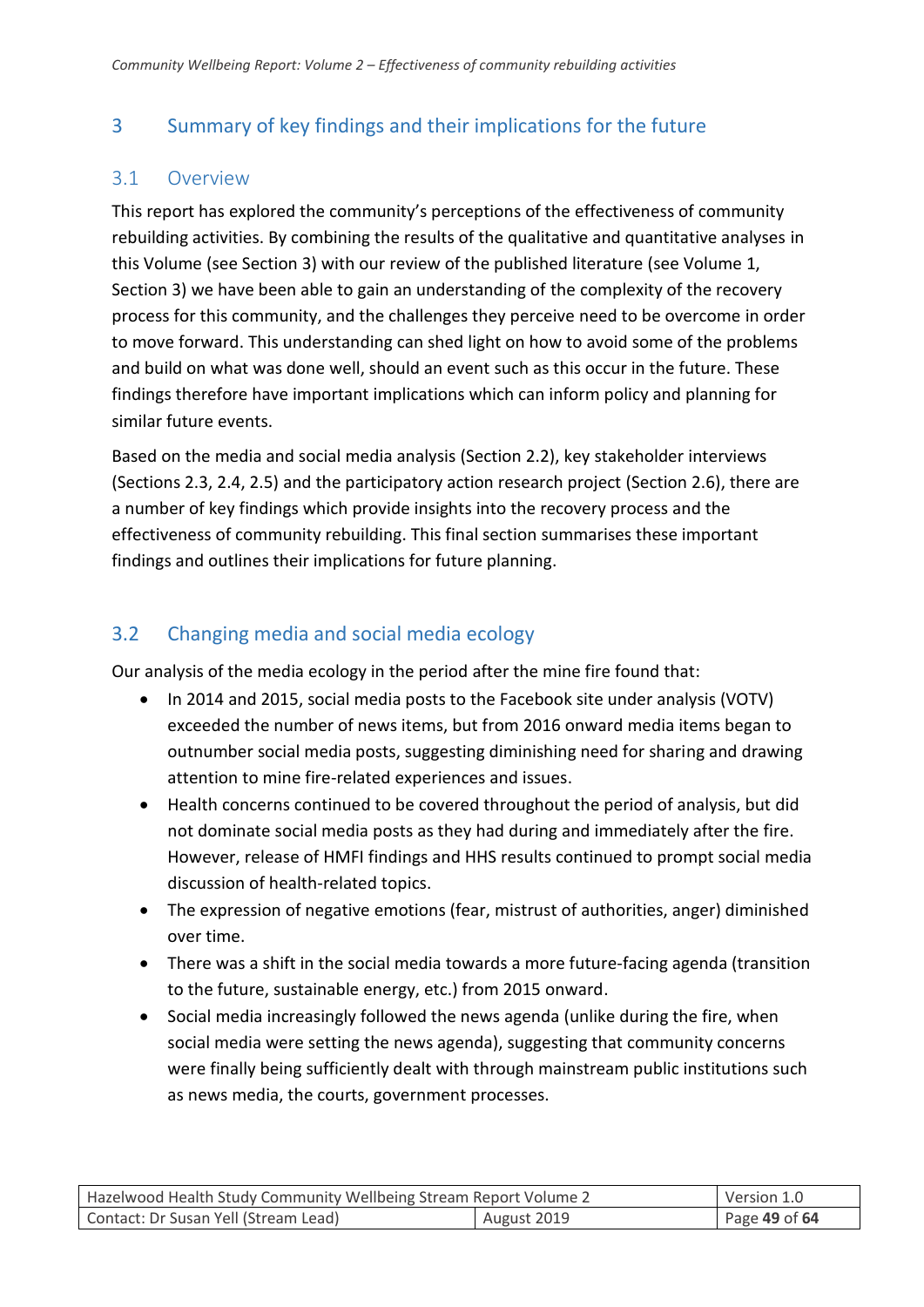## <span id="page-49-0"></span>3.3 Pre-existing vulnerabilities

Interviews with community stakeholders indicated that:

- There were deep divisions in the intersecting communities that make up Morwell, and these were linked to those who had a prior relationship to the mines and the SEC, and those who did not.
- Intergenerational disadvantage exacerbated the vulnerabilities within some sectors of this community.
- Negative external perceptions of the Valley also impacted on the community's selfperception, which in turn led to a mistrust of government.
- These perceptions need to be taken into account in efforts to rebuild trust with this community.

## <span id="page-49-1"></span>3.4 Concerns regarding a lack of future emergency planning

Findings from key stakeholder interviews highlighted the need for an emergency plan for the community to respond to future similar events:

- In 2017 there continued to be a perception that there was no emergency plan, despite EMV having been tasked with the job and having started the process.
- What needs to be determined is who is responsible for developing the plan, and more specifically who should develop the plan at the community level.
- EMV has argued that it has the capacity and approach to adequately develop a plan for this region. The process adopted by EMV is a community-based emergency management approach (CBEM), which is focused on ensuring communities and organisations work collaboratively in planning for emergencies.
- Latrobe City Council is considering what opportunities there may be for rethinking the context for emergency planning, such as the approach used to develop the Local Emergency Action Plans (LEAPs) that was under discussion with EMV and the CFA prior to the mine fire event.
- Yet, as both Latrobe City Council and EMV participants explained, given the size of the population in Morwell, this is a significant undertaking requiring strong financial support.
- This is, then, a complex space for development of emergency management planning. Developing a future emergency plan which is appropriate for this community, and communicating this plan to the community, will be important for community recovery.

| Hazelwood Health Study Community Wellbeing Stream Report Volume 2 |             | Version 1.0   |
|-------------------------------------------------------------------|-------------|---------------|
| Contact: Dr Susan Yell (Stream Lead)                              | August 2019 | Page 50 of 64 |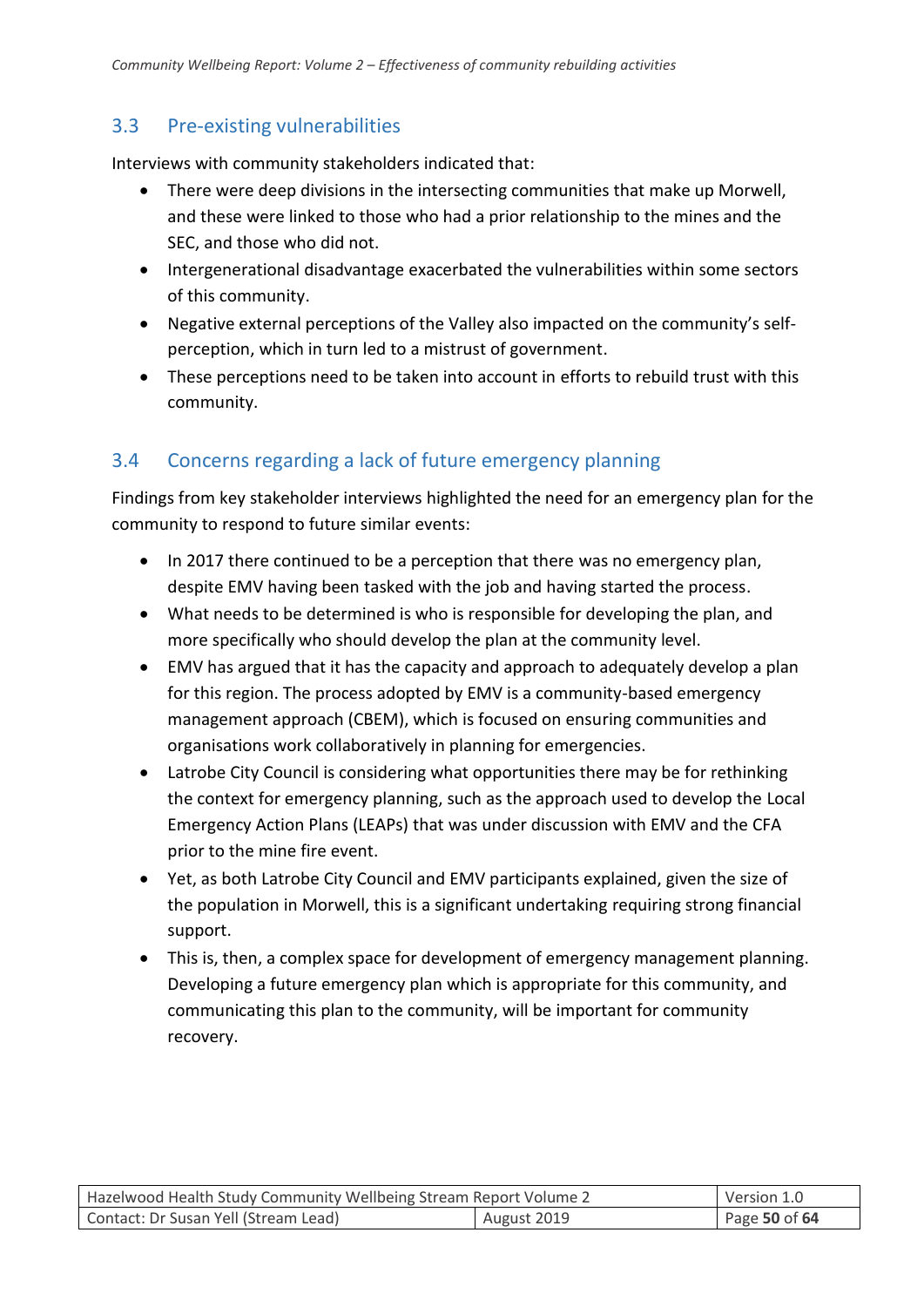## <span id="page-50-0"></span>3.5 Perceptions of community recovery and effectiveness of rebuilding efforts

Interviews conducted with stakeholders indicated that:

- From the perspective of agencies who had played a role in the immediate recovery period, people two years on from the fire were less likely to frame issues as being about recovery nor did they attribute new initiatives as being part of the recovery process.
- Many did not recognise the work that was being done as part of the official community rebuilding effort, and some felt that activities were of little benefit. In addition, some activities were one-off events.
- Yet since 2015 there have been many initiatives by local and state government as well as other agencies (discussed in Section 2.5.3 and documented in Appendix 2).
- The question of 'recovery to what' (i.e. not returning to a previous state) was very important to this community.
- A key issue that emerged during community consultations for the first HMFI (2014) was the desire for the development of a long-term vision for Morwell and the Latrobe Valley (2014), which was then reinforced at the second HMFI (2015).
- Over time the focus has shifted from concerns about physical health to that of community wellbeing more broadly, and thus recovery is now conceptualised in terms of job creation and sustainability, particularly as the Latrobe Valley faces the implications of a transition from coal, and the closure of its mines, the first of which was the closure of Hazelwood in March 2017.
- The more effective recovery initiatives involved those where an agency and a community group formed a partnership to address a common goal, and in which communication was open and dialogic.
- A range of community-generated projects that arose after the mine fire suggests some of the directions that community members wish to take in creating a future for Morwell and the Latrobe Valley more broadly.

## <span id="page-50-1"></span>3.6 Social capital and hopes for the future

The PAR phase of the research enabled a cross-section of community members and organisations to express their thoughts, hopes and dreams for the future of Morwell and the Latrobe Valley through participation in creating a photographic exhibition. Development of this project indicated that there was a strong desire from members of the community to be part of the conversation about the future, and the exhibition was a contribution to this conversation. Key findings from the PAR activity (the photographic exhibition) were:

• The objects chosen by community members for this exhibition symbolised a number of strengths and assets within the community, including: community pride; social

| Hazelwood Health Study Community Wellbeing Stream Report Volume 2 |             | Version 1.0   |
|-------------------------------------------------------------------|-------------|---------------|
| Contact: Dr Susan Yell (Stream Lead)                              | August 2019 | Page 51 of 64 |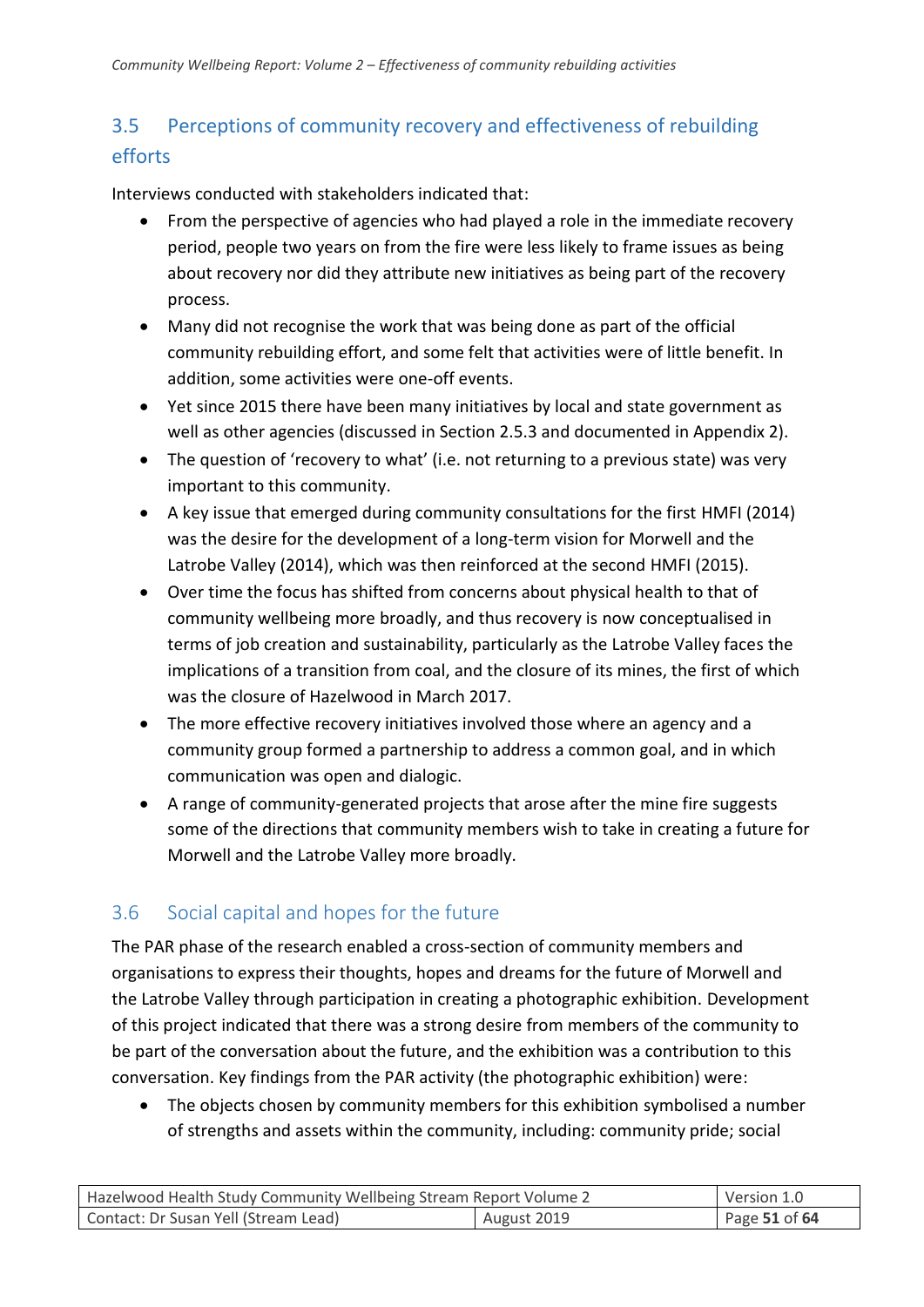connectedness; diversity; dignity and respect for others; resilience; having a voice; and supporting others.

- Some images emphasised the need to increase economic capital in the form of employment and a stronger economy. Linked to this was a desire to see a transition towards alternative energy industries, and energy security for the Valley.
- Improving and supporting physical and emotional health was another strong theme emerging from this exhibition.
- Analysis of this material indicates that Morwell possesses diverse forms of institutional capital which should be built upon as part of the recovery process moving forward.

## <span id="page-51-0"></span>3.7 Implications for future planning

The findings presented in this volume of the Community Wellbeing Stream's report can be used to inform the community, local government, and various community and health agencies about the factors shaping community recovery following a disaster. This volume identifies the importance of community perceptions of how authorities and agencies respond and address concerns in community recovery, and the need for clear, coherent and effective communication during the disaster and recovery phases. Of particular importance is acknowledgement that the phases associated with disaster and recovery are not linear, and that recovery often lacks a clear endpoint. This is especially significant in disaster recovery for events such as the Hazelwood mine fire; recovery is associated with rebuilding efforts, but it is not always clear what is being rebuilt. In addition, the impact of the mine fire on the Latrobe Valley was complicated by pre-existing social inequities and vulnerabilities. Our narrative analysis suggests that although the narrative of recovery is complicated, some progress has been made towards recovery, and that this recovery is more than a return to something that may or may not have served the community well in the past.

In addition to the implications for future planning outlined in Volume 1, what needs to be considered are the factors which are most critical for communication during a crisis and recovery and, in complex emergencies like this, how to ensure communication includes the community, speaks to them through the appropriate channels, and listens and responds to their concerns.

## **3.7.1 Effective communication during the disaster and recovery periods**

In addition to the recommendations proposed in Volume 1 (section 6.6.1), we recommend that:

| Hazelwood Health Study Community Wellbeing Stream Report Volume 2 |             | Version 1.0   |
|-------------------------------------------------------------------|-------------|---------------|
| Contact: Dr Susan Yell (Stream Lead)                              | August 2019 | Page 52 of 64 |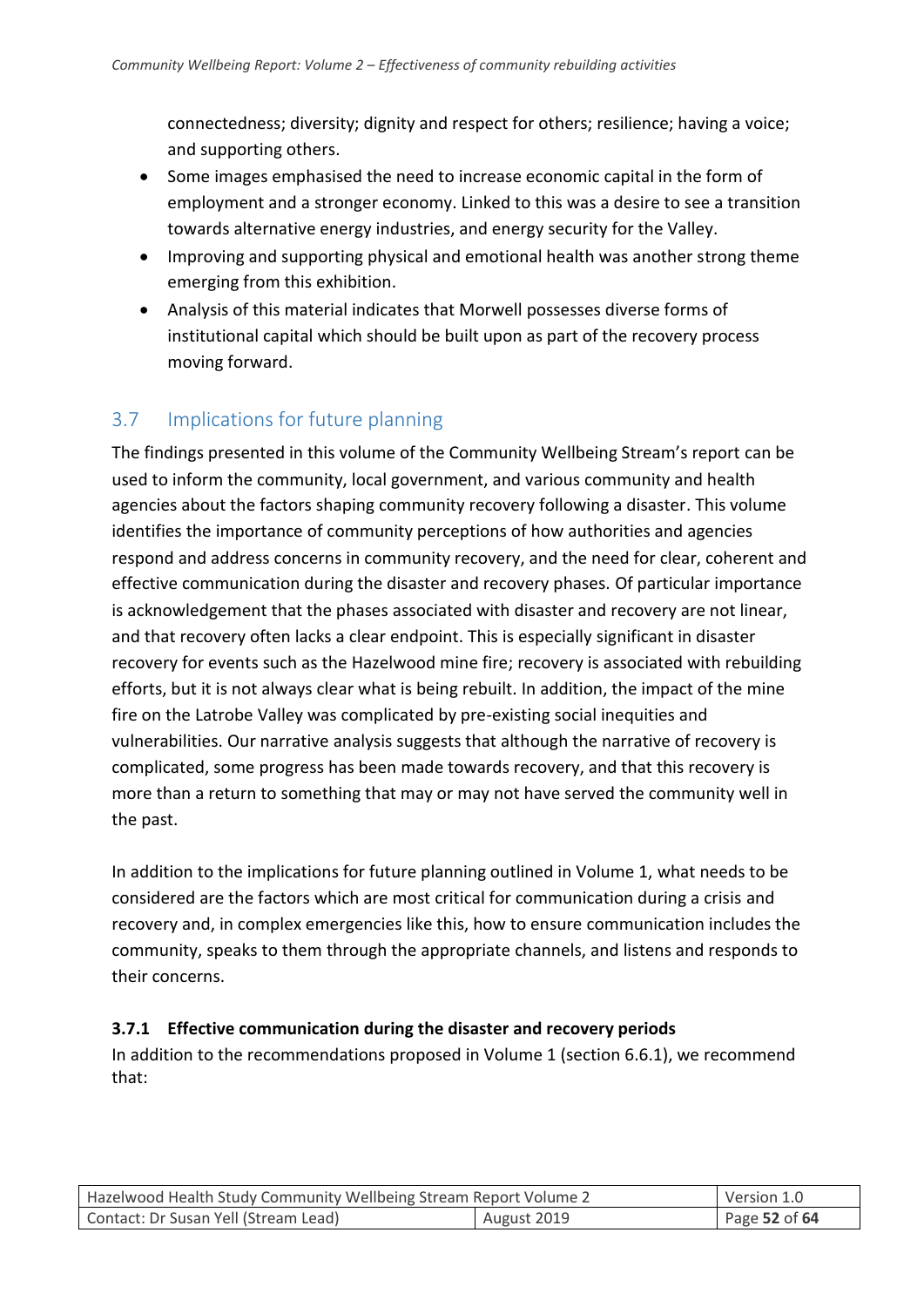- Government, agencies and other authorities should consider how best to use the media ecology of mainstream and social media given the differing roles they play in disaster and recovery.
- This communication space is dynamic in its responsiveness to the concerns of the community and authorities and, as our analysis demonstrates, knowledge of how it is used to communicate different messages at different times within the disaster and recovery periods can be more effectively incorporated into emergency plans.
- As stated in Volume 1 (section 6.6.1.1) effective communication with the community should be through a trusted spokesperson, and accessible to the community through clear channels. This also means considering the differing ways that members of the community access information during the emergency and recovery periods, including the role played by community groups.

### **3.7.2 Future emergency planning**

Interviews with participants whose roles involved emergency and recovery responses following the mine fire revealed that the following considerations need to be addressed in devising plans and strategies for future events:

- There needs to be a clear overall management structure and lines of responsibility for the periods of disaster and recovery;
- There needs to be an appropriate process in place that provides clear and effective communication to agencies and the community about the emergency and any changes in that situation;
- Shifts from emergency to recovery management structures need to be clearly demarcated and managed in terms of roles and responsibilities;
- There needs to be a clear and appropriately managed determination of priorities for emergency and recovery responses, especially when transitioning between these two response phases;
- Those placed in positions of leadership and responsibility need to have appropriate levels of skill and experience;
- Continuity of personnel and response structure will ensure that appropriate knowledge about the emergency response is maintained. This will also increase community trust in the response of government and agencies.

## **3.7.3 Effective strategies for community rebuilding**

A number of factors were identified by our interviewees as crucial to effective rebuilding and recovery:

- Inclusive and participatory processes;
- An acknowledgement, where necessary, that 'we were wrong', in order to build trust between an agency or government department and the community;

| Hazelwood Health Study Community Wellbeing Stream Report Volume 2 |             | Version 1.0   |
|-------------------------------------------------------------------|-------------|---------------|
| Contact: Dr Susan Yell (Stream Lead)                              | August 2019 | Page 53 of 64 |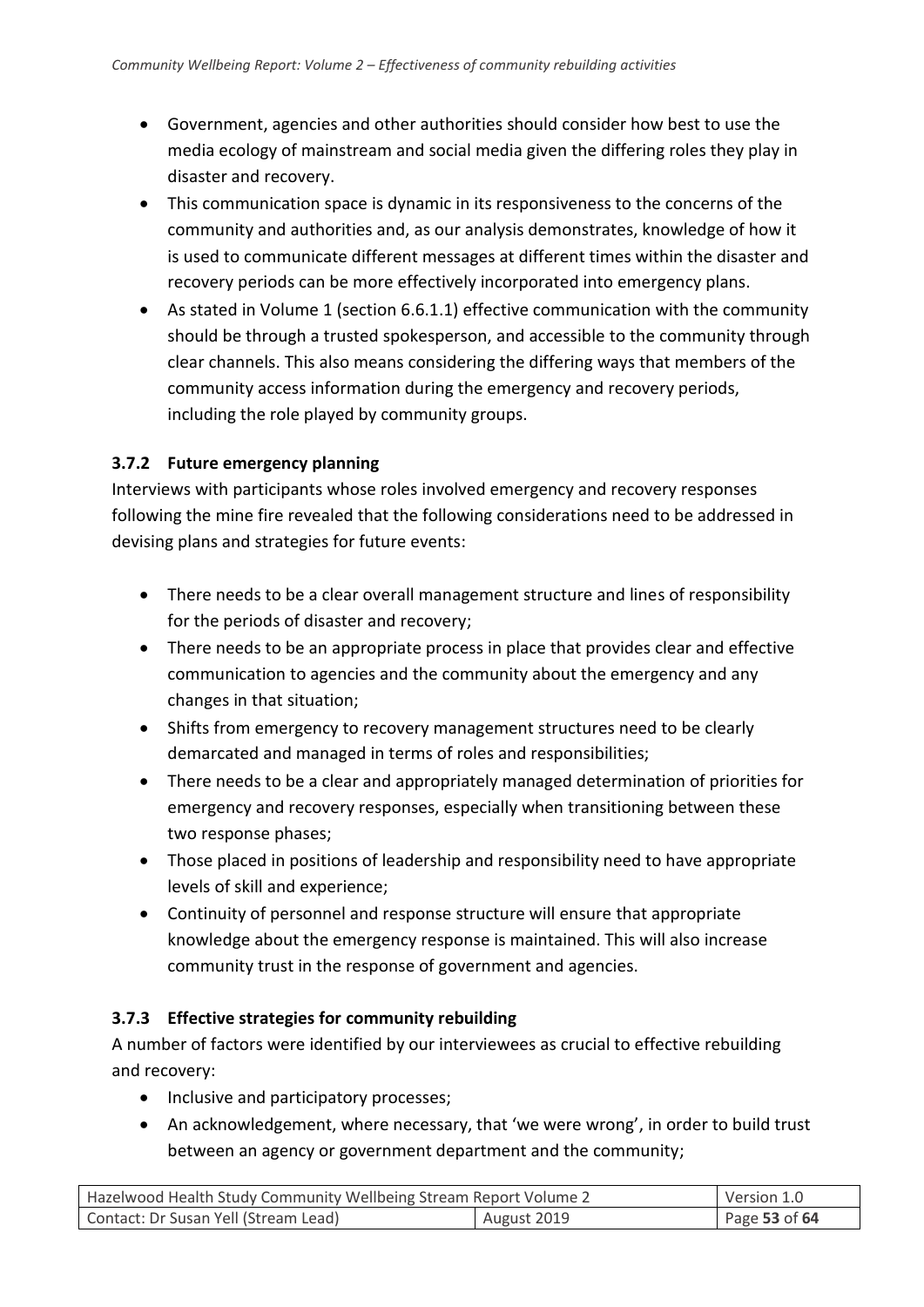- Establishing partnerships, preferably community-led;
- Collaborative approaches (e.g. the EPA's citizen science initiative for air monitoring);
- Asking the community what they want in terms of assisting the recovery process.

In addition, the distinctive characteristics of this community (and any community) require place-based approaches:

- A focus on a location's challenges and opportunities is integral to recovery, an approach advocated in the Victorian Government's community resilience strategy following the 2009 Victorian bushfires. This strategy was based on evidence that any recovery strategy should integrate a place-based approach and part of that approach involves developing a vision for the future of the community.
- Social disadvantage creates health inequities and the impact of the mine fire was likely to have been exacerbated by existing social disadvantage. Any recovery then needs to include measures that tackle the causes of such social disadvantage.
- Recovery and rebuilding efforts need to address job creation and sustainability as well as health and wellbeing after a complex disaster with health impacts in an already disadvantaged community. This is increasingly being recognised and acted on by the State Government in relation to the Latrobe Valley, through initiatives such as the Latrobe Health Innovation Zone (with its focus on the social determinants of health), the Latrobe Health Assembly, the Latrobe Health Advocate, and the Latrobe Valley Authority.

The authors of this report hope that it provides valuable insights that can inform future policy and practice in ways that minimise harmful impacts on community wellbeing. It contributes to a well-informed evidence-base for responding to, and managing, a complex crisis of this kind in the future. We would be pleased to facilitate and/or participate in further discussion and verification of these implications for the future with members of the community and stakeholders.

| Hazelwood Health Study Community Wellbeing Stream Report Volume 2 |  | Version 1.0   |
|-------------------------------------------------------------------|--|---------------|
| Contact: Dr Susan Yell (Stream Lead)<br>August 2019               |  | Page 54 of 64 |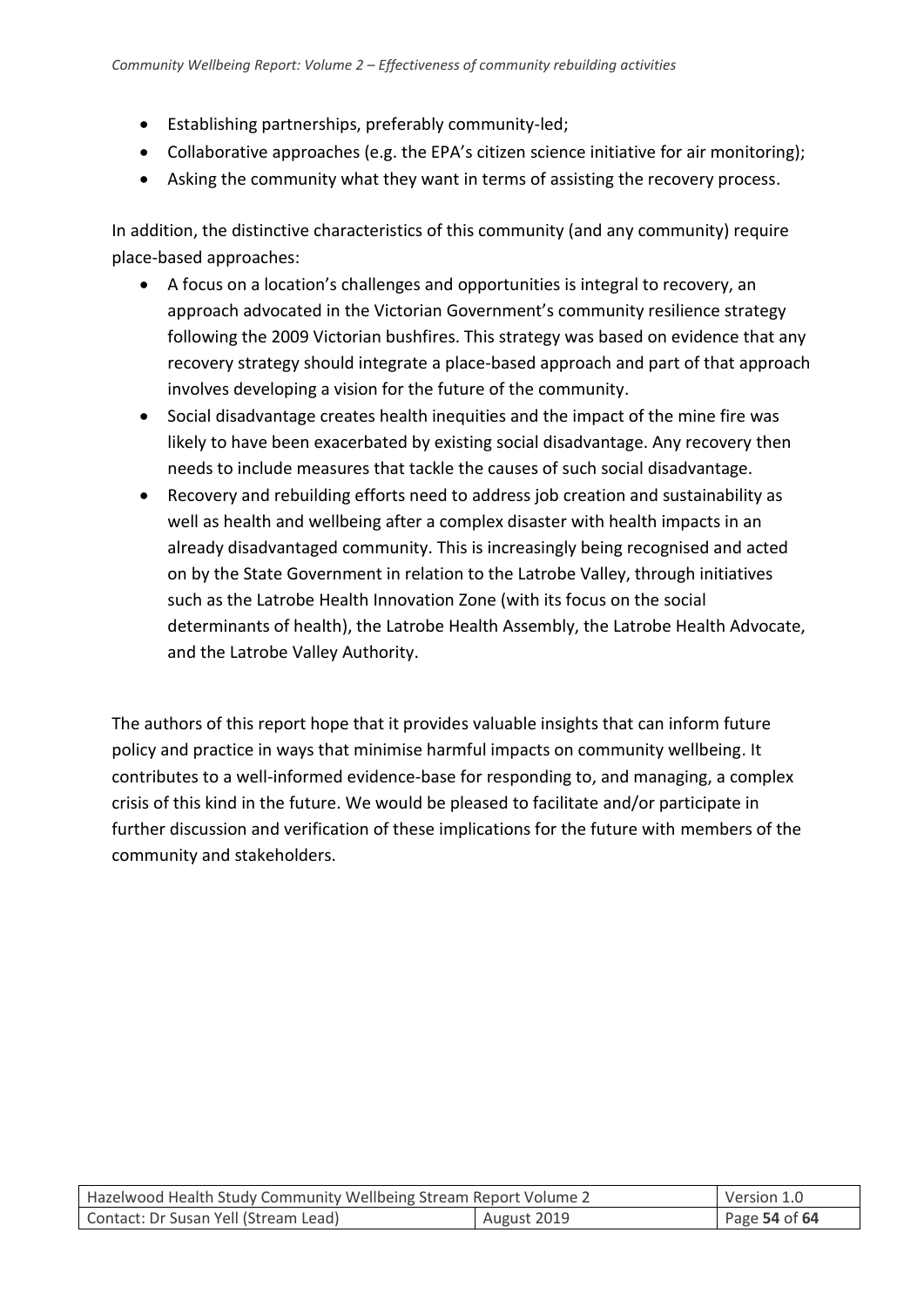## <span id="page-54-0"></span>4 References

- ABC Gippsland (2014). Smoke death claims prompt Opposition calls to reopen Hazelwood inquiry. (13/9/14).
- Aldrich, D. (2012). *Building resilience: Social capital in post-disaster recovery*, Chicago: University of Chicago Press.
- Aldrich, D., & Meyer, M. (2015). Social capital and community resilience. *American Behavioral Scientist*, 59(2): 254-269.
- Anderson, S. (2017). Hazelwood power station closure: What does it mean for electricity bills, the environment and the Latrobe Valley? 30 March. Online: [www.abc.net.au/news/2017-03-30/hazelwood-power-plant-shutdown](http://www.abc.net.au/news/2017-03-30/hazelwood-power-plant-shutdown-explained/8379756)[explained/8379756.](http://www.abc.net.au/news/2017-03-30/hazelwood-power-plant-shutdown-explained/8379756) Accessed 27 August 2017.
- Australian Emergency Management Institute (2011). *Community Recovery* (Handbook 2) Australian Emergency Management Institute, part of the Commonwealth Attorney-General's Department, Australia [www.aidr.org.au/media/1488/handbook-2](http://www.aidr.org.au/media/1488/handbook-2-community-recovery.pdf) [community-recovery.pdf](http://www.aidr.org.au/media/1488/handbook-2-community-recovery.pdf)
- Bach, R., Kaufman, D., & Dahns, F. (2015). 'What works to support community resilience?' in R. Bach (ed) *Strategies for supporting community resilience: Multinational experiences*, Crismart: The Swedish Defence University, Multinational Resilience Policy Group, pp. 309-340.
- Barrett, E. (2010) Introduction, in E. Barrett and B. Bolt (eds) *Practice as research*. London & New York: IB Taurus pp. 1-13.
- Birrell, B. (2001). *Latrobe Valley: Victim of Industrial Restructuring*. Unpublished Paper. Monash University.
- Cahill, C., & Torre, M. (2010). Beyond the journal article: Representations, audience, and the presentation of participatory action research. In S. Kindon, R. Pain, & M Kesby (Eds.), *Participatory action research approaches and methods: Connecting people, participation and place*. London and New York: Routledge, pp. 196- 205.
- Cameron, J., & Gibson, K. (2005). Alternative pathways to community an economic development: The Latrobe Valley Community Partnering Project. *Geographical Research.* 43(3): 274-285
- Department of Education and Early Childhood Development (2012). State of the Valley: A profile of the Latrobe Valley. State Government of Victoria.
- Department of Health (2014). Reports of deaths in the Latrobe Valley claimed to be related to the Hazelwood Coal Mine fire. September 2014. Submission to HMFI. [http://hazelwoodinquiry.vic.gov.au/wp](http://hazelwoodinquiry.vic.gov.au/wp-content/uploads/2015/09/VGSO.1012.001.0010.pdf)[content/uploads/2015/09/VGSO.1012.001.0010.pdf.](http://hazelwoodinquiry.vic.gov.au/wp-content/uploads/2015/09/VGSO.1012.001.0010.pdf) Accessed July 2019.
- Doig, T. (2015). *The Coal Face*. Melbourne: Penguin Group.
- Duckworth, M. (2015). 'The idea of resilience and shared responsibility in Australia' in R. Bach (ed) *Strategies for supporting community resilience: Multinational experiences*. Crismart: The Swedish Defence University, Multinational Resilience Policy Group, pp. 83-117.

| Hazelwood Health Study Community Wellbeing Stream Report Volume 2 |             | Version 1.0     |
|-------------------------------------------------------------------|-------------|-----------------|
| Contact: Dr Susan Yell (Stream Lead)                              | August 2019 | Page 55 of $64$ |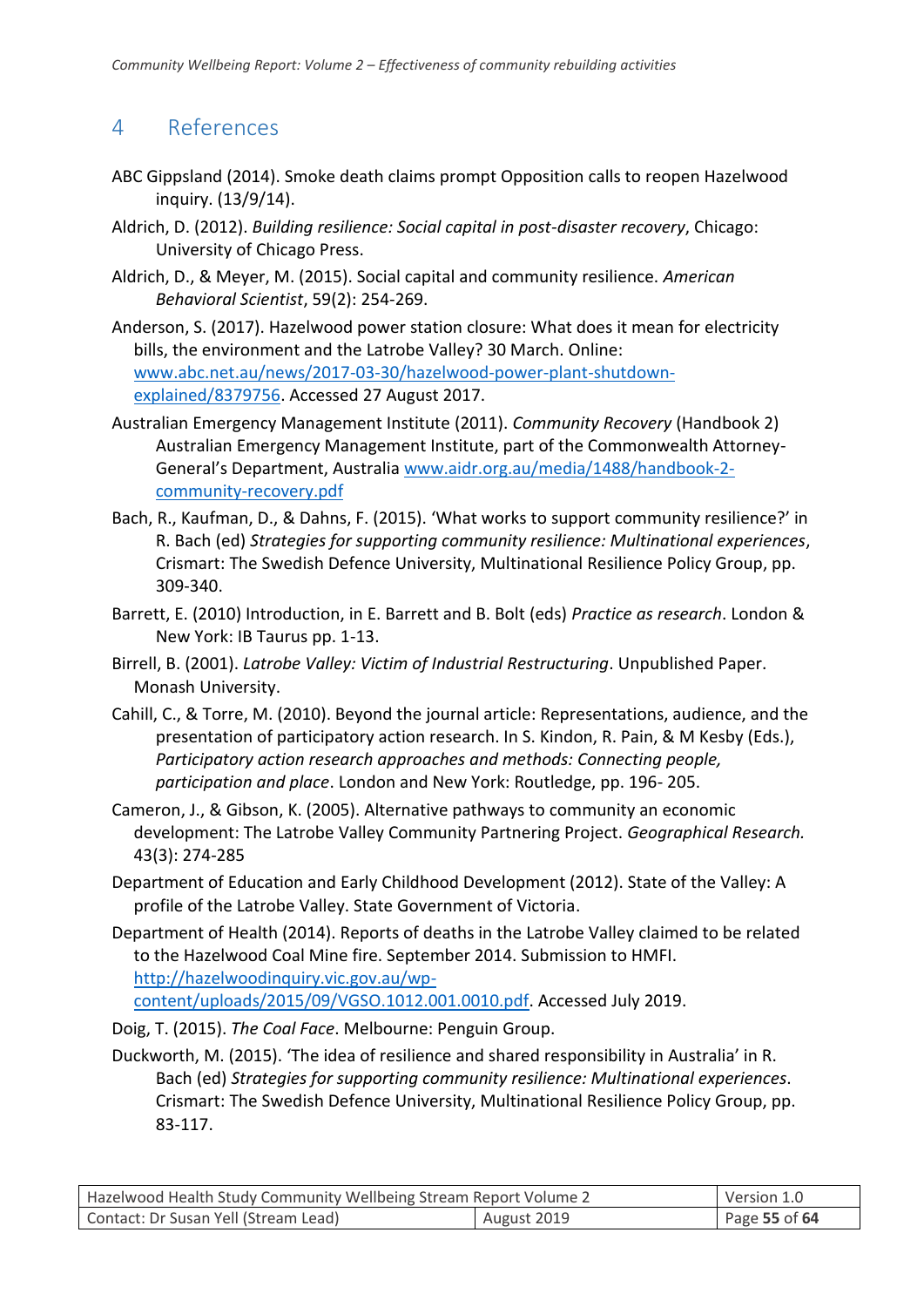- Duffy, M., & Whyte, S. (2017) The Latrobe Valley: the politics of loss and hope in a region of transition, *Australasian Journal of Regional Studies*, 23: 421-446
- Emergency Management Victoria (EMV), (2016). C*ommunity Based Emergency Management: Working together - before, during and after.* Online: [https://files](https://files-em.em.vic.gov.au/public/EMV-web/Community-Based-Emergency-Management-Overview.pdf)[em.em.vic.gov.au/public/EMV-web/Community-Based-Emergency-Management-](https://files-em.em.vic.gov.au/public/EMV-web/Community-Based-Emergency-Management-Overview.pdf)[Overview.pdf.](https://files-em.em.vic.gov.au/public/EMV-web/Community-Based-Emergency-Management-Overview.pdf) Accessed 26 May 2019.
- Environment Protection Authority (EPA), Victoria (2015a). Summarising the air monitoring and conditions during the Hazelwood mine fire, 9 February to 31 March 2014 (Pub. No. 1598).
- Environment Protection Authority (EPA), Victoria (2015b). Hazelwood Recovery Program Environmental monitoring reports: Executive summary, February 2014 to May 2015 (Pub. No. 1602).
- Fletcher, M. (2002). *Digging People up for Coal: A History of Yallourn*. Melbourne University Press: Carlton South
- Gibson, K. (2001). Regional subjection and becoming. *Environment and Planning D: Society and Space*. 19: 639-667.
- Gibson-Graham, J-K (1994) 'Stuffed if I know!': Reflections on post-modern feminist social research. *Gender, Place and Culture: A Journal of Feminist Geography* 1(2): 205-224.
- Hawe, P., 2009. Community recovery after the February 2009 Victorian bushfires: a rapid review. *Victoria: Sax Institute for the Victorian Government Department of Health*.
- Hunt, W., Vanclay, F., Birch, C., Coutts, J., Flittner, N., Williams, B. (2011). Agricultural extension: Building capacity and resilience in rural industries and communities. *Rural Society* 20: 112-127.
- Hutchison, C. (2017). Photographer's statement. *'Our Hopes for the Future of Morwell' Exhibition Catalogue*. Churchill: Federation University.
- Huxley, A (2018) Free store one of a kind. *Latrobe Valley Express*. 20 August. Online: [www.latrobevalleyexpress.com.au/story/5596191/free-store-one-of-a-kind/](http://www.latrobevalleyexpress.com.au/story/5596191/free-store-one-of-a-kind/) accessed 26 May 2019.
- Ives, B. (2017). 'Why build theatres and galleries when people are unemployed?' *Gippslandia*, Spring 2017, issue 4: 15.
- Kobayashi, A., & Peake, L. (1994) Unnatural discourse: "Race" and gender in geography. *Gender, Place & Culture: A Journal of Feminist Geography* 1(2): 225-243.
- Langmore, D. 2013. *Planning Power: The uses and abuse of power in the planning of the Latrobe Valley*. North Melbourne: Australian Scholarly Publishing.
- Latrobe City Council (2015). Submission to Hazelwood Mine Fire Inquiry 2015/2016. [http://hazelwoodinquiry.vic.gov.au/wp-content/uploads/2015/08/Latrobe-City-](http://hazelwoodinquiry.vic.gov.au/wp-content/uploads/2015/08/Latrobe-City-Council_Submission.pdf)[Council\\_Submission.pdf.](http://hazelwoodinquiry.vic.gov.au/wp-content/uploads/2015/08/Latrobe-City-Council_Submission.pdf)
- Latrobe Valley Community Transition Group (2017) Jobs & Hope in the Latrobe Valley: ONE WAY FORWARD: *Transitioning the Valley*. Application submitted to VicHealth Community Challenge

| Hazelwood Health Study Community Wellbeing Stream Report Volume 2 |             | Version 1.0   |
|-------------------------------------------------------------------|-------------|---------------|
| Contact: Dr Susan Yell (Stream Lead)                              | August 2019 | Page 56 of 64 |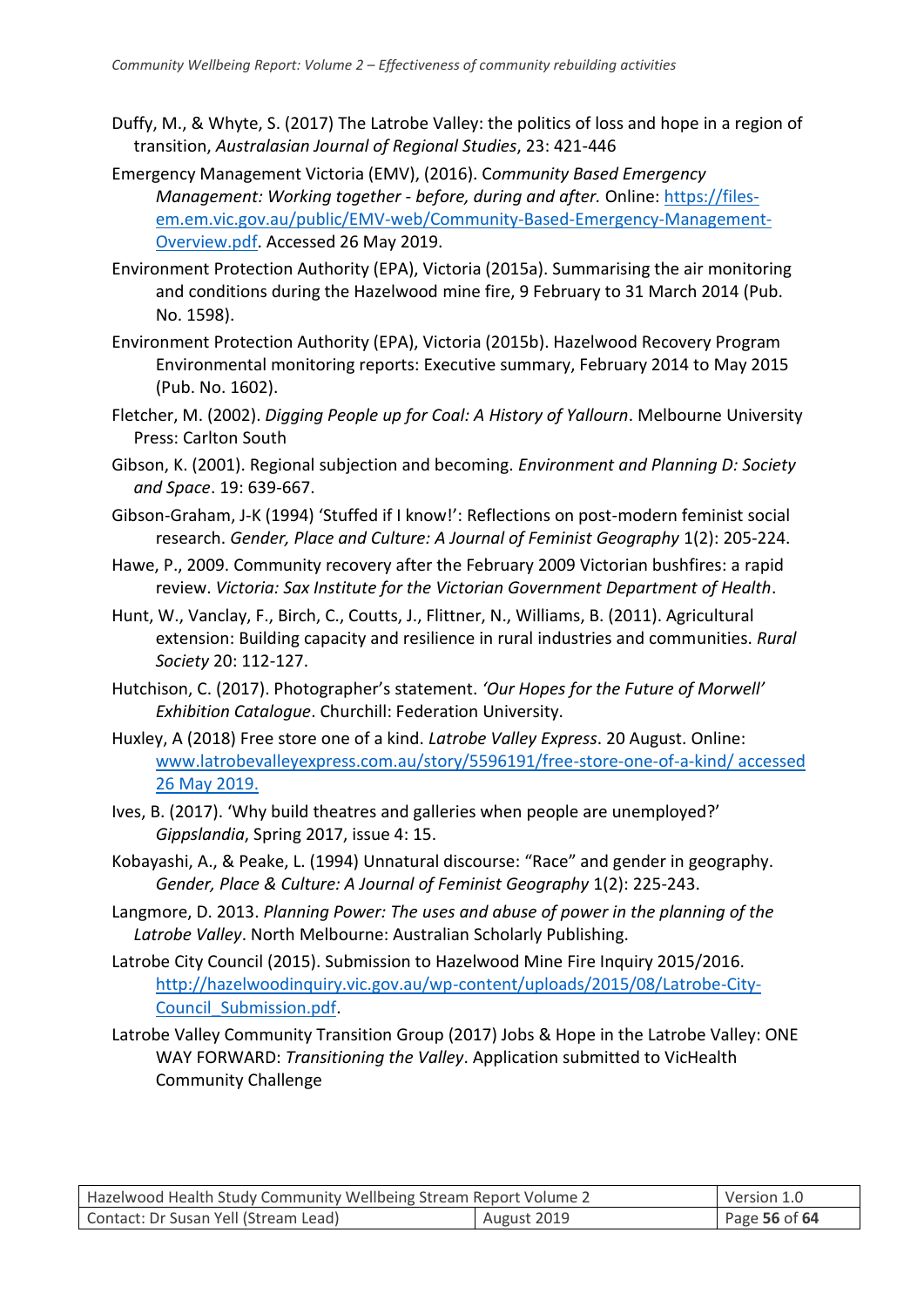- Ledogar, R.J., & Fleming, J. (2008). Social capital and resilience: A review of concepts and selected literature relevant to Aboriginal youth resilience research. *Pimatisiwin*. 2008 Summer; 6(2): 25–46.
- Macnamara, J. (2015). The Hazelwood coal mine fire: Lessons from crisis miscommunication and misunderstanding. *Case Studies in Strategic Communication* 4: 1-20.
- Mileti, D.S. (1999). *Disasters by Design: A Reassessment of Natural Hazards in the United States*. Washington, DC: Joseph Henry Press.
- Norris, F., Stevens, S., Pfefferbaum, B., Wyche, K., & Pfefferbaum, R. (2008). Community resilience as a metaphor, theory, set of capabilities, and strategy for disaster readiness. *American Journal of Community Psychology* 41: 127-150.
- Paton, D., Johnston, D., Mamula-Seadon, L., & Kenney, C. (2014). Recovery and Development: Perspectives from New Zealand and Australia, in N. Kapucu, K.T Liou (eds) *Disaster and Development,* Switzerland: Springer International Publishing, pp. 255-272.
- Postman, N. (2000) 'The humanism of media ecology', *Proceedings of the Media Ecology Association*, vol. 1: 10-16
- Proctor, L. (2005). New pioneers in the Valley of the future: Post-war British migrants and the Latrobe Valley. *Australian Studies* 20 (1&2): 9-30
- Rainnie, A., & Paulet, R. (2003) Images of community, industrial relations and regional development *Australasian Journal of Regional Studies* 9 (2): 151-168
- Read, P. (1996). *Returning to nothing: The meaning of lost places*. Melbourne: Cambridge University Press.
- Rose, G. (1993) *Feminism and geography: The limits of geographical knowledge*. Cambridge: Polity Press.
- Smith, G.P., & Wenger, D. (2007). Sustainable disaster recovery: operationalizing an existing agenda, in H. Rodriguez, E.L. Quarantelli, R. Dynes (eds.) *Handbook of Disaster Research*. Springer, New York, NY. pp. 234–274.
- Symons, R. (2014) Digging deep in support. *Latrobe Valley Express*. 26 May. Online: [www.latrobevalleyexpress.com.au/story/2559318/digging-deep-in-support/](http://www.latrobevalleyexpress.com.au/story/2559318/digging-deep-in-support/) accessed 26 May 2019.
- Teague, B., Catford, J., & Petering, S. (2014). *Hazelwood Mine Fire Inquiry Report.* Volume 1. Melbourne: Vic Government Printers. Available online at [http://report.hazelwoodinquiry.vic.gov.au/.](http://report.hazelwoodinquiry.vic.gov.au/) Accessed September 2017.
- Teague, B., Catford, J., & Roper, A. (2015). *Hazelwood Mine Fire Inquiry Report.* Volume 2: Investigation into 2009-2014 deaths. Melbourne: Vic Government Printer. Available online at

[https://www.parliament.vic.gov.au/file\\_uploads/10826\\_HAZ\\_Hazelwood\\_Mine\\_Fire\\_I](https://www.parliament.vic.gov.au/file_uploads/10826_HAZ_Hazelwood_Mine_Fire_Inquiry_Report_2015_16_Volume_II_____Term_of_Reference_6_LoRes_58CA_4NfZvjW2.pdf) nquiry Report 2015 16 Volume II Term of Reference 6 LoRes 58CA 4NfZvj [W2.pdf](https://www.parliament.vic.gov.au/file_uploads/10826_HAZ_Hazelwood_Mine_Fire_Inquiry_Report_2015_16_Volume_II_____Term_of_Reference_6_LoRes_58CA_4NfZvjW2.pdf)

Teague, B., Catford, J., & Roper, A. (2016). *Hazelwood Mine Fire Inquiry Report.* Volume 3. Health Improvement. Melbourne: Vic Government Printer. Available online at [http://](http://hazelwoodinquiry.vic.gov.au/wp-content/uploads/2016/02/Hazelwood-Mine-Fire-Inquiry-2015-2016-Report-Volume-III-Health-Improvement.pdf) [http://hazelwoodinquiry.vic.gov.au/wp-content/uploads/2016/02/Hazelwood-Mine-](http://hazelwoodinquiry.vic.gov.au/wp-content/uploads/2016/02/Hazelwood-Mine-Fire-Inquiry-2015-2016-Report-Volume-III-Health-Improvement.pdf)

| Hazelwood Health Study Community Wellbeing Stream Report Volume 2 |             | Version 1.0   |
|-------------------------------------------------------------------|-------------|---------------|
| Contact: Dr Susan Yell (Stream Lead)                              | August 2019 | Page 57 of 64 |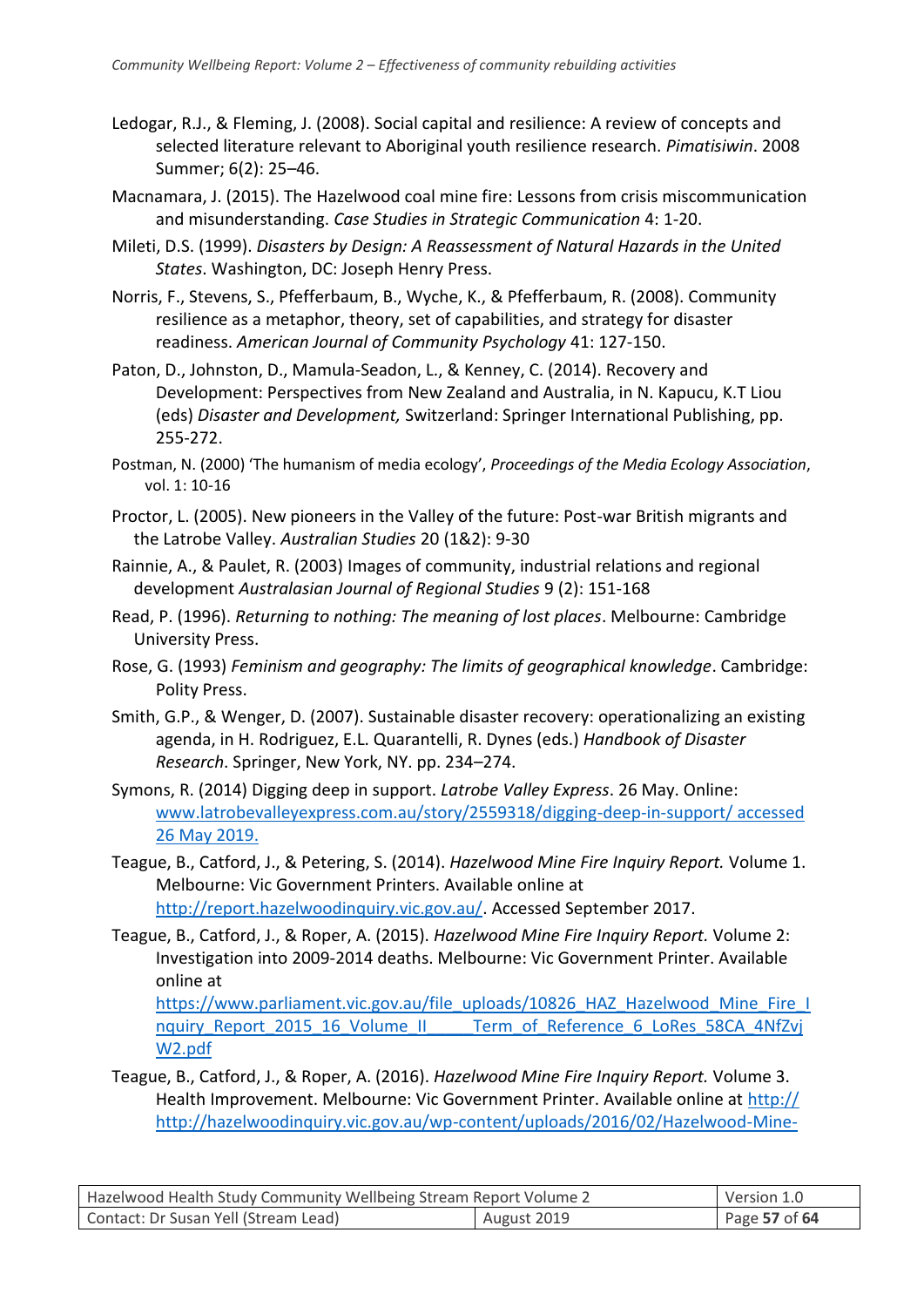[Fire-Inquiry-2015-2016-Report-Volume-III-Health-Improvement.pdf.](http://hazelwoodinquiry.vic.gov.au/wp-content/uploads/2016/02/Hazelwood-Mine-Fire-Inquiry-2015-2016-Report-Volume-III-Health-Improvement.pdf) Accessed October 2017.

- Thornley, L., Ball, J., Signal, L., Lawson-Te Aho, K., & Rawson, E. (2015). Building community resilience: learning from the Canterbury earthquakes. *Kōtuitui: New Zealand Journal of Social Sciences* 10(1): 23-35.
- Tomaney, J., & Somerville, M. (2010). Climate change and regional identity in the Latrobe Valley, Victoria. *Australian Humanities Review* 49: 29-47
- VCOSS (2015). Submission to the 2015 Hazelwood Mine Fire Inquiry; [http://vcoss.org.au/documents/2015/08/SUB\\_150804\\_2015-VCOSS-Submission-to-the-](http://vcoss.org.au/documents/2015/08/SUB_150804_2015-VCOSS-Submission-to-the-Hazelwood-Mine-Fire-Inquiry-.pdf)[Hazelwood-Mine-Fire-Inquiry-.pdf](http://vcoss.org.au/documents/2015/08/SUB_150804_2015-VCOSS-Submission-to-the-Hazelwood-Mine-Fire-Inquiry-.pdf)
- VicHealth (2017). Congratulations to Transitioning the Valley, winner of the VicHealth Community Challenge. June 2017. [https://www.vichealth.vic.gov.au/programs-and](https://www.vichealth.vic.gov.au/programs-and-projects/vichealth-community-challenge-latrobe-valley)[projects/vichealth-community-challenge-latrobe-valley](https://www.vichealth.vic.gov.au/programs-and-projects/vichealth-community-challenge-latrobe-valley) Accessed 25 May 2019.
- Victorian Government (2019). Hazelwood Mine fire inquiry Victorian Government response and actions: Details of the Victorian Government's response to the official Hazelwood Mine Inquiry 2014-16. [https://www.vic.gov.au/hazelwood-mine-fire](https://www.vic.gov.au/hazelwood-mine-fire-inquiry-victorian-government-response-and-actions%20Accessed%2021%20May%202019)[inquiry-victorian-government-response-and-actions Accessed 21 May 2019.](https://www.vic.gov.au/hazelwood-mine-fire-inquiry-victorian-government-response-and-actions%20Accessed%2021%20May%202019)
- VOTV (2015). 'Jill Hennessy MP says finding that Hazelwood fire did cause deaths vindicates local community's concerns'. Facebook post sharing Alison Savage on Twitter. twitter.com (9/12/15)
- Walker, J., Carroll, M., & Chisholm, M. (2017). *Policy review of the impact of the Hazelwood mine fire on older people: Final report*. Monash University**:** Clayton. [http://hazelwoodhealthstudy.org.au/.](http://hazelwoodhealthstudy.org.au/)
- Winkworth, G. (2007). *Disaster recovery: A Review of the Literature*. Institute of Child Protection Authorities. Dickson, ACT: ACU National.
- Wood, P., Duffy, M., Yell, S., Morrissey, B., Whyte, S., Walker, J., Carroll, M., & Mayberry, D., (2015). Coal Mine Fire Initial Impact on Community Health and Wellbeing Project Summary Report. Federation University.

| Hazelwood Health Study Community Wellbeing Stream Report Volume 2 |             | Version 1.0   |
|-------------------------------------------------------------------|-------------|---------------|
| Contact: Dr Susan Yell (Stream Lead)                              | August 2019 | Page 58 of 64 |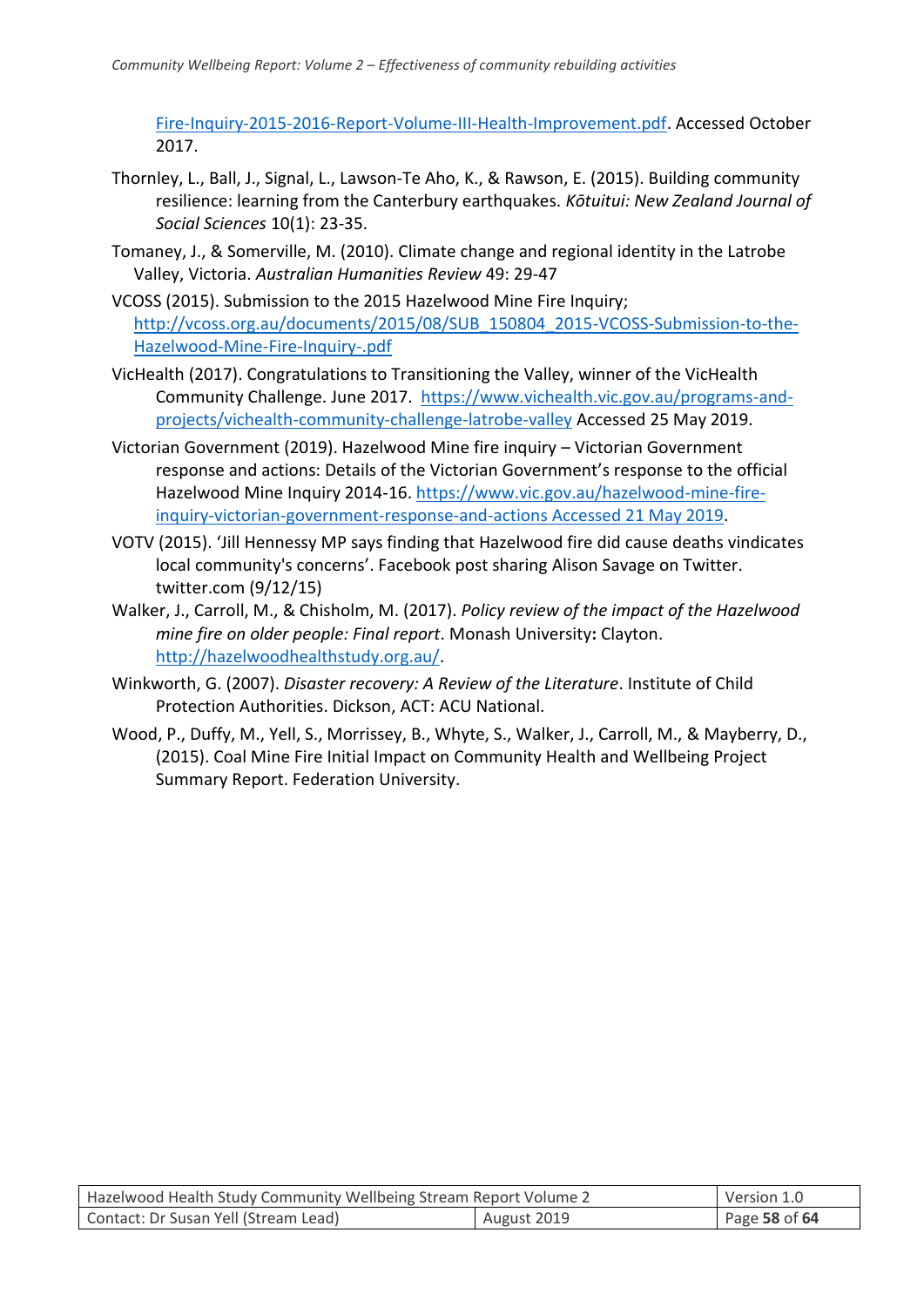# <span id="page-58-0"></span>5 Appendices

## <span id="page-58-1"></span>Appendix 1 - Themes in media and social media 2014-2017

| Month &           | <b>News media</b>                                                                                                                                                                                                                                                                                                                                                                                                                                                                                                                                                                                                                    | <b>Social media</b>                                                                                                                                                                                                                                                                                                                                                                                                                                                                                                                                                                                                                                                                                                                                                          |
|-------------------|--------------------------------------------------------------------------------------------------------------------------------------------------------------------------------------------------------------------------------------------------------------------------------------------------------------------------------------------------------------------------------------------------------------------------------------------------------------------------------------------------------------------------------------------------------------------------------------------------------------------------------------|------------------------------------------------------------------------------------------------------------------------------------------------------------------------------------------------------------------------------------------------------------------------------------------------------------------------------------------------------------------------------------------------------------------------------------------------------------------------------------------------------------------------------------------------------------------------------------------------------------------------------------------------------------------------------------------------------------------------------------------------------------------------------|
| year              |                                                                                                                                                                                                                                                                                                                                                                                                                                                                                                                                                                                                                                      |                                                                                                                                                                                                                                                                                                                                                                                                                                                                                                                                                                                                                                                                                                                                                                              |
| March<br>2014     | • Improvement in fire services<br>• HMFI community consultations<br>• HMFI scope (public health) announced<br>• Health Study mooted                                                                                                                                                                                                                                                                                                                                                                                                                                                                                                  | • HMFI community consultations<br>• Mistrust of authority - re health advice (no long-term<br>problems) and clean-up effort                                                                                                                                                                                                                                                                                                                                                                                                                                                                                                                                                                                                                                                  |
| <b>June 2014</b>  | • HMFI hearings (incl. EPA silence increased<br>community mistrust; CHO defends advice to<br>residents; GDF Suez baulks at bill for mine<br>firefighting; mine rehabilitation; firefighters'<br>exposure to CO; lack of health info; health<br>authorities relied on deficient data)<br>• Conclusion of HMFI<br>• Recommendations of HMFI<br>• Cause of Hernes Oak fire                                                                                                                                                                                                                                                              | . Responses to HMFI hearings (incl. GDF's liability for the<br>mine fire; VoTV support for remediation effort; air<br>monitoring; responses of authorities; mistrust; union claim<br>that safe air quality limit for firefighters was increased;<br>anger re change to CO protocol; distress re seeing babies<br>and children exposed to smoke)<br>• Historical video about preparing the Morwell open cut for a<br>mine fire                                                                                                                                                                                                                                                                                                                                                |
| September<br>2014 | • HMFI report: criticisms of authorities (warnings<br>too late, lack of empathy, communication<br>breakdown, call to relocate too late); GDF Suez<br>(events were foreseeable); Council<br>commended<br>• Call to investigate possible spike in deaths<br>during the mine fire<br>• Latrobe Valley residents consider launching<br>class action lawsuit<br>. VOTV delivers citizens' health report<br>• Health conservation/health improvements for<br>Latrobe Valley<br>• Calls to re-open HMFI<br>• Govt rejects death data report compiled by<br><b>VOTV</b><br>• EPA reviews action re the smoke pollution<br>from the mine fire | • Responses to HMFI report: residents should have been told<br>to leave; feelings of betrayal and abandonment.<br>• Notice of VOTV public meeting - call for HMFI to be re-<br>opened; a Coroner's inquiry; more air monitoring; Latrobe<br>Valley to be classified as a health conservation area; mine<br>rehabilitation to start.<br>• Call for people (especially families, small children, babies,<br>pregnant women) to be interviewed by media re health<br>effects.<br>• Concern re rejection of VOTV death data report - suspicion<br>of a 'cover-up'<br>• Concern that HMFI did not recommend actions for mine<br>rehabilitation<br>• Discussion of EPA seeking to investigate whether an<br>offence was committed in relation to the mine fire's air<br>pollution. |
| February<br>2015  | • Latrobe City seeks funds from State govt for<br>recovery from the mine fire<br>• One-year anniversary of the mine fire<br>• Calls for better mine rehabilitation<br>• Morwell's 'road to recovery'                                                                                                                                                                                                                                                                                                                                                                                                                                 | • Event commemorating one-year anniversary of the mine<br>fire<br>• Hazelwood Health Study<br>• Link to article by Tom Doig ('Morwell is like Mordor')<br>• Latrobe City seeks funds from State govt for recovery<br>• Health Study facilities (concern re facilities, location,<br>staffing at LRH)<br>$\bullet$ Event – public forum 'A Just Transition for the Latrobe<br>Valley'. Call to diversity the economy, create new industries<br>and employment opportunities that pose less health risks<br>to residents.<br>$\bullet$ Hopes and dreams for the future $-$ call for comments.<br>• Concern re small number of community members<br>attending first HHS community briefing event.<br>• Meeting to discuss HMFI implementation plan.                             |
| <b>July 2015</b>  | • GDF Suez refuses to pay \$18 million firefighting<br>bill                                                                                                                                                                                                                                                                                                                                                                                                                                                                                                                                                                          | • Offer of counselling by Relationships Australia circulated.                                                                                                                                                                                                                                                                                                                                                                                                                                                                                                                                                                                                                                                                                                                |

| Hazelwood Health Study Community Wellbeing Stream Report Volume 2 |             | Version 1.0   |
|-------------------------------------------------------------------|-------------|---------------|
| Contact: Dr Susan Yell (Stream Lead)                              | August 2019 | Page 59 of 64 |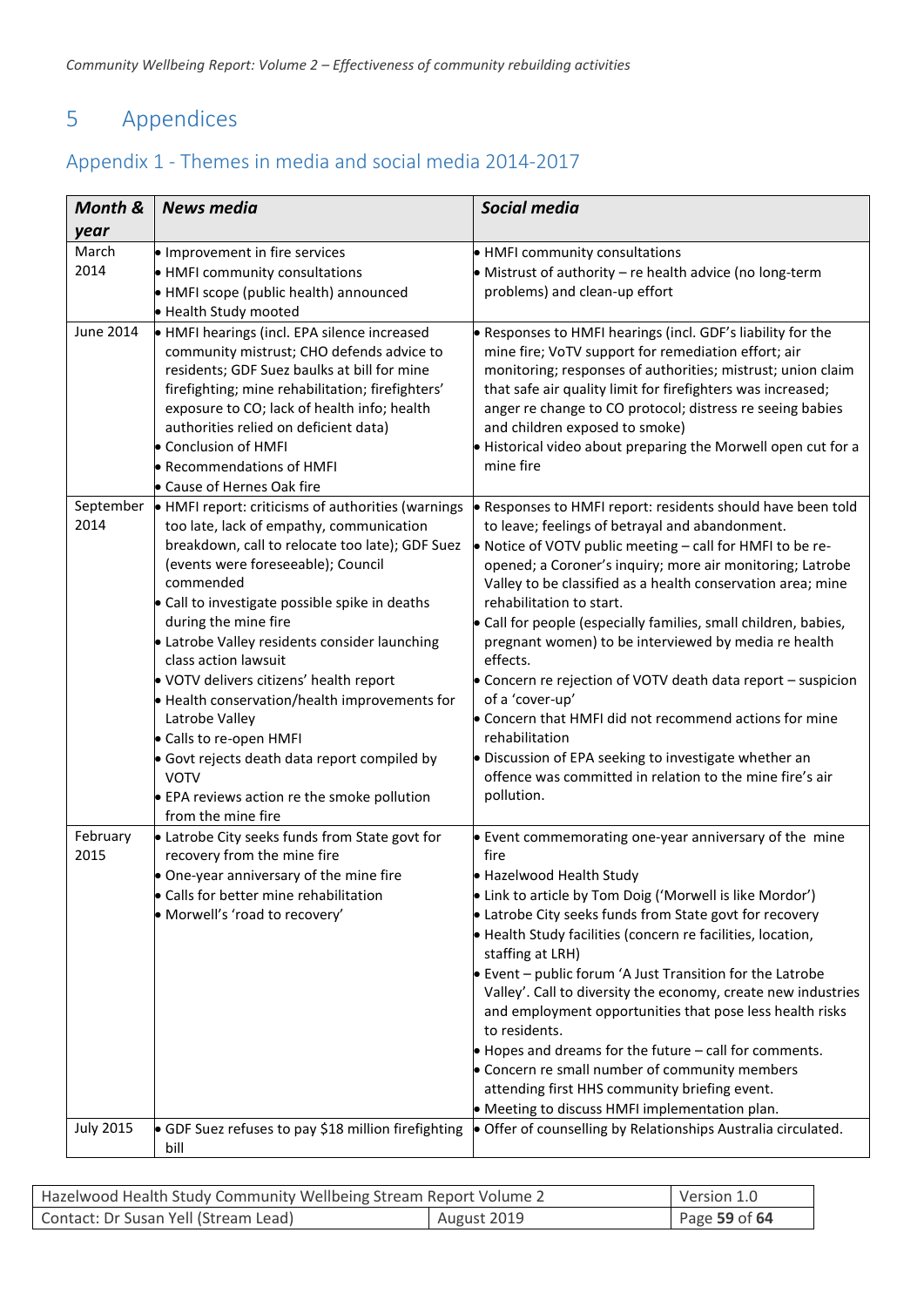| 2015             | • Firefighter links cancer diagnosis to the mine<br>fire<br>· Lung health tests available<br>. VOTV rally at GDF Suez offices<br>September • HMFI hearings re mortality rates during and<br>after the mine fire<br>• Health minister keen to build trust with<br>Latrobe Valley community<br>• Progress of long-term health study (HHS); push<br>to include non-Morwell residents<br>. Proposal to re-locate town of Morwell further | • Comment re Tom Doig's book, and praise for activism of LV<br>community<br>• Anger re GDF Suez's refusal to pay firefighting bill<br>• Call for submissions to next HMFI (on mine rehabilitation)<br>• Praise for premier's support of firefighters<br>$\bullet$ VOTV rally - links to media coverage<br>. Relaying of a doctor's advice to get a chest CT scan (re<br>cancer and mine fire)<br>• Link to story re clean energy biomass burning option for<br>power station<br>• Call for people to do media interviews re health impacts of<br>the mine fire<br>• Link to 'Our Power' documentary (on Hazelwood mine fire)<br>• Criticism of CHO's appearance at HMFI<br>• Mortality rates due to the mine fire<br>• Praise for VOTV speaking up for 'many who choose not to<br>speak out'<br>• Call for GDF-Suez and government to accept responsibility<br>• Calls for participants in HHS<br>• Reference to lack of an evacuation plan for Morwell in a |
|------------------|--------------------------------------------------------------------------------------------------------------------------------------------------------------------------------------------------------------------------------------------------------------------------------------------------------------------------------------------------------------------------------------------------------------------------------------|--------------------------------------------------------------------------------------------------------------------------------------------------------------------------------------------------------------------------------------------------------------------------------------------------------------------------------------------------------------------------------------------------------------------------------------------------------------------------------------------------------------------------------------------------------------------------------------------------------------------------------------------------------------------------------------------------------------------------------------------------------------------------------------------------------------------------------------------------------------------------------------------------------------------------------------------------------------|
|                  | from the mine (rejected by state govt)<br>• CFA going to court over mine fire costs                                                                                                                                                                                                                                                                                                                                                  | future major emergency (fire)<br>• Call for submissions to HMFI<br>• Call for people to say what is important to them in relation<br>to improving the health of the Latrobe Valley<br>• Link to media article re accusations of 'selective and<br>misleading data' re deaths in the Latrobe Valley<br>• Report by Latrobe City Council on recovery after the mine<br>fire<br>• HMFI conducting Health Improvement Forums<br>• CFA court action over mine fire costs<br>• Criticism of poor attendance by community at HHS session<br>for the elderly                                                                                                                                                                                                                                                                                                                                                                                                         |
| December<br>2015 | • HMFI conclusion that Hazelwood mine fire<br>probably did contribute to an increase in<br>deaths; community member calls it a<br>'bittersweet victory' [claim that her husband<br>died to the mine fire]<br>· Mine rehab works 'below par'<br>• Department 'misled community'                                                                                                                                                       | • HMFI conclusion re death rates<br>• Links to news items re HMFI and death rates<br>• Comments re the community feeling vindicated<br>· Idea to turn the Hazelwood mine into a lake<br>• Health Minister quote saying Morwell should have been<br>evacuated during the mine fire<br>• Link to media story re toxic water being used to fight the<br>mine fire<br>• Link to Richard Di Natale's speech in Federal parliament re<br>the mine fire<br>• HMFI Rehabilitation session                                                                                                                                                                                                                                                                                                                                                                                                                                                                            |
| February<br>2016 | · WorkSafe charges Hazelwood mine operators<br>over Hazelwood mine fire; GDF Suez attends<br>court to face charges<br>. Implementation funding of for HMFI;<br>announcement that Latrobe Valley will be<br>made a special health zone                                                                                                                                                                                                | • Links to news items re WorkSafe charges<br>• Notice of VOTV meeting to discuss HMFI report and future<br>of VOTV<br>• Link to ABC's Science Show on the health impacts of wood<br>and coal smoke<br>• Second year anniversary of Hazelwood mine fire: thanks to<br>VOTV for giving community a voice<br>• Link to HMFI health report<br>• Links to news items re funding for special health zone                                                                                                                                                                                                                                                                                                                                                                                                                                                                                                                                                           |
| March<br>2016    | • HMFI extension requested for final report on<br>mine rehabilitation                                                                                                                                                                                                                                                                                                                                                                | • EPA charges against GDF Suez (incl. news links)<br>• Link to news item re HMFI report delay                                                                                                                                                                                                                                                                                                                                                                                                                                                                                                                                                                                                                                                                                                                                                                                                                                                                |

| Hazelwood Health Study Community Wellbeing Stream Report Volume 2 |             | Version 1.0       |
|-------------------------------------------------------------------|-------------|-------------------|
| Contact: Dr Susan Yell (Stream Lead)                              | August 2019 | Page $60$ of $64$ |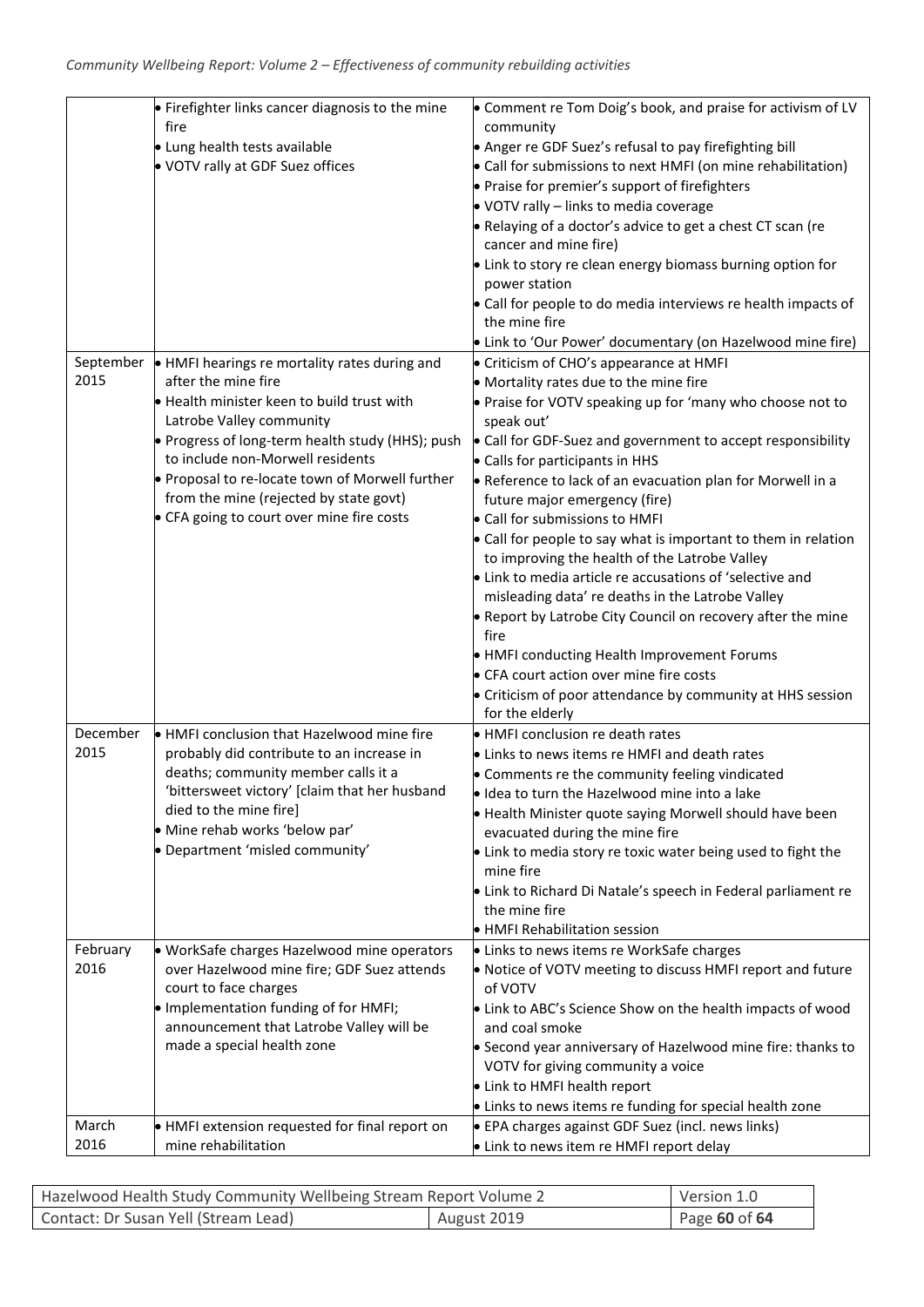|            | • EPA lays charges against Hazelwood operators                      | • Recognition of EPA action                                                                                               |
|------------|---------------------------------------------------------------------|---------------------------------------------------------------------------------------------------------------------------|
|            | • GDF Suez hosts public forum                                       | • Health concerns                                                                                                         |
|            | • Concerns re coal dust                                             | • Cancer fears                                                                                                            |
|            |                                                                     | • Coal ash                                                                                                                |
|            |                                                                     | • Concerns about 'Old Faithful' (underground fire in mine                                                                 |
|            |                                                                     | which had been burning for many years)                                                                                    |
|            |                                                                     |                                                                                                                           |
| April 2016 | • Latrobe City Council wants all health                             | • Links to news items re:                                                                                                 |
|            | recommendations of HMFI adopted                                     | Shortfall in cost of clean-up                                                                                             |
|            | • State Govt response to HMFI                                       | Coal mine bonds<br>п                                                                                                      |
|            | $\bullet$ 'Our Power' documentary – call for people to              | HMFI health improvement recommendations<br>٠                                                                              |
|            | tell their story                                                    | Victorian government response re mine rehab                                                                               |
|            | · Brown coal mine bonds increased                                   | Funding to implement HMFI recommendations                                                                                 |
|            | <b>•</b> Emissions continue to climb in Latrobe Valley              | Independent review of health study                                                                                        |
|            | • Rehab works under way at Hazelwood                                |                                                                                                                           |
|            | • Cost of the clean-up                                              |                                                                                                                           |
| June 2016  | • Health study scope (should it include non-<br>Morwell residents?) | • Health Study news                                                                                                       |
|            | • Vic Health Community Challenge project                            | . Increased stroke and heart attack rates during and after<br>the fire - link to article on air pollution and stroke risk |
|            | (created in response to the mine fire)                              | • Link to Vic Govt news - tabling of HMFI implementation                                                                  |
|            | • Health Assembly to be running in October                          | plan                                                                                                                      |
|            | · Implementation plan released                                      | • Link to news item - appointment of Health Assembly chair                                                                |
| September  | • Scientists testing roof cavity dust                               | • Link to news item of increased heart and lung conditions                                                                |
| 2016       | • Community signs up for air monitoring                             | during mine fire                                                                                                          |
|            | program                                                             | • Climate Guardian visitation protest                                                                                     |
|            | • Latrobe Valley finalists in sustainability awards                 | • Link to news item on man charged with arson re                                                                          |
|            | Engie (formerly GDF Suez) information on mine                       | Hazelwood mine fire                                                                                                       |
|            | rehab                                                               | • Link to news items explaining ash in roof cavity project                                                                |
|            | • Health Study adult survey                                         |                                                                                                                           |
|            | • Speculation re closure of Hazelwood mine and                      |                                                                                                                           |
|            | power station in early 2017                                         |                                                                                                                           |
|            | • Man charged with arson over fire that spread                      |                                                                                                                           |
|            | to Hazelwood mine                                                   |                                                                                                                           |
| January    | • Victorian EPA to be overhauled 3 years after                      | • Call for people to sit on HHS Ministerial Advisory                                                                      |
| 2017       | Hazelwood mine fire                                                 | Committee                                                                                                                 |
|            | $\bullet$ 'Our Power' documentary – call to share                   | • DHHS community forums re ash in roof cavities study                                                                     |
|            | stories<br>• HHS ELF study                                          | • Link to ELF study news item<br>• LV Mine Rehab Commissioner role advertised                                             |
|            | • HHS Adult Survey deadline                                         | • Praise for community members' impact on the HMFI and                                                                    |
|            | • Mine rehab cost blowout                                           | subsequent 'environmental overhaul'                                                                                       |
|            | <b>Environmental overhaul</b>                                       | • Deadline for HHS Adult Survey                                                                                           |
| June 2017  | • Hazelwood mine operator pleads not guilty to                      | • Improvements in EPA monitoring                                                                                          |
|            | WorkSafe charges                                                    | • Ash in roof cavity results; ash study concerns                                                                          |
|            | HHS ELF study                                                       | • Links to information on WorkSafe charges and hearing                                                                    |
|            | $\bullet$ HHS Psychological Impacts (School) study -                | • HHS results re child distress                                                                                           |
|            | child distress                                                      |                                                                                                                           |
|            | September • HHS study results (Adult Survey):                       | • Release of HHS study findings: death rates, hospital                                                                    |
| 2017       | Increased risk of heart attack<br>٠                                 | admissions, heart attacks, cancer rates                                                                                   |
|            | Increase in hospital admissions<br>٠                                | • HHS Community Engagement session                                                                                        |
|            | Cancer rates<br>٠                                                   | • Latrobe Valley Health Innovation Zone                                                                                   |
|            | Increase in asthma<br>п                                             |                                                                                                                           |

| Hazelwood Health Study Community Wellbeing Stream Report Volume 2 |             | Version 1.0   |
|-------------------------------------------------------------------|-------------|---------------|
| Contact: Dr Susan Yell (Stream Lead)                              | August 2019 | Page 61 of 64 |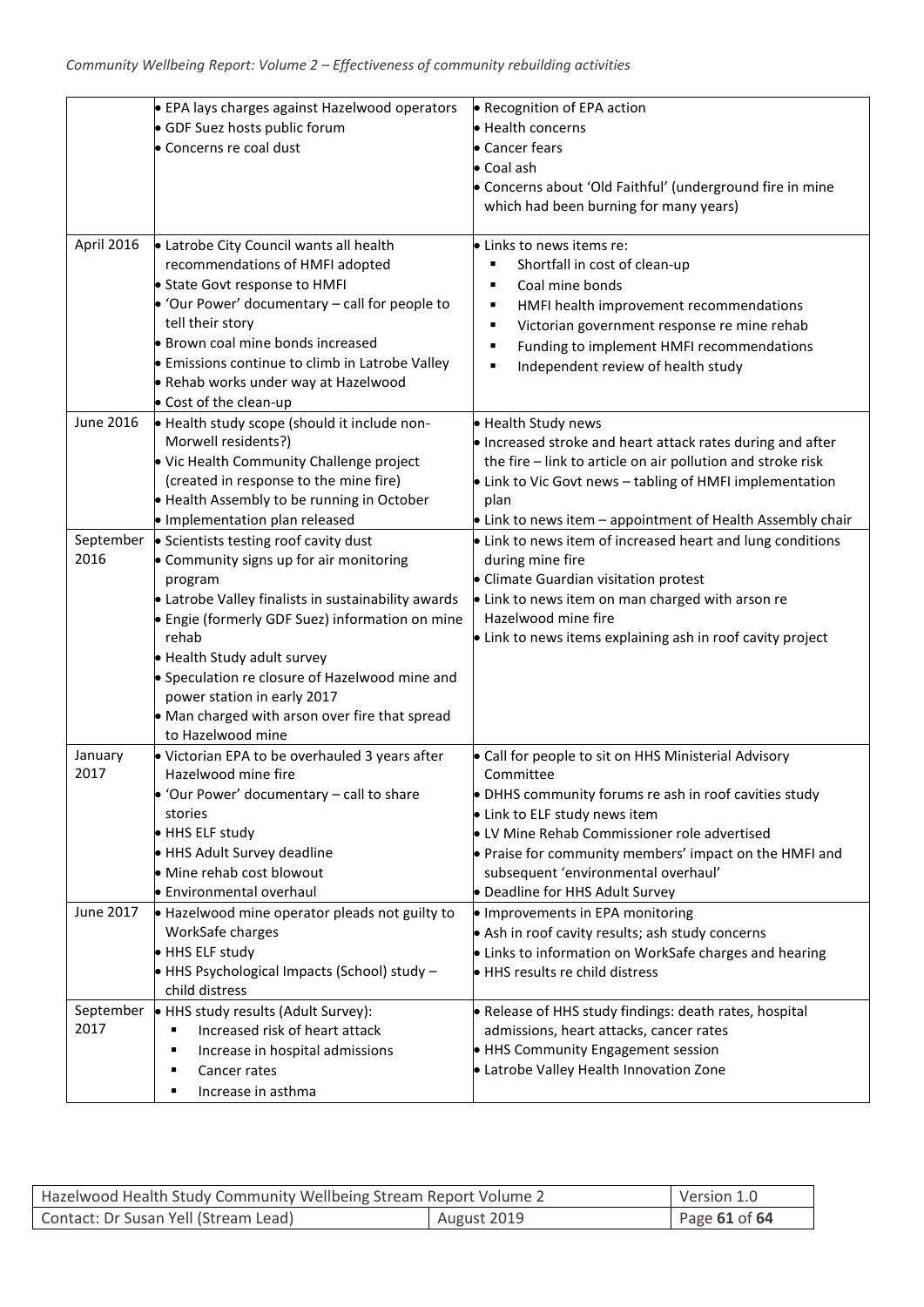| <b>Activity</b>               | Community                              | <b>Details</b>                                                                                                                                                                                                                                                                                                                                                                                                                                                                                                                                                                                                                                                                                       |
|-------------------------------|----------------------------------------|------------------------------------------------------------------------------------------------------------------------------------------------------------------------------------------------------------------------------------------------------------------------------------------------------------------------------------------------------------------------------------------------------------------------------------------------------------------------------------------------------------------------------------------------------------------------------------------------------------------------------------------------------------------------------------------------------|
|                               | group or<br>agency                     |                                                                                                                                                                                                                                                                                                                                                                                                                                                                                                                                                                                                                                                                                                      |
|                               | <b>Agency and government responses</b> |                                                                                                                                                                                                                                                                                                                                                                                                                                                                                                                                                                                                                                                                                                      |
|                               |                                        |                                                                                                                                                                                                                                                                                                                                                                                                                                                                                                                                                                                                                                                                                                      |
| Latrobe Says<br>Thanks (Thank | LCC/Community<br>Recovery              | www.stjohnvic.com.au:443/media-view/2014/Hazelwood-Community-Thank-you-<br>note-31032014?tid=199                                                                                                                                                                                                                                                                                                                                                                                                                                                                                                                                                                                                     |
| the volunteers)               | Committee                              | LATROBE CITY COUNCIL ANNUAL REPORT 2013/14 (p. 56)                                                                                                                                                                                                                                                                                                                                                                                                                                                                                                                                                                                                                                                   |
|                               |                                        | The 'Latrobe Says Thanks' event, held in May 2014, was an opportunity for<br>members of the community to thank some of the wonderful Country Fire<br>Authority volunteers involved in the fire-fighting effort during the Hazelwood<br>mine fire and see the fire trucks up close.                                                                                                                                                                                                                                                                                                                                                                                                                   |
|                               |                                        | As well as offering the community a chance of a relaxing afternoon, to browse the<br>stalls, mingle and have some family fun time, it was also an opportunity to reflect<br>on the superb efforts that the fire-fighters put in during the fire season.                                                                                                                                                                                                                                                                                                                                                                                                                                              |
|                               |                                        | The event was supported by GDF Suez, TRFM and Gold 1242, and included a<br>variety of activities, stalls and entertainment along with food and drink. With<br>approximately 1500 people attending, the event held in the Latrobe City Council<br>corporate headquarters car park, included a party atmosphere, street performers,<br>children's activities and food stalls.                                                                                                                                                                                                                                                                                                                          |
| Free small                    | LCC                                    | For mine fire affected businesses in Morwell                                                                                                                                                                                                                                                                                                                                                                                                                                                                                                                                                                                                                                                         |
| business<br>mentoring         |                                        |                                                                                                                                                                                                                                                                                                                                                                                                                                                                                                                                                                                                                                                                                                      |
| Community                     | LCC                                    | From Latrobe City Council's submission to 2 <sup>nd</sup> Mine fire Inquiry                                                                                                                                                                                                                                                                                                                                                                                                                                                                                                                                                                                                                          |
| Advisory<br>Committee (CAG)   |                                        | On 27 March 2015, Latrobe City Council finalised discussions with the Department<br>of Human Services and signed a funding agreement for delivery of recovery<br>activities to those communities affected by the Hazelwood Mine and Hernes Oak<br>Fires. Since December 2014, Council has taken over the primary role of supporting<br>the Morwell and District Community Recovery Committee in the development and<br>creation of a recovery plan. From a health perspective, our submission will detail<br>our work in supporting the Recovery Committee, initial scoping of the recovery<br>plan and the Committee's work in developing a Community Health and Wellbeing<br>Sub Plan for Morwell. |
| Recovery<br>Committee         |                                        | The Hazelwood Mine Fire Community Advisory Committee (CAG) was established<br>in March 2014, with the first meeting held on 5 March 2014 and chaired by the<br>Regional Director (Gippsland) of the Country Fire Authority. The purpose of the<br>committee was to facilitate two-way communication between the response<br>agencies at the Gippsland Regional Control Centre (RCC) and Hazelwood Incident<br>Control Centre (ICC), and community representatives in Morwell. It was noted<br>that the committee would eventually transition into recovery mode.                                                                                                                                     |
|                               |                                        | The community representatives provided a valuable source of advice to fire<br>controllers and during the transition to recovery, a range of relevant agencies and<br>services. Members of the group also helped pass on important information<br>through their networks to reach a greater number of people within the<br>community.                                                                                                                                                                                                                                                                                                                                                                 |

## <span id="page-61-0"></span>Appendix 2 - Rebuilding and recovery activities 2015-2017

| Hazelwood Health Study Community Wellbeing Stream Report Volume 2 |             | Version 1.0   |
|-------------------------------------------------------------------|-------------|---------------|
| Contact: Dr Susan Yell (Stream Lead)                              | August 2019 | Page 62 of 64 |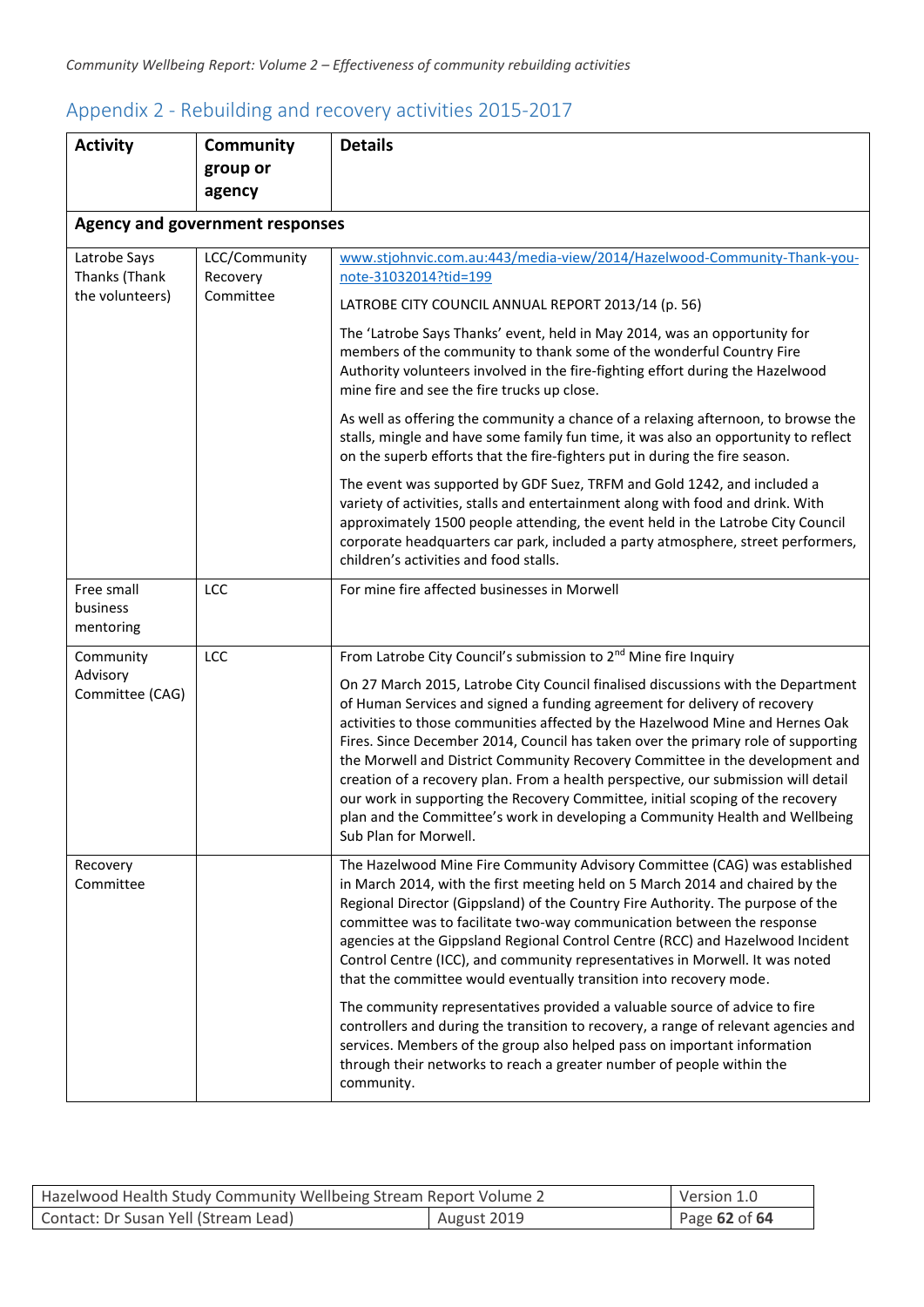|                                                                                                        |                                                                                    | The CAG began the process of transitioning to a Community Recovery Committee<br>in April/May 2014, with the first meeting of the Morwell and Districts Community<br>Recovery Committee (CRC) occurring on 5 June 2014.                                                                                                                                                                                                                                                                                                                                                                                                                                                                                                                                                                                                                                                                                                                                                                                                                                                                                      |
|--------------------------------------------------------------------------------------------------------|------------------------------------------------------------------------------------|-------------------------------------------------------------------------------------------------------------------------------------------------------------------------------------------------------------------------------------------------------------------------------------------------------------------------------------------------------------------------------------------------------------------------------------------------------------------------------------------------------------------------------------------------------------------------------------------------------------------------------------------------------------------------------------------------------------------------------------------------------------------------------------------------------------------------------------------------------------------------------------------------------------------------------------------------------------------------------------------------------------------------------------------------------------------------------------------------------------|
| Let's Make<br>Morwell More-<br>Well project<br>Relationship with<br>nature:<br>gardening<br>activities | <b>Gippsland Centre</b><br><b>Against Sexual</b><br><b>Assault (Gipps</b><br>CASA) | The project 'originated from the detrimental environmental effects of the<br>Hazelwood Mine fires on the Morwell community  and rests with the notion that<br>the power of nature can also heal and enhance the community's wellbeing.'<br>www.latrobevalleyexpress.com.au/story/2668602/help-make-morwell-more-<br>well/                                                                                                                                                                                                                                                                                                                                                                                                                                                                                                                                                                                                                                                                                                                                                                                   |
| Citizen Science<br>program                                                                             | <b>EPA Gippsland</b>                                                               | Specifically tagged as part of Hazelwood Recovery program<br>www.epa.vic.gov.au/hazelwood/citizen-science/epa-and-citizen-science-in-the-<br>latrobe-valley                                                                                                                                                                                                                                                                                                                                                                                                                                                                                                                                                                                                                                                                                                                                                                                                                                                                                                                                                 |
| Roundtable<br>forum with<br>community<br>groups                                                        | <b>VCOSS</b>                                                                       | VCOSS invited a number of community and social service organisations to discuss<br>emergency management and recovery from the Hazelwood Mine Fire. VCOSS<br>made a submission to the mine fire inquiry on behalf of a number of local<br>community and social service organisations. At this roundtable VCOSS was seeking<br>further information and views on the recovery process for organisations,<br>individuals and communities in and around Morwell.                                                                                                                                                                                                                                                                                                                                                                                                                                                                                                                                                                                                                                                 |
|                                                                                                        |                                                                                    | Also conducted other roundtables for a report One Year On; and for a submission<br>to the second mine fire inquiry (that included a consultation with the Aboriginal<br>community).                                                                                                                                                                                                                                                                                                                                                                                                                                                                                                                                                                                                                                                                                                                                                                                                                                                                                                                         |
| Community<br>Social Capital<br>Fund                                                                    | <b>GDF Suez</b>                                                                    | GDFSuez established the Community Social Capital Fund, post the mine fire,<br>aimed at 'supporting Morwell's revival following the disruption of the mine fire'<br>(Media release 15/8/14). A total of \$500,000 was made available to local<br>community organisations for a range of initiatives and activities, some connected<br>to the mine fire, most are more general community capacity building initiatives.<br>Community organisations applied to the fund and were assessed by a Community<br>Committee; 27 organisations were successful, and a total of 34 projects.<br>Examples of initiatives include: upgrades to equipment for Gippsland FM radio;<br>the staging of a Youth event (Enjoy Church); the purchase of vehicles for the<br>Latrobe Regional Hospital patient transport program; training for counsellors at<br>Lifeline; woodworking equipment for the Morwell Men's Shed; the purchase of<br>stackable chairs for community functions (Salvation Army). The St Vincent's<br>Primary School specifically lists funding for the development of an emergency<br>management plan. |
|                                                                                                        |                                                                                    | GDF Suez also provided \$700,000 towards the 'Revive Morwell' initiative which<br>aimed to encourage Morwell residents to shop in Morwell.                                                                                                                                                                                                                                                                                                                                                                                                                                                                                                                                                                                                                                                                                                                                                                                                                                                                                                                                                                  |
| Transitioning the<br>Valley                                                                            | VicHealth<br>Community<br>Challenge                                                | Transitioning the Valley is a jobs and collective impact, future industry initiative<br>that blends existing hard and soft infrastructure, new energy technologies and a<br>blend of business models. Initiated by the community, it will work together with<br>government, business and educational facilities to provide a pathway for<br>transition to the future industries. The project will initially focus on the brokering<br>and founding of a Transition Centre and industry incubator, to retool the industrial<br>and educational base of the Latrobe Valley for the requirements of a 2050 Hybrid<br>Energy future.<br>www.vichealth.vic.gov.au/media-and-resources/media-releases/transitioning-the-<br>valley-initiative-to-boost-latrobe-valley-health-and-jobs                                                                                                                                                                                                                                                                                                                             |

| Hazelwood Health Study Community Wellbeing Stream Report Volume 2 |             | Version 1.0   |
|-------------------------------------------------------------------|-------------|---------------|
| Contact: Dr Susan Yell (Stream Lead)                              | August 2019 | Page 63 of 64 |